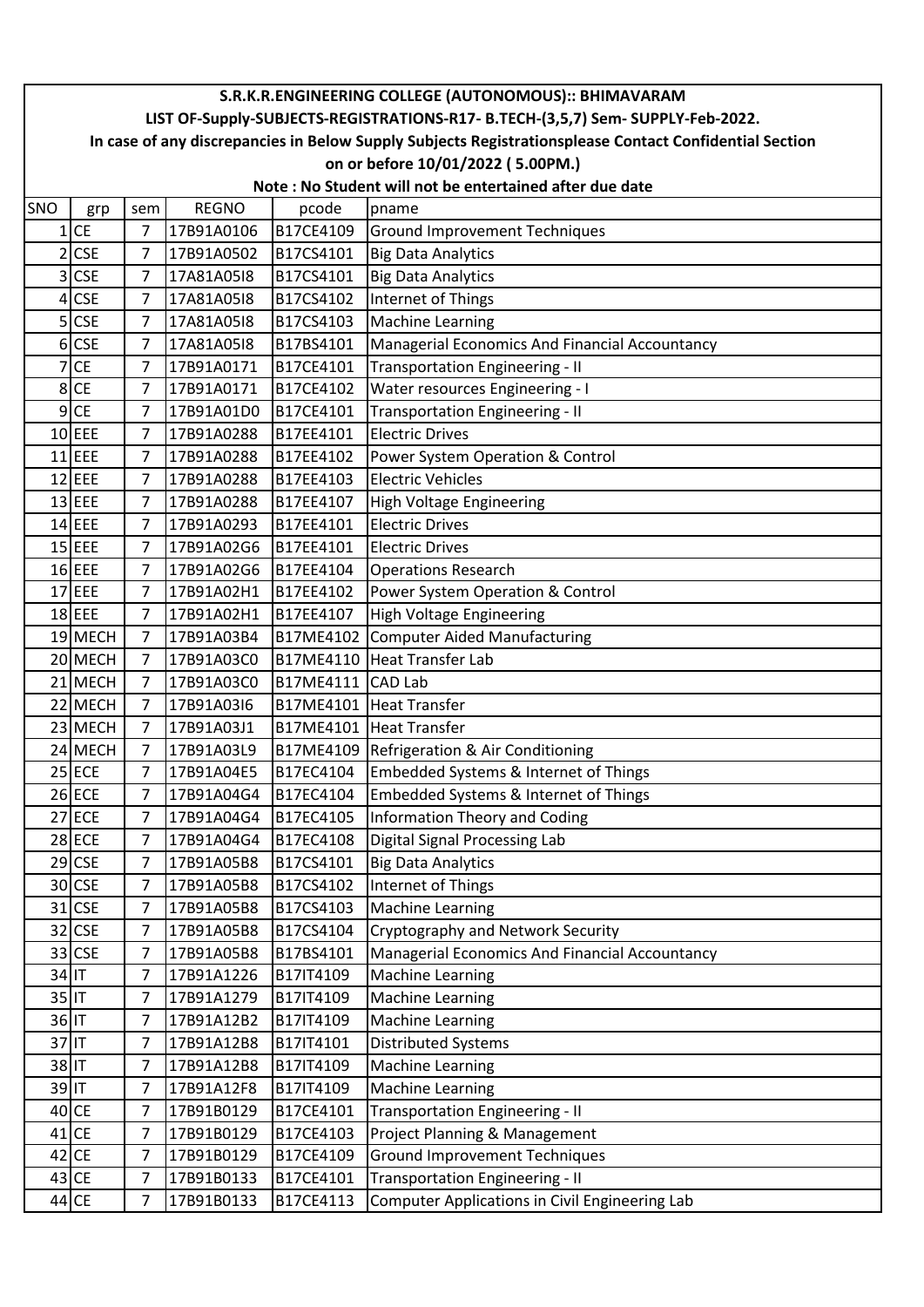|           | S.R.K.R.ENGINEERING COLLEGE (AUTONOMOUS):: BHIMAVARAM                                                  |                |              |           |                                                |  |  |  |  |  |  |
|-----------|--------------------------------------------------------------------------------------------------------|----------------|--------------|-----------|------------------------------------------------|--|--|--|--|--|--|
|           | LIST OF-Supply-SUBJECTS-REGISTRATIONS-R17- B.TECH-(3,5,7) Sem- SUPPLY-Feb-2022.                        |                |              |           |                                                |  |  |  |  |  |  |
|           | In case of any discrepancies in Below Supply Subjects Registrationsplease Contact Confidential Section |                |              |           |                                                |  |  |  |  |  |  |
|           |                                                                                                        |                |              |           | on or before 10/01/2022 (5.00PM.)              |  |  |  |  |  |  |
|           | Note: No Student will not be entertained after due date                                                |                |              |           |                                                |  |  |  |  |  |  |
| SNO       | grp                                                                                                    | sem            | <b>REGNO</b> | pcode     | pname                                          |  |  |  |  |  |  |
|           | 45 CSE                                                                                                 | 7              | 18B95A0534   | B17CS4102 | Internet of Things                             |  |  |  |  |  |  |
|           | 46 EEE                                                                                                 | $\overline{7}$ | 17B91A02I8   | B17EE4110 | <b>Power Electronics Lab</b>                   |  |  |  |  |  |  |
|           | 47 EEE                                                                                                 | 7              | 17B91A0242   | B17EE4110 | <b>Power Electronics Lab</b>                   |  |  |  |  |  |  |
|           | 48 CSE                                                                                                 | $\overline{7}$ | 17B91B0539   | B17CS4102 | Internet of Things                             |  |  |  |  |  |  |
| 49 IT     |                                                                                                        | $\overline{7}$ | 17B91A12A3   | B17IT4109 | <b>Machine Learning</b>                        |  |  |  |  |  |  |
|           | 50 EEE                                                                                                 | 7              | 17B91A02J1   | B17EE4102 | Power System Operation & Control               |  |  |  |  |  |  |
|           | $51$ CSE                                                                                               | $\overline{7}$ | 17B91B0525   | B17BS4101 | Managerial Economics And Financial Accountancy |  |  |  |  |  |  |
|           | $52$ CSE                                                                                               | 7              | 17B91B0525   | B17CS4103 | <b>Machine Learning</b>                        |  |  |  |  |  |  |
|           | 53 CSE                                                                                                 | 7              | 17B91B0525   | B17CS4104 | Cryptography and Network Security              |  |  |  |  |  |  |
|           | 54 CSE                                                                                                 | $\overline{7}$ | 17B91B0525   | B17CS4101 | <b>Big Data Analytics</b>                      |  |  |  |  |  |  |
|           | 55 CSE                                                                                                 | $\overline{7}$ | 17B91B0525   | B17CS4102 | Internet of Things                             |  |  |  |  |  |  |
|           | 56 CSE                                                                                                 | $\overline{7}$ | 18B95A0506   | B17CS4102 | Internet of Things                             |  |  |  |  |  |  |
|           | 57 CSE                                                                                                 | 7              | 18B95A0506   | B17CS4101 | <b>Big Data Analytics</b>                      |  |  |  |  |  |  |
|           | 58 MECH                                                                                                | 7              | 17B91A0380   | B17ME4106 | <b>Quality Control and Assurance</b>           |  |  |  |  |  |  |
| 59 IT     |                                                                                                        | 5              | 17B91A1263   | B17IT3104 | <b>Operating Systems</b>                       |  |  |  |  |  |  |
|           | 60 CSE                                                                                                 | 3              | 17B91A05A4   | B17BS2102 | Probability, Statistics and Queuing Theory     |  |  |  |  |  |  |
|           | 61 CSE                                                                                                 | 3              | 17B91A05A4   | B17CS2101 | <b>Data Structures</b>                         |  |  |  |  |  |  |
|           | 62 CSE                                                                                                 | 3              | 17B91A05A4   | B17BS2103 | <b>Discrete Mathematical Structures</b>        |  |  |  |  |  |  |
|           | 63 CSE                                                                                                 | 3              | 17B91A05A4   | B17CS2102 | <b>Computer Graphics</b>                       |  |  |  |  |  |  |
|           | 64 CSE                                                                                                 | 3              | 17B91A05A4   | B17CS2103 | Digital Logic Design                           |  |  |  |  |  |  |
|           | 65 CSE                                                                                                 | 3              | 17B91A05A4   | B17CS2104 | Data Analysis and Visualization using Python   |  |  |  |  |  |  |
|           | 66 CSE                                                                                                 | 5              | 17B91A05A4   | B17CS3102 | Web Technologies                               |  |  |  |  |  |  |
|           | 67 ECE                                                                                                 | 3              | 17B91A04L3   | B17EC2104 | Probability Theory and Random Processes        |  |  |  |  |  |  |
|           | 68 ECE                                                                                                 | 3              | 17B91A04M8   | B17EC2103 | Signals and Systems                            |  |  |  |  |  |  |
|           | 69 CSE                                                                                                 | 3              | 17B91A05B8   | B17BS2102 | Probability, Statistics and Queuing Theory     |  |  |  |  |  |  |
|           | 70 CSE                                                                                                 | 3              | 17B91A05B8   | B17BS2103 | <b>Discrete Mathematical Structures</b>        |  |  |  |  |  |  |
|           | 71 CSE                                                                                                 | 3              | 17B91A05B8   | B17CS2103 | Digital Logic Design                           |  |  |  |  |  |  |
|           | 72 CSE                                                                                                 | $\overline{3}$ | 17B91A05B8   | B17CS2104 | Data Analysis and Visualization using Python   |  |  |  |  |  |  |
|           | 73 CSE                                                                                                 | 3              | 17B91A05I0   | B17CS2101 | Data Structures                                |  |  |  |  |  |  |
|           | 74 CSE                                                                                                 | 3              | 17B91A05I0   | B17CS2103 | Digital Logic Design                           |  |  |  |  |  |  |
|           | 75 CSE                                                                                                 | 3              | 17B91A05I0   | B17CS2104 | Data Analysis and Visualization using Python   |  |  |  |  |  |  |
| 76 IT     |                                                                                                        | 3              | 17B91A1279   | B17BS2105 | Mathematical Foundations of Computer Science   |  |  |  |  |  |  |
| 77 IT     |                                                                                                        | 3              | 17B91A1279   | B17IT2103 | <b>Computer Graphics</b>                       |  |  |  |  |  |  |
| 78 IT     |                                                                                                        | 3              | 17B91A1296   | B17IT2103 | <b>Computer Graphics</b>                       |  |  |  |  |  |  |
| 79 IT     |                                                                                                        | 3              | 17B91A12B2   | B17IT2101 | Data Structures                                |  |  |  |  |  |  |
| 80 IT     |                                                                                                        | 3              | 17B91A12B2   | B17IT2102 | Java Programming                               |  |  |  |  |  |  |
| $81$   IT |                                                                                                        | 3              | 17B91A12B8   | B17IT2101 | Data Structures                                |  |  |  |  |  |  |
| 82 IT     |                                                                                                        | 3              | 17B91A12B8   | B17IT2102 | Java Programming                               |  |  |  |  |  |  |
| $83$ IT   |                                                                                                        | 3              | 17B91A12F8   | B17IT2104 | <b>Data Communications</b>                     |  |  |  |  |  |  |
|           | 84 CE                                                                                                  | 3              | 17B91B0111   | B17BS2101 | Mathematics-IV                                 |  |  |  |  |  |  |
|           | 85 CE                                                                                                  | 3              | 17B91B0111   | B17CE2101 | <b>Mechanics of Solids</b>                     |  |  |  |  |  |  |
|           | 86 CE                                                                                                  | 3              | 17B91B0112   | B17CE2101 | <b>Mechanics of Solids</b>                     |  |  |  |  |  |  |
|           | 87 CE                                                                                                  | 3              | 17B91B0117   | B17CE2101 | <b>Mechanics of Solids</b>                     |  |  |  |  |  |  |
|           | 88 CE                                                                                                  | 3              | 17B91B0127   | B17CE2101 | <b>Mechanics of Solids</b>                     |  |  |  |  |  |  |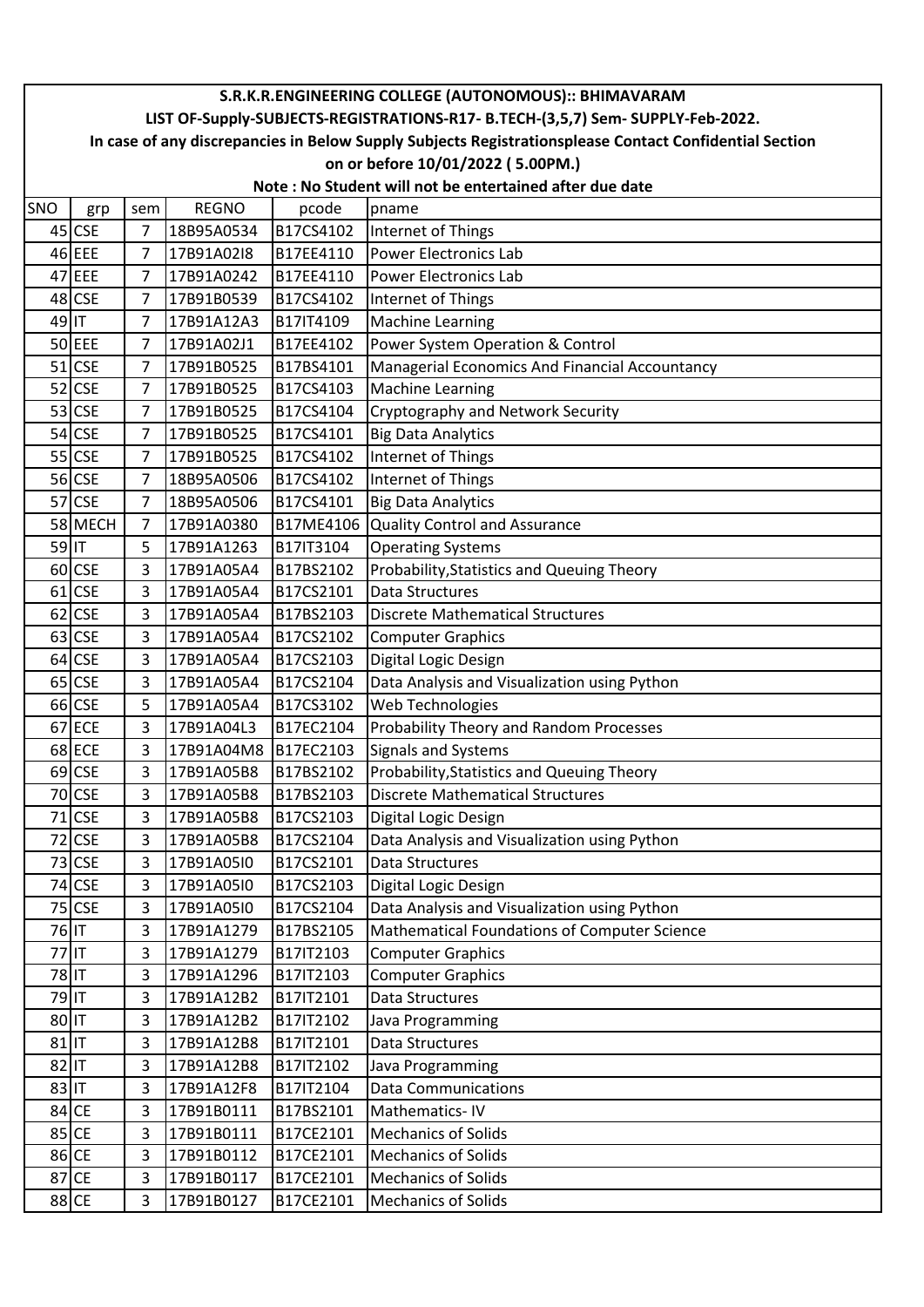|          | S.R.K.R.ENGINEERING COLLEGE (AUTONOMOUS):: BHIMAVARAM                                                  |                |              |           |                                         |  |  |  |  |  |  |
|----------|--------------------------------------------------------------------------------------------------------|----------------|--------------|-----------|-----------------------------------------|--|--|--|--|--|--|
|          | LIST OF-Supply-SUBJECTS-REGISTRATIONS-R17- B.TECH-(3,5,7) Sem- SUPPLY-Feb-2022.                        |                |              |           |                                         |  |  |  |  |  |  |
|          | In case of any discrepancies in Below Supply Subjects Registrationsplease Contact Confidential Section |                |              |           |                                         |  |  |  |  |  |  |
|          |                                                                                                        |                |              |           | on or before 10/01/2022 (5.00PM.)       |  |  |  |  |  |  |
|          | Note: No Student will not be entertained after due date                                                |                |              |           |                                         |  |  |  |  |  |  |
| SNO      | grp                                                                                                    | sem            | <b>REGNO</b> | pcode     | pname                                   |  |  |  |  |  |  |
|          | 89 CE                                                                                                  | 3              | 17B91B0129   | B17CE2101 | <b>Mechanics of Solids</b>              |  |  |  |  |  |  |
|          | $90$ CE                                                                                                | 3              | 17B91B0129   | B17CE2103 | <b>Building Planning &amp; Design</b>   |  |  |  |  |  |  |
|          | $91$ CE                                                                                                | 3              | 17B91B0129   | B17CE2104 | Surveying-1                             |  |  |  |  |  |  |
|          | $92$ CE                                                                                                | 3              | 17B91B0133   | B17CE2101 | <b>Mechanics of Solids</b>              |  |  |  |  |  |  |
|          | $93$ CE                                                                                                | 3              | 17B91B0133   | B17CE2104 | Surveying-1                             |  |  |  |  |  |  |
|          | $94$ CE                                                                                                | 3              | 17B91B0138   | B17CE2101 | <b>Mechanics of Solids</b>              |  |  |  |  |  |  |
|          | 95 CSE                                                                                                 | 3              | 17B91B0538   | B17CS2102 | <b>Computer Graphics</b>                |  |  |  |  |  |  |
|          | $96$ CE                                                                                                | 3              | 18B95A0120   | B17BS2101 | Mathematics-IV                          |  |  |  |  |  |  |
|          | $97$ CE                                                                                                | 3              | 18B95A0132   | B17BS2101 | Mathematics-IV                          |  |  |  |  |  |  |
|          | 98 ECE                                                                                                 | 3              | 18B95A0405   | B17EC2103 | <b>Signals and Systems</b>              |  |  |  |  |  |  |
|          | $99$ CE                                                                                                | 3              | 17B91A01D2   | B17CE2101 | <b>Mechanics of Solids</b>              |  |  |  |  |  |  |
| 100 CE   |                                                                                                        | 3              | 17B91A01D2   | B17CE2103 | <b>Building Planning &amp; Design</b>   |  |  |  |  |  |  |
| $101$ CE |                                                                                                        | $\overline{3}$ | 18B91A0102   | B17CE2101 | <b>Mechanics of Solids</b>              |  |  |  |  |  |  |
| $102$ CE |                                                                                                        | 3              | 18B91A0106   | B17BS2101 | Mathematics-IV                          |  |  |  |  |  |  |
| $103$ CE |                                                                                                        | 3              | 18B91A0106   | B17CE2101 | <b>Mechanics of Solids</b>              |  |  |  |  |  |  |
| 104 CE   |                                                                                                        | 3              | 18B91A0106   | B17CE2103 | <b>Building Planning &amp; Design</b>   |  |  |  |  |  |  |
| $105$ CE |                                                                                                        | 3              | 18B91A0106   | B17CE2104 | Surveying-1                             |  |  |  |  |  |  |
| 106 CE   |                                                                                                        | 3              | 18B91A0133   | B17CE2101 | <b>Mechanics of Solids</b>              |  |  |  |  |  |  |
| 107 CE   |                                                                                                        | 3              | 18B91A0133   | B17CE2105 | <b>Engineering Geology</b>              |  |  |  |  |  |  |
| $108$ CE |                                                                                                        | 3              | 18B91A0133   | B17CE2107 | <b>Strength of Materials Laboratory</b> |  |  |  |  |  |  |
| 109 CE   |                                                                                                        | 3              | 18B91A0149   | B17CE2101 | <b>Mechanics of Solids</b>              |  |  |  |  |  |  |
| 110 CE   |                                                                                                        | 3              | 18B91A0150   | B17BS2101 | Mathematics-IV                          |  |  |  |  |  |  |
| $111$ CE |                                                                                                        | 3              | 18B91A0150   | B17CE2101 | <b>Mechanics of Solids</b>              |  |  |  |  |  |  |
| $112$ CE |                                                                                                        | 3              | 18B91A0173   | B17CE2101 | <b>Mechanics of Solids</b>              |  |  |  |  |  |  |
| $113$ CE |                                                                                                        | 3              | 18B91A0177   | B17CE2102 | <b>Environmental Engineering-I</b>      |  |  |  |  |  |  |
| $114$ CE |                                                                                                        | 3              | 18B91A0177   | B17CE2104 | Surveying-1                             |  |  |  |  |  |  |
| $115$ CE |                                                                                                        | 3              | 18B91A0181   | B17CE2101 | <b>Mechanics of Solids</b>              |  |  |  |  |  |  |
| $116$ CE |                                                                                                        | 3              | 18B91A0187   | B17CE2101 | <b>Mechanics of Solids</b>              |  |  |  |  |  |  |
| $117$ CE |                                                                                                        | 3              | 18B91A0197   | B17CE2101 | <b>Mechanics of Solids</b>              |  |  |  |  |  |  |
| $118$ CE |                                                                                                        | 3              | 18B91A0199   | B17BS2101 | Mathematics-IV                          |  |  |  |  |  |  |
| 119 CE   |                                                                                                        | 3              | 18B91A0199   | B17CE2101 | <b>Mechanics of Solids</b>              |  |  |  |  |  |  |
| $120$ CE |                                                                                                        | 3              | 18B91A0199   | B17CE2103 | <b>Building Planning &amp; Design</b>   |  |  |  |  |  |  |
| $121$ CE |                                                                                                        | 3              | 18B91A0199   | B17CE2105 | <b>Engineering Geology</b>              |  |  |  |  |  |  |
| $122$ CE |                                                                                                        | 3              | 18B91A01A0   | B17CE2101 | <b>Mechanics of Solids</b>              |  |  |  |  |  |  |
| $123$ CE |                                                                                                        | 3              | 18B91A01C9   | B17CE2104 | Surveying-1                             |  |  |  |  |  |  |
| $124$ CE |                                                                                                        | 3              | 18B91A01D0   | B17CE2101 | <b>Mechanics of Solids</b>              |  |  |  |  |  |  |
| $125$ CE |                                                                                                        | 3              | 18B91A01D0   | B17CE2102 | <b>Environmental Engineering-I</b>      |  |  |  |  |  |  |
| 126 CE   |                                                                                                        | 3              | 18B91A01D0   | B17CE2104 | Surveying-1                             |  |  |  |  |  |  |
| $127$ CE |                                                                                                        | 3              | 18B91A01D0   | B17CE2105 | <b>Engineering Geology</b>              |  |  |  |  |  |  |
| $128$ CE |                                                                                                        | 3              | 18B91A01D6   | B17CE2101 | <b>Mechanics of Solids</b>              |  |  |  |  |  |  |
| 129 CE   |                                                                                                        | 3              | 18B91A01D6   | B17CE2104 | Surveying-I                             |  |  |  |  |  |  |
| 130 CE   |                                                                                                        | 3              | 18B91A01E9   | B17CE2101 | <b>Mechanics of Solids</b>              |  |  |  |  |  |  |
| $131$ CE |                                                                                                        | 3              | 18B91A01F4   | B17CE2101 | <b>Mechanics of Solids</b>              |  |  |  |  |  |  |
| 132 CE   |                                                                                                        | 3              | 18B91A01F7   | B17CE2101 | <b>Mechanics of Solids</b>              |  |  |  |  |  |  |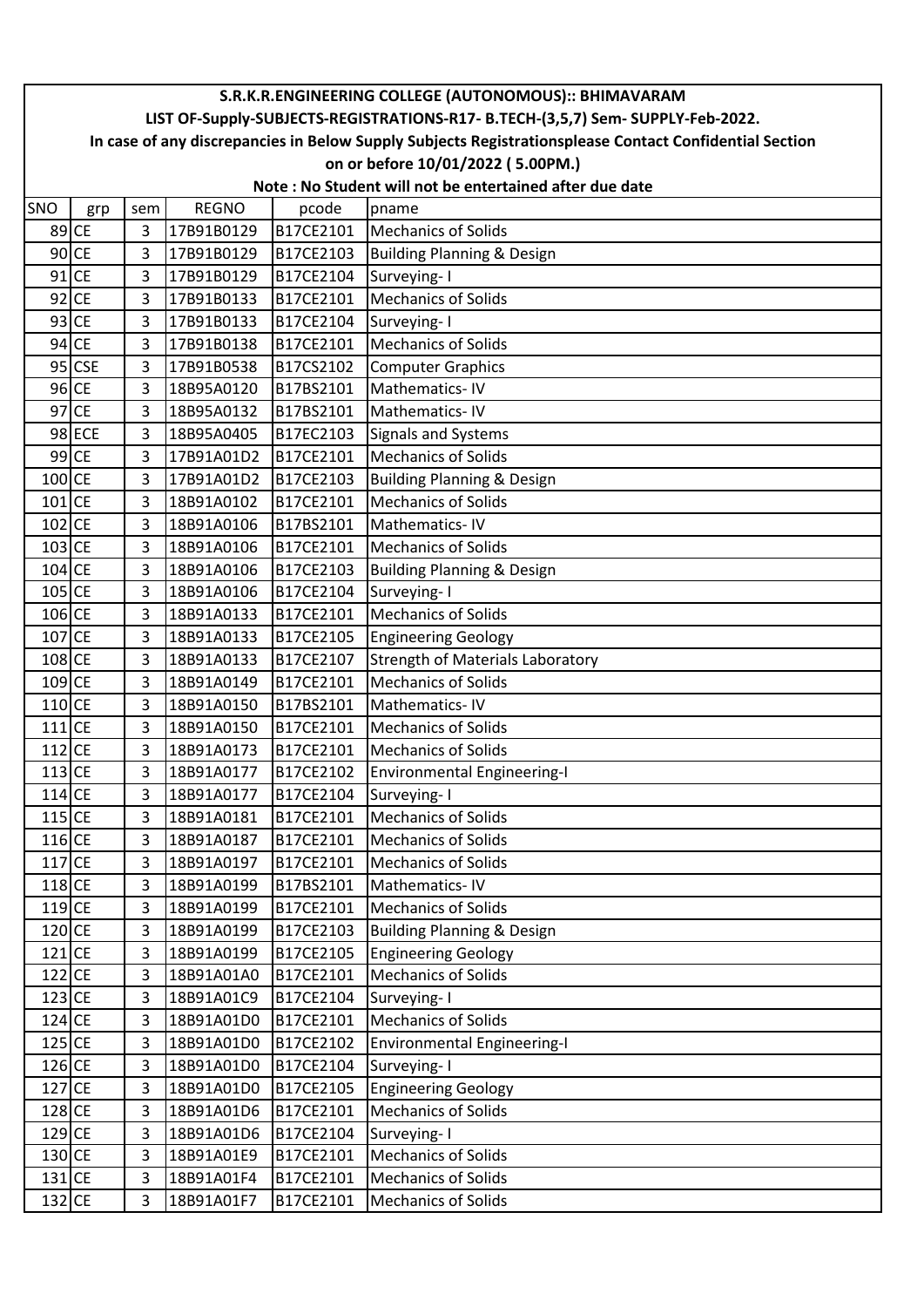|          | S.R.K.R.ENGINEERING COLLEGE (AUTONOMOUS):: BHIMAVARAM                                                  |     |              |           |                                                  |  |  |  |  |  |
|----------|--------------------------------------------------------------------------------------------------------|-----|--------------|-----------|--------------------------------------------------|--|--|--|--|--|
|          | LIST OF-Supply-SUBJECTS-REGISTRATIONS-R17- B.TECH-(3,5,7) Sem- SUPPLY-Feb-2022.                        |     |              |           |                                                  |  |  |  |  |  |
|          | In case of any discrepancies in Below Supply Subjects Registrationsplease Contact Confidential Section |     |              |           |                                                  |  |  |  |  |  |
|          |                                                                                                        |     |              |           | on or before 10/01/2022 (5.00PM.)                |  |  |  |  |  |
|          | Note: No Student will not be entertained after due date                                                |     |              |           |                                                  |  |  |  |  |  |
| SNO      | grp                                                                                                    | sem | <b>REGNO</b> | pcode     | pname                                            |  |  |  |  |  |
| 133 CE   |                                                                                                        | 3   | 18B91A01F7   | B17CE2104 | Surveying-I                                      |  |  |  |  |  |
| 134      | <b>CE</b>                                                                                              | 3   | 18B91A01H4   | B17CE2101 | <b>Mechanics of Solids</b>                       |  |  |  |  |  |
| $135$ CE |                                                                                                        | 3   | 18B91A01H4   | B17CE2102 | <b>Environmental Engineering-I</b>               |  |  |  |  |  |
| 136 CE   |                                                                                                        | 3   | 18B91A01H4   | B17CE2103 | <b>Building Planning &amp; Design</b>            |  |  |  |  |  |
|          | 137 EEE                                                                                                | 3   | 18B91A0224   | B17EC2101 | <b>Electronics Devices and Circuits</b>          |  |  |  |  |  |
|          | 138 EEE                                                                                                | 3   | 18B91A0224   | B17EE2101 | Network Analysis and Synthesis                   |  |  |  |  |  |
|          | 139 EEE                                                                                                | 3   | 18B91A0224   | B17EE2102 | <b>Electro Magnetic Field Theory</b>             |  |  |  |  |  |
|          | 140 EEE                                                                                                | 3   | 18B91A0224   | B17EE2103 | <b>Electrical Measurements &amp; Instruments</b> |  |  |  |  |  |
|          | 141 EEE                                                                                                | 3   | 18B91A0226   | B17EE2101 | Network Analysis and Synthesis                   |  |  |  |  |  |
|          | 142 EEE                                                                                                | 3   | 18B91A0227   | B17EC2101 | <b>Electronics Devices and Circuits</b>          |  |  |  |  |  |
|          | 143 EEE                                                                                                | 3   | 18B91A0227   | B17EE2102 | <b>Electro Magnetic Field Theory</b>             |  |  |  |  |  |
|          | 144 EEE                                                                                                | 3   | 18B91A0234   | B17EC2101 | <b>Electronics Devices and Circuits</b>          |  |  |  |  |  |
|          | 145 EEE                                                                                                | 3   | 18B91A0234   | B17EE2101 | Network Analysis and Synthesis                   |  |  |  |  |  |
|          | 146 EEE                                                                                                | 3   | 18B91A0234   | B17EE2103 | <b>Electrical Measurements &amp; Instruments</b> |  |  |  |  |  |
|          | 147 EEE                                                                                                | 3   | 18B91A0234   | B17EE2105 | Networks & Measurements Lab                      |  |  |  |  |  |
|          | 148 EEE                                                                                                | 3   | 18B91A0234   | B17EC2105 | Electronics Devices & Circuits Lab               |  |  |  |  |  |
|          | 149 EEE                                                                                                | 3   | 18B91A0244   | B17EE2102 | <b>Electro Magnetic Field Theory</b>             |  |  |  |  |  |
|          | 150 EEE                                                                                                | 3   | 18B91A0244   | B17EE2105 | <b>Networks &amp; Measurements Lab</b>           |  |  |  |  |  |
|          | $151$ EEE                                                                                              | 3   | 18B91A0244   | B17EC2105 | Electronics Devices & Circuits Lab               |  |  |  |  |  |
|          | $152$ EEE                                                                                              | 3   | 18B91A0245   | B17BS2101 | Mathematics-IV                                   |  |  |  |  |  |
|          | 153 EEE                                                                                                | 3   | 18B91A0245   | B17EC2101 | <b>Electronics Devices and Circuits</b>          |  |  |  |  |  |
|          | 154 EEE                                                                                                | 3   | 18B91A0245   | B17EE2101 | Network Analysis and Synthesis                   |  |  |  |  |  |
|          | $155$ EEE                                                                                              | 3   | 18B91A0245   | B17EE2102 | <b>Electro Magnetic Field Theory</b>             |  |  |  |  |  |
|          | 156 EEE                                                                                                | 3   | 18B91A0245   | B17EE2103 | <b>Electrical Measurements &amp; Instruments</b> |  |  |  |  |  |
|          | 157 EEE                                                                                                | 3   | 18B91A0245   | B17BS2104 | <b>Engineering Economics</b>                     |  |  |  |  |  |
|          | 158 EEE                                                                                                | 3   | 18B91A0252   | B17EC2101 | <b>Electronics Devices and Circuits</b>          |  |  |  |  |  |
|          | 159 EEE                                                                                                | 3   | 18B91A0264   | B17EC2101 | <b>Electronics Devices and Circuits</b>          |  |  |  |  |  |
|          | 160 EEE                                                                                                | 3   | 18B91A0264   | B17EE2101 | Network Analysis and Synthesis                   |  |  |  |  |  |
|          | 161 EEE                                                                                                | 3   | 18B91A0264   | B17EE2102 | <b>Electro Magnetic Field Theory</b>             |  |  |  |  |  |
|          | 162 EEE                                                                                                | 3   | 18B91A0264   | B17EE2103 | <b>Electrical Measurements &amp; Instruments</b> |  |  |  |  |  |
|          | 163 EEE                                                                                                | 3   | 18B91A0273   | B17EC2101 | <b>Electronics Devices and Circuits</b>          |  |  |  |  |  |
|          | 164 EEE                                                                                                | 3   | 18B91A0273   | B17EE2101 | Network Analysis and Synthesis                   |  |  |  |  |  |
|          | 165 EEE                                                                                                | 3   | 18B91A0273   | B17EE2102 | <b>Electro Magnetic Field Theory</b>             |  |  |  |  |  |
|          | 166 EEE                                                                                                | 3   | 18B91A0273   | B17EE2103 | <b>Electrical Measurements &amp; Instruments</b> |  |  |  |  |  |
|          | 167 EEE                                                                                                | 3   | 18B91A0277   | B17EE2101 | Network Analysis and Synthesis                   |  |  |  |  |  |
|          | 168 EEE                                                                                                | 3   | 18B91A0284   | B17EE2102 | <b>Electro Magnetic Field Theory</b>             |  |  |  |  |  |
|          | 169 EEE                                                                                                | 3   | 18B91A0284   | B17EE2103 | <b>Electrical Measurements &amp; Instruments</b> |  |  |  |  |  |
|          | 170 EEE                                                                                                | 3   | 18B91A0286   | B17EC2101 | <b>Electronics Devices and Circuits</b>          |  |  |  |  |  |
|          | 171 EEE                                                                                                | 3   | 18B91A0291   | B17EC2101 | <b>Electronics Devices and Circuits</b>          |  |  |  |  |  |
|          | 172 EEE                                                                                                | 3   | 18B91A0291   | B17EE2102 | <b>Electro Magnetic Field Theory</b>             |  |  |  |  |  |
|          | 173 EEE                                                                                                | 3   | 18B91A0296   | B17BS2101 | Mathematics-IV                                   |  |  |  |  |  |
|          | 174 EEE                                                                                                | 3   | 18B91A0296   | B17EC2101 | <b>Electronics Devices and Circuits</b>          |  |  |  |  |  |
|          | 175 EEE                                                                                                | 3   | 18B91A0296   | B17EE2101 | Network Analysis and Synthesis                   |  |  |  |  |  |
|          | 176 EEE                                                                                                | 3   | 18B91A0296   | B17EE2102 | <b>Electro Magnetic Field Theory</b>             |  |  |  |  |  |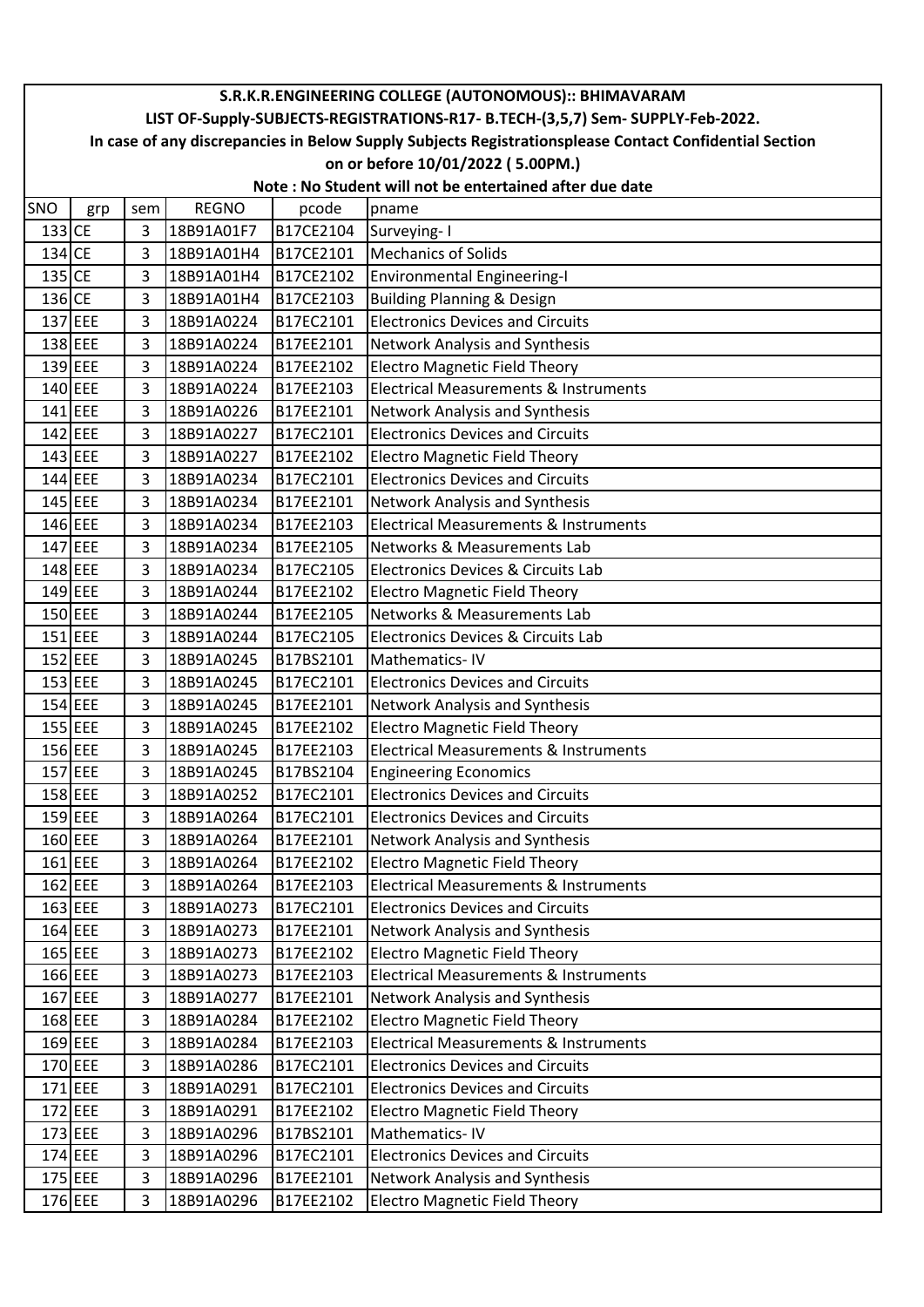|     | S.R.K.R.ENGINEERING COLLEGE (AUTONOMOUS):: BHIMAVARAM                                                  |                |              |           |                                                  |  |  |  |  |  |
|-----|--------------------------------------------------------------------------------------------------------|----------------|--------------|-----------|--------------------------------------------------|--|--|--|--|--|
|     | LIST OF-Supply-SUBJECTS-REGISTRATIONS-R17- B.TECH-(3,5,7) Sem- SUPPLY-Feb-2022.                        |                |              |           |                                                  |  |  |  |  |  |
|     | In case of any discrepancies in Below Supply Subjects Registrationsplease Contact Confidential Section |                |              |           |                                                  |  |  |  |  |  |
|     |                                                                                                        |                |              |           | on or before 10/01/2022 (5.00PM.)                |  |  |  |  |  |
|     | Note: No Student will not be entertained after due date                                                |                |              |           |                                                  |  |  |  |  |  |
| SNO | grp                                                                                                    | sem            | <b>REGNO</b> | pcode     | pname                                            |  |  |  |  |  |
|     | 177 EEE                                                                                                | 3              | 18B91A0296   | B17EE2103 | <b>Electrical Measurements &amp; Instruments</b> |  |  |  |  |  |
|     | 178 EEE                                                                                                | 3              | 18B91A0296   | B17BS2104 | <b>Engineering Economics</b>                     |  |  |  |  |  |
|     | 179 EEE                                                                                                | 3              | 18B91A0296   | B17EC2105 | Electronics Devices & Circuits Lab               |  |  |  |  |  |
|     | 180 EEE                                                                                                | 3              | 18B91A0299   | B17EE2101 | <b>Network Analysis and Synthesis</b>            |  |  |  |  |  |
|     | $181$ EEE                                                                                              | 3              | 18B91A0299   | B17EE2103 | <b>Electrical Measurements &amp; Instruments</b> |  |  |  |  |  |
|     | 182 EEE                                                                                                | 3              | 18B91A0299   | B17EC2105 | Electronics Devices & Circuits Lab               |  |  |  |  |  |
|     | 183 EEE                                                                                                | 3              | 18B91A02A4   | B17EC2101 | <b>Electronics Devices and Circuits</b>          |  |  |  |  |  |
|     | 184 EEE                                                                                                | 3              | 18B91A02A4   | B17EE2101 | Network Analysis and Synthesis                   |  |  |  |  |  |
|     | 185 EEE                                                                                                | 3              | 18B91A02A4   | B17EE2103 | Electrical Measurements & Instruments            |  |  |  |  |  |
|     | 186 EEE                                                                                                | 3              | 18B91A02C3   | B17EE2103 | Electrical Measurements & Instruments            |  |  |  |  |  |
|     | 187 EEE                                                                                                | 3              | 18B91A02D5   | B17BS2101 | Mathematics-IV                                   |  |  |  |  |  |
|     | 188 EEE                                                                                                | 3              | 18B91A02D5   | B17EE2101 | <b>Network Analysis and Synthesis</b>            |  |  |  |  |  |
|     | 189 EEE                                                                                                | 3              | 18B91A02D5   | B17BS2104 | <b>Engineering Economics</b>                     |  |  |  |  |  |
|     | 190 EEE                                                                                                | 3              | 18B91A02E6   | B17EC2101 | <b>Electronics Devices and Circuits</b>          |  |  |  |  |  |
|     | 191 EEE                                                                                                | 3              | 18B91A02E6   | B17EC2105 | Electronics Devices & Circuits Lab               |  |  |  |  |  |
|     | 192 EEE                                                                                                | 3              | 18B91A02F8   | B17BS2101 | Mathematics-IV                                   |  |  |  |  |  |
|     | 193 EEE                                                                                                | 3              | 18B91A02G6   | B17EE2103 | <b>Electrical Measurements &amp; Instruments</b> |  |  |  |  |  |
|     | 194 EEE                                                                                                | $\overline{3}$ | 18B91A02I2   | B17EE2102 | <b>Electro Magnetic Field Theory</b>             |  |  |  |  |  |
|     | $195$ EEE                                                                                              | 3              | 18B91A02K7   | B17EE2102 | <b>Electro Magnetic Field Theory</b>             |  |  |  |  |  |
|     | 196 EEE                                                                                                | 3              | 18B91A02K7   | B17EE2103 | <b>Electrical Measurements &amp; Instruments</b> |  |  |  |  |  |
|     | 197 EEE                                                                                                | 3              | 18B91A02L6   | B17EC2101 | <b>Electronics Devices and Circuits</b>          |  |  |  |  |  |
|     | 198 EEE                                                                                                | 3              | 18B91A02L6   | B17EE2102 | <b>Electro Magnetic Field Theory</b>             |  |  |  |  |  |
|     | 199 MECH                                                                                               | 3              | 18B91A0302   |           | B17ME2101 Strength of Materials                  |  |  |  |  |  |
|     | 200 MECH                                                                                               | 3              | 18B91A0328   |           | B17ME2103 Manufacturing Process                  |  |  |  |  |  |
|     | 201 MECH                                                                                               | 3              | 18B91A0328   |           | B17ME2104   Metallurgy & Materials Science       |  |  |  |  |  |
|     | 202 MECH                                                                                               | 3              | 18B91A0345   |           | B17ME2101 Strength of Materials                  |  |  |  |  |  |
|     | 203 MECH                                                                                               | 3              | 18B91A0345   |           | B17ME2104 Metallurgy & Materials Science         |  |  |  |  |  |
|     | 204 MECH                                                                                               | 3              | 18B91A0346   |           | B17ME2101 Strength of Materials                  |  |  |  |  |  |
|     | 205 MECH                                                                                               | 3              | 18B91A0346   |           | B17ME2102 Thermodynamics                         |  |  |  |  |  |
|     | 206 MECH                                                                                               | 3              | 18B91A0346   |           | B17ME2103 Manufacturing Process                  |  |  |  |  |  |
|     | 207 MECH                                                                                               | 3              | 18B91A0348   | B17BS2101 | Mathematics-IV                                   |  |  |  |  |  |
|     | 208 MECH                                                                                               | 3              | 18B91A0348   |           | B17ME2102 Thermodynamics                         |  |  |  |  |  |
|     | 209 MECH                                                                                               | 3              | 18B91A0348   | B17ME2104 | Metallurgy & Materials Science                   |  |  |  |  |  |
|     | 210 MECH                                                                                               | 3              | 18B91A0371   |           | B17ME2102 Thermodynamics                         |  |  |  |  |  |
|     | 211 MECH                                                                                               | 3              | 18B91A0371   |           | B17ME2105 Advanced Engineering Drawing           |  |  |  |  |  |
|     | 212 MECH                                                                                               | 3              | 18B91A0371   |           | B17ME2106   Mechanical Engineering Lab           |  |  |  |  |  |
|     | 213 MECH                                                                                               | 3              | 18B91A0372   | B17ME2101 | Strength of Materials                            |  |  |  |  |  |
|     | 214 MECH                                                                                               | 3              | 18B91A0372   |           | B17ME2102 Thermodynamics                         |  |  |  |  |  |
|     | 215 MECH                                                                                               | 3              | 18B91A0372   |           | B17ME2106   Mechanical Engineering Lab           |  |  |  |  |  |
|     | 216 MECH                                                                                               | 3              | 18B91A0376   |           | B17ME2101 Strength of Materials                  |  |  |  |  |  |
|     | 217 MECH                                                                                               | 3              | 18B91A0376   |           | B17ME2102 Thermodynamics                         |  |  |  |  |  |
|     | 218 MECH                                                                                               | 3              | 18B91A0387   |           | B17ME2102 Thermodynamics                         |  |  |  |  |  |
|     | 219 MECH                                                                                               | 3              | 18B91A0392   | B17ME2101 | <b>Strength of Materials</b>                     |  |  |  |  |  |
|     | 220 MECH                                                                                               | 3              | 18B91A03A6   | B17BS2101 | Mathematics-IV                                   |  |  |  |  |  |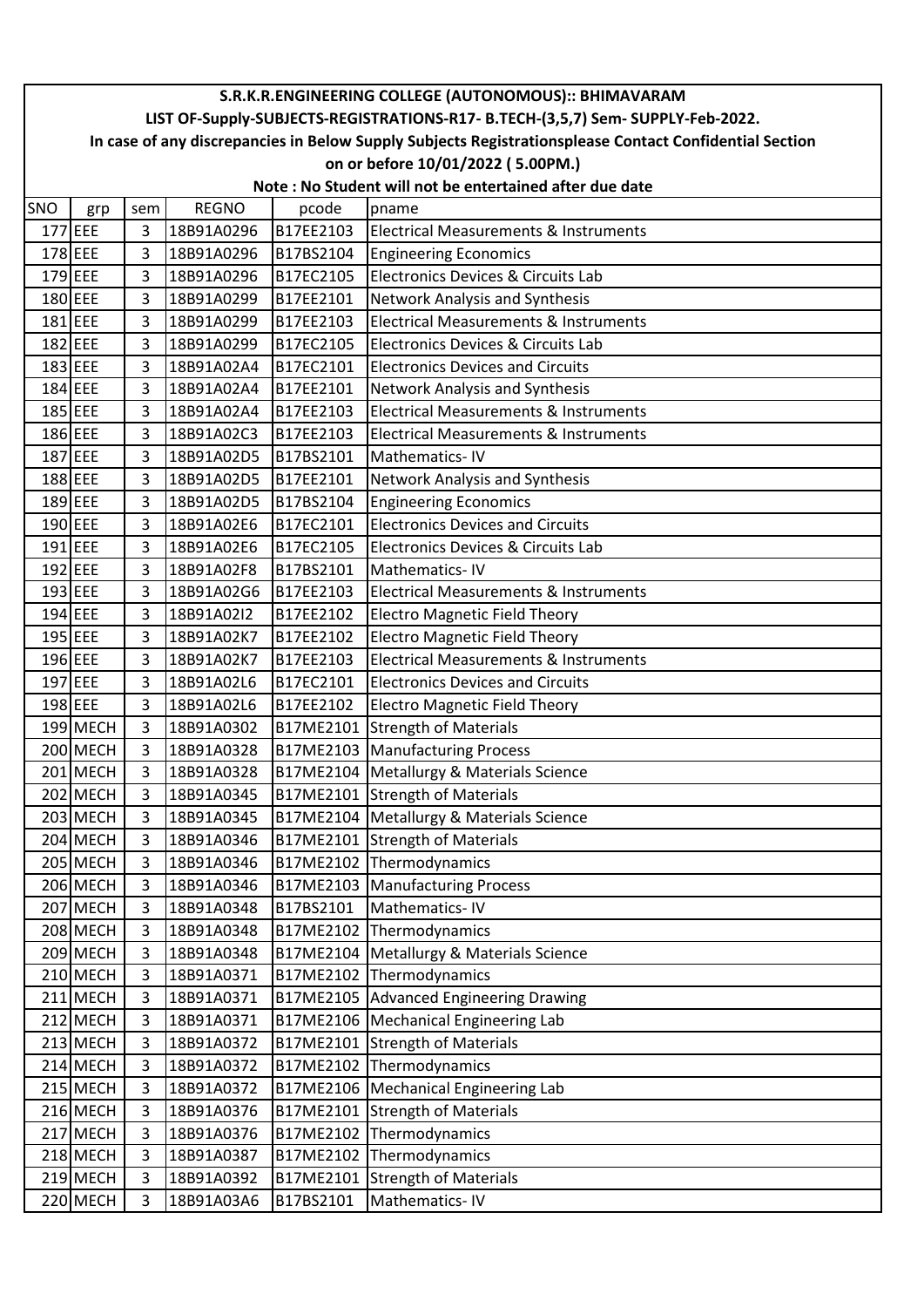|     | S.R.K.R.ENGINEERING COLLEGE (AUTONOMOUS):: BHIMAVARAM                                                                                                                                     |                       |                          |                        |                                                              |  |  |  |  |  |
|-----|-------------------------------------------------------------------------------------------------------------------------------------------------------------------------------------------|-----------------------|--------------------------|------------------------|--------------------------------------------------------------|--|--|--|--|--|
|     | LIST OF-Supply-SUBJECTS-REGISTRATIONS-R17- B.TECH-(3,5,7) Sem- SUPPLY-Feb-2022.<br>In case of any discrepancies in Below Supply Subjects Registrationsplease Contact Confidential Section |                       |                          |                        |                                                              |  |  |  |  |  |
|     | on or before 10/01/2022 (5.00PM.)                                                                                                                                                         |                       |                          |                        |                                                              |  |  |  |  |  |
|     |                                                                                                                                                                                           |                       |                          |                        |                                                              |  |  |  |  |  |
|     | Note: No Student will not be entertained after due date<br><b>REGNO</b><br>pcode                                                                                                          |                       |                          |                        |                                                              |  |  |  |  |  |
| SNO | grp                                                                                                                                                                                       | sem<br>$\overline{3}$ |                          |                        | pname                                                        |  |  |  |  |  |
|     | 221 MECH                                                                                                                                                                                  |                       | 18B91A03A6               |                        | B17ME2101 Strength of Materials                              |  |  |  |  |  |
|     | 222 MECH                                                                                                                                                                                  | 3<br>3                | 18B91A03A6               |                        | B17ME2102 Thermodynamics                                     |  |  |  |  |  |
|     | 223 MECH<br>224 MECH                                                                                                                                                                      | 3                     | 18B91A03A6               | B17ME2104<br>B17ME2106 | Metallurgy & Materials Science<br>Mechanical Engineering Lab |  |  |  |  |  |
|     | 225 MECH                                                                                                                                                                                  | $\overline{3}$        | 18B91A03A6<br>18B91A03B7 | B17ME2102              | Thermodynamics                                               |  |  |  |  |  |
|     | 226 MECH                                                                                                                                                                                  | 3                     | 18B91A03D6               | B17ME2102              | Thermodynamics                                               |  |  |  |  |  |
|     | 227 MECH                                                                                                                                                                                  | 3                     | 18B91A03E0               | B17ME2102              | Thermodynamics                                               |  |  |  |  |  |
|     | 228 MECH                                                                                                                                                                                  | $\overline{3}$        | 18B91A03E4               | B17ME2102              | Thermodynamics                                               |  |  |  |  |  |
|     | 229 MECH                                                                                                                                                                                  | 3                     | 18B91A03E9               | B17BS2101              | Mathematics-IV                                               |  |  |  |  |  |
|     | 230 MECH                                                                                                                                                                                  | 3                     | 18B91A03E9               | B17ME2101              | <b>Strength of Materials</b>                                 |  |  |  |  |  |
|     | 231 MECH                                                                                                                                                                                  | $\overline{3}$        | 18B91A03E9               | B17ME2102              | Thermodynamics                                               |  |  |  |  |  |
|     | 232 MECH                                                                                                                                                                                  | $\overline{3}$        | 18B91A03H2               | B17BS2101              | Mathematics-IV                                               |  |  |  |  |  |
|     | 233 MECH                                                                                                                                                                                  | 3                     | 18B91A03H8               | B17ME2103              | <b>Manufacturing Process</b>                                 |  |  |  |  |  |
|     | 234 MECH                                                                                                                                                                                  | 3                     | 18B91A03J2               | B17BS2101              | Mathematics-IV                                               |  |  |  |  |  |
|     | 235 MECH                                                                                                                                                                                  | $\overline{3}$        | 18B91A03J2               | B17ME2101              | <b>Strength of Materials</b>                                 |  |  |  |  |  |
|     | 236 MECH                                                                                                                                                                                  | 3                     | 18B91A03J2               | B17ME2102              | Thermodynamics                                               |  |  |  |  |  |
|     | 237 MECH                                                                                                                                                                                  | 3                     | 18B91A03J2               | B17ME2103              | <b>Manufacturing Process</b>                                 |  |  |  |  |  |
|     | 238 MECH                                                                                                                                                                                  | 3                     | 18B91A03J2               | B17ME2104              | Metallurgy & Materials Science                               |  |  |  |  |  |
|     | 239 MECH                                                                                                                                                                                  | $\overline{3}$        | 18B91A03J2               | B17ME2105              | <b>Advanced Engineering Drawing</b>                          |  |  |  |  |  |
|     | 240 MECH                                                                                                                                                                                  | 3                     | 18B91A03K4               | B17BS2101              | Mathematics-IV                                               |  |  |  |  |  |
|     | 241 MECH                                                                                                                                                                                  | 3                     | 18B91A03K4               | B17ME2101              | <b>Strength of Materials</b>                                 |  |  |  |  |  |
|     | 242 MECH                                                                                                                                                                                  | $\overline{3}$        | 18B91A03K4               | B17ME2102              | Thermodynamics                                               |  |  |  |  |  |
|     | 243 MECH                                                                                                                                                                                  | $\overline{3}$        | 18B91A03K4               | B17ME2103              | <b>Manufacturing Process</b>                                 |  |  |  |  |  |
|     | 244 MECH                                                                                                                                                                                  | $\overline{3}$        | 18B91A03K4               | B17ME2104              | Metallurgy & Materials Science                               |  |  |  |  |  |
|     | 245 MECH                                                                                                                                                                                  | 3                     | 18B91A03K9               |                        | B17ME2102 Thermodynamics                                     |  |  |  |  |  |
|     | 246 MECH                                                                                                                                                                                  | 3                     | 18B91A03K9               |                        | B17ME2105 Advanced Engineering Drawing                       |  |  |  |  |  |
|     | 247 MECH                                                                                                                                                                                  | 3                     | 18B91A03M7               | B17ME2103              | <b>Manufacturing Process</b>                                 |  |  |  |  |  |
|     | 248 MECH                                                                                                                                                                                  | 3                     | 18B91A03P0               |                        | B17ME2101 Strength of Materials                              |  |  |  |  |  |
|     | 249 MECH                                                                                                                                                                                  | 3                     | 18B91A03P0               | B17ME2102              | Thermodynamics                                               |  |  |  |  |  |
|     | 250 MECH                                                                                                                                                                                  | 3                     | 18B91A03P0               | B17ME2103              | <b>Manufacturing Process</b>                                 |  |  |  |  |  |
|     | 251 MECH                                                                                                                                                                                  | 3                     | 18B91A03P0               | B17ME2104              | Metallurgy & Materials Science                               |  |  |  |  |  |
|     | 252 MECH                                                                                                                                                                                  | 3                     | 18B91A03Q0               | B17ME2102              | Thermodynamics                                               |  |  |  |  |  |
|     | 253 MECH                                                                                                                                                                                  | 3                     | 18B91A03Q2               | B17BS2101              | Mathematics-IV                                               |  |  |  |  |  |
|     | 254 MECH                                                                                                                                                                                  | 3                     | 18B91A03Q2               | B17ME2101              | Strength of Materials                                        |  |  |  |  |  |
|     | 255 MECH                                                                                                                                                                                  | 3                     | 18B91A03Q2               | B17ME2102              | Thermodynamics                                               |  |  |  |  |  |
|     | 256 MECH                                                                                                                                                                                  | 3                     | 18B91A03Q7               | B17BS2101              | Mathematics-IV                                               |  |  |  |  |  |
|     | 257 MECH                                                                                                                                                                                  | 3                     | 18B91A03Q7               | B17ME2102              | Thermodynamics                                               |  |  |  |  |  |
|     | 258 MECH                                                                                                                                                                                  | $\overline{3}$        | 18B91A03R4               | B17ME2101              | <b>Strength of Materials</b>                                 |  |  |  |  |  |
|     | 259 MECH                                                                                                                                                                                  | 3                     | 18B91A03R9               | B17BS2101              | Mathematics-IV                                               |  |  |  |  |  |
|     | 260 MECH                                                                                                                                                                                  | 3                     | 18B91A03R9               | B17ME2101              | <b>Strength of Materials</b>                                 |  |  |  |  |  |
|     | 261 MECH                                                                                                                                                                                  | 3                     | 18B91A03R9               | B17ME2102              | Thermodynamics                                               |  |  |  |  |  |
|     | 262 MECH                                                                                                                                                                                  | 3                     | 18B91A03R9               | B17ME2103              | <b>Manufacturing Process</b>                                 |  |  |  |  |  |
|     | 263 MECH                                                                                                                                                                                  | 3                     | 18B91A03R9               | B17ME2105              | <b>Advanced Engineering Drawing</b>                          |  |  |  |  |  |
|     | 264 MECH                                                                                                                                                                                  | 3                     | 18B91A03T5               | B17ME2102              | Thermodynamics                                               |  |  |  |  |  |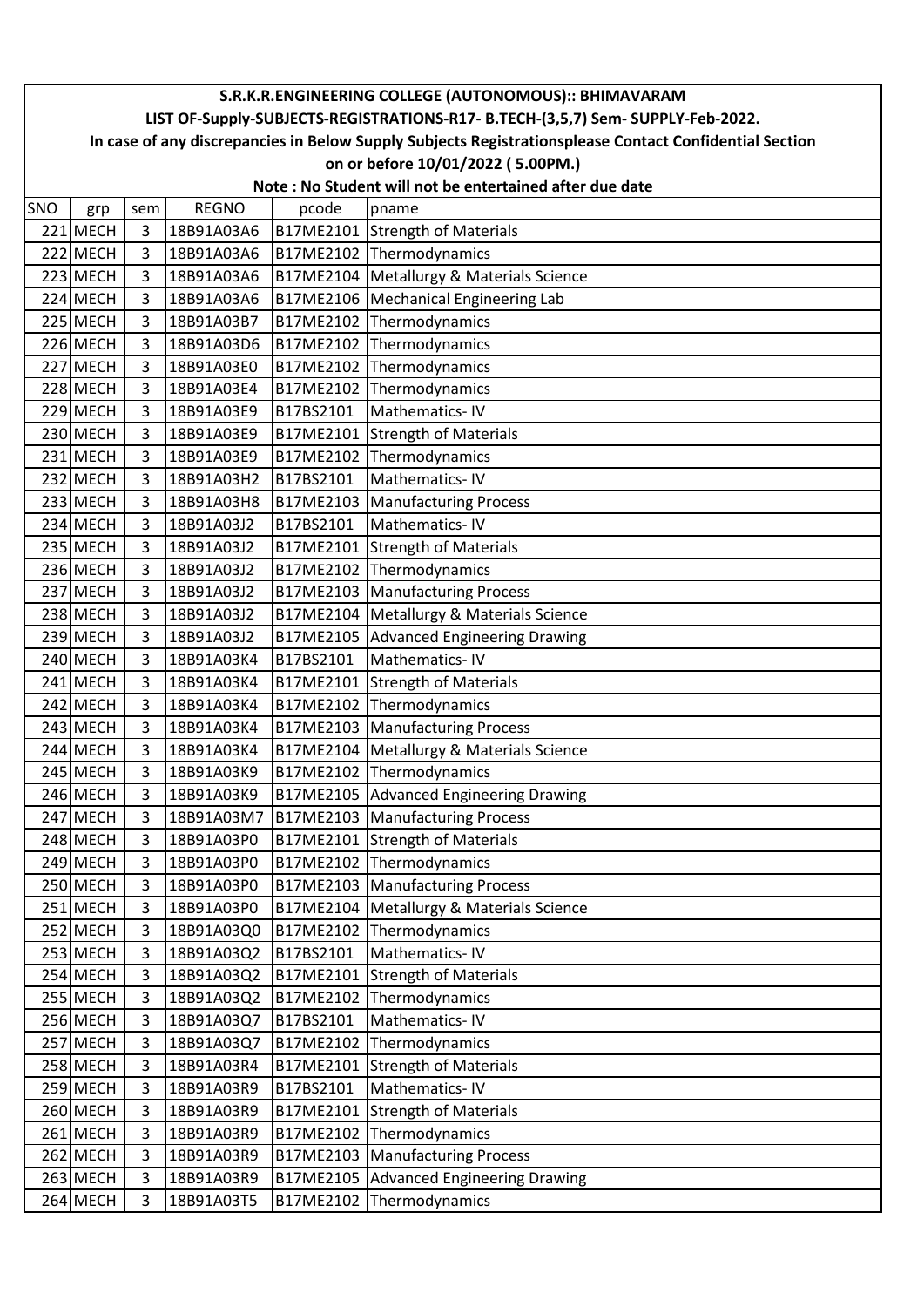|     | S.R.K.R.ENGINEERING COLLEGE (AUTONOMOUS):: BHIMAVARAM                                                  |     |              |           |                                                  |  |  |  |  |  |  |
|-----|--------------------------------------------------------------------------------------------------------|-----|--------------|-----------|--------------------------------------------------|--|--|--|--|--|--|
|     | LIST OF-Supply-SUBJECTS-REGISTRATIONS-R17- B.TECH-(3,5,7) Sem- SUPPLY-Feb-2022.                        |     |              |           |                                                  |  |  |  |  |  |  |
|     | In case of any discrepancies in Below Supply Subjects Registrationsplease Contact Confidential Section |     |              |           |                                                  |  |  |  |  |  |  |
|     |                                                                                                        |     |              |           | on or before 10/01/2022 (5.00PM.)                |  |  |  |  |  |  |
|     | Note: No Student will not be entertained after due date                                                |     |              |           |                                                  |  |  |  |  |  |  |
| SNO | grp                                                                                                    | sem | <b>REGNO</b> | pcode     | pname                                            |  |  |  |  |  |  |
|     | 265 ECE                                                                                                | 3   | 18B91A0408   | B17EC2103 | <b>Signals and Systems</b>                       |  |  |  |  |  |  |
|     | 266 ECE                                                                                                | 3   | 18B91A0408   | B17EE2104 | Network Analysis                                 |  |  |  |  |  |  |
|     | 267 ECE                                                                                                | 3   | 18B91A0412   | B17EC2103 | <b>Signals and Systems</b>                       |  |  |  |  |  |  |
|     | 268 ECE                                                                                                | 3   | 18B91A0443   | B17EC2103 | <b>Signals and Systems</b>                       |  |  |  |  |  |  |
|     | 269 ECE                                                                                                | 3   | 18B91A0478   | B17EE2104 | Network Analysis                                 |  |  |  |  |  |  |
|     | 270 ECE                                                                                                | 3   | 18B91A04C9   | B17EC2103 | <b>Signals and Systems</b>                       |  |  |  |  |  |  |
|     | 271 ECE                                                                                                | 3   | 18B91A04C9   | B17EE2104 | Network Analysis                                 |  |  |  |  |  |  |
|     | 272 ECE                                                                                                | 3   | 18B91A04F1   | B17EC2101 | <b>Electronics Devices and Circuits</b>          |  |  |  |  |  |  |
|     | 273 ECE                                                                                                | 3   | 18B91A04F1   | B17EC2102 | Switching Theory and Logic Design                |  |  |  |  |  |  |
|     | 274 ECE                                                                                                | 3   | 18B91A04F1   | B17EC2103 | <b>Signals and Systems</b>                       |  |  |  |  |  |  |
|     | 275 ECE                                                                                                | 3   | 18B91A04F1   | B17EE2104 | Network Analysis                                 |  |  |  |  |  |  |
|     | 276 ECE                                                                                                | 3   | 18B91A04I2   | B17EC2103 | Signals and Systems                              |  |  |  |  |  |  |
|     | 277 ECE                                                                                                | 3   | 18B91A04L1   | B17EC2102 | Switching Theory and Logic Design                |  |  |  |  |  |  |
|     | 278 ECE                                                                                                | 3   | 18B91A04L1   | B17EC2103 | Signals and Systems                              |  |  |  |  |  |  |
|     | 279 ECE                                                                                                | 3   | 18B91A04L1   | B17EE2104 | <b>Network Analysis</b>                          |  |  |  |  |  |  |
|     | 280 ECE                                                                                                | 3   | 18B91A04L8   | B17EC2103 | Signals and Systems                              |  |  |  |  |  |  |
|     | 281 ECE                                                                                                | 3   | 18B91A04M3   | B17EC2101 | <b>Electronics Devices and Circuits</b>          |  |  |  |  |  |  |
|     | 282 ECE                                                                                                | 3   | 18B91A04M3   | B17EC2103 | <b>Signals and Systems</b>                       |  |  |  |  |  |  |
|     | 283 ECE                                                                                                | 3   | 18B91A04M3   | B17EC2104 | Probability Theory and Random Processes          |  |  |  |  |  |  |
|     | 284 ECE                                                                                                | 3   | 18B91A04N2   | B17EC2103 | Signals and Systems                              |  |  |  |  |  |  |
|     | 285 ECE                                                                                                | 3   | 18B91A04N2   | B17EE2104 | Network Analysis                                 |  |  |  |  |  |  |
|     | 286 ECE                                                                                                | 3   | 18B91A04N2   | B17EC2104 | Probability Theory and Random Processes          |  |  |  |  |  |  |
|     | 287 CSE                                                                                                | 3   | 18B91A0504   | B17CS2103 | Digital Logic Design                             |  |  |  |  |  |  |
|     | 288 CSE                                                                                                | 3   | 18B91A0504   | B17CS2104 | Data Analysis and Visualization using Python     |  |  |  |  |  |  |
|     | 289 CSE                                                                                                | 3   | 18B91A0512   | B17CS2104 | Data Analysis and Visualization using Python     |  |  |  |  |  |  |
|     | 290 CSE                                                                                                | 3   | 18B91A05A3   | B17CS2101 | Data Structures                                  |  |  |  |  |  |  |
|     | 291 CSE                                                                                                | 3   | 18B91A05A3   | B17CS2103 | Digital Logic Design                             |  |  |  |  |  |  |
|     | 292 CSE                                                                                                | 3   | 18B91A05A3   | B17CS2104 | Data Analysis and Visualization using Python     |  |  |  |  |  |  |
|     | 293 CSE                                                                                                | 3   | 18B91A05B2   | B17CS2101 | Data Structures                                  |  |  |  |  |  |  |
|     | 294 CSE                                                                                                | 3   | 18B91A05B2   | B17CS2102 | <b>Computer Graphics</b>                         |  |  |  |  |  |  |
|     | 295 CSE                                                                                                | 3   | 18B91A05B2   | B17CS2103 | Digital Logic Design                             |  |  |  |  |  |  |
|     | 296 CSE                                                                                                | 3   | 18B91A05C6   | B17CS2101 | Data Structures                                  |  |  |  |  |  |  |
|     | 297 CSE                                                                                                | 3   | 18B91A05C6   | B17CS2104 | Data Analysis and Visualization using Python     |  |  |  |  |  |  |
|     | 298 CSE                                                                                                | 3   | 18B91A05C9   | B17CS2101 | Data Structures                                  |  |  |  |  |  |  |
|     | 299 CSE                                                                                                | 3   | 18B91A05E7   | B17CS2101 | Data Structures                                  |  |  |  |  |  |  |
|     | 300 CSE                                                                                                | 3   | 18B91A05F9   | B17BS2102 | Probability, Statistics and Queuing Theory       |  |  |  |  |  |  |
|     | 301 CSE                                                                                                | 3   | 18B91A05H9   | B17CS2101 | Data Structures                                  |  |  |  |  |  |  |
|     | 302 CSE                                                                                                | 3   | 18B91A05H9   | B17CS2102 | <b>Computer Graphics</b>                         |  |  |  |  |  |  |
|     | 303 CSE                                                                                                | 3   | 18B91A05H9   | B17CS2104 | Data Analysis and Visualization using Python     |  |  |  |  |  |  |
|     | 304 CSE                                                                                                | 3   | 18B91A05J4   | B17CS2103 | Digital Logic Design                             |  |  |  |  |  |  |
|     | 305 CSE                                                                                                | 3   | 18B91A05K4   | B17CS2103 | Digital Logic Design                             |  |  |  |  |  |  |
|     | 306 CSE                                                                                                | 3   | 18B91A05K4   | B17CS2104 | Data Analysis and Visualization using Python     |  |  |  |  |  |  |
|     | 307 CSE                                                                                                | 3   | 18B91A05K4   | B17CS2105 | Data Structures Lab                              |  |  |  |  |  |  |
|     | 308 CSE                                                                                                | 3   | 18B91A05K4   | B17CS2106 | Data Analysis and Visualization using Python Lab |  |  |  |  |  |  |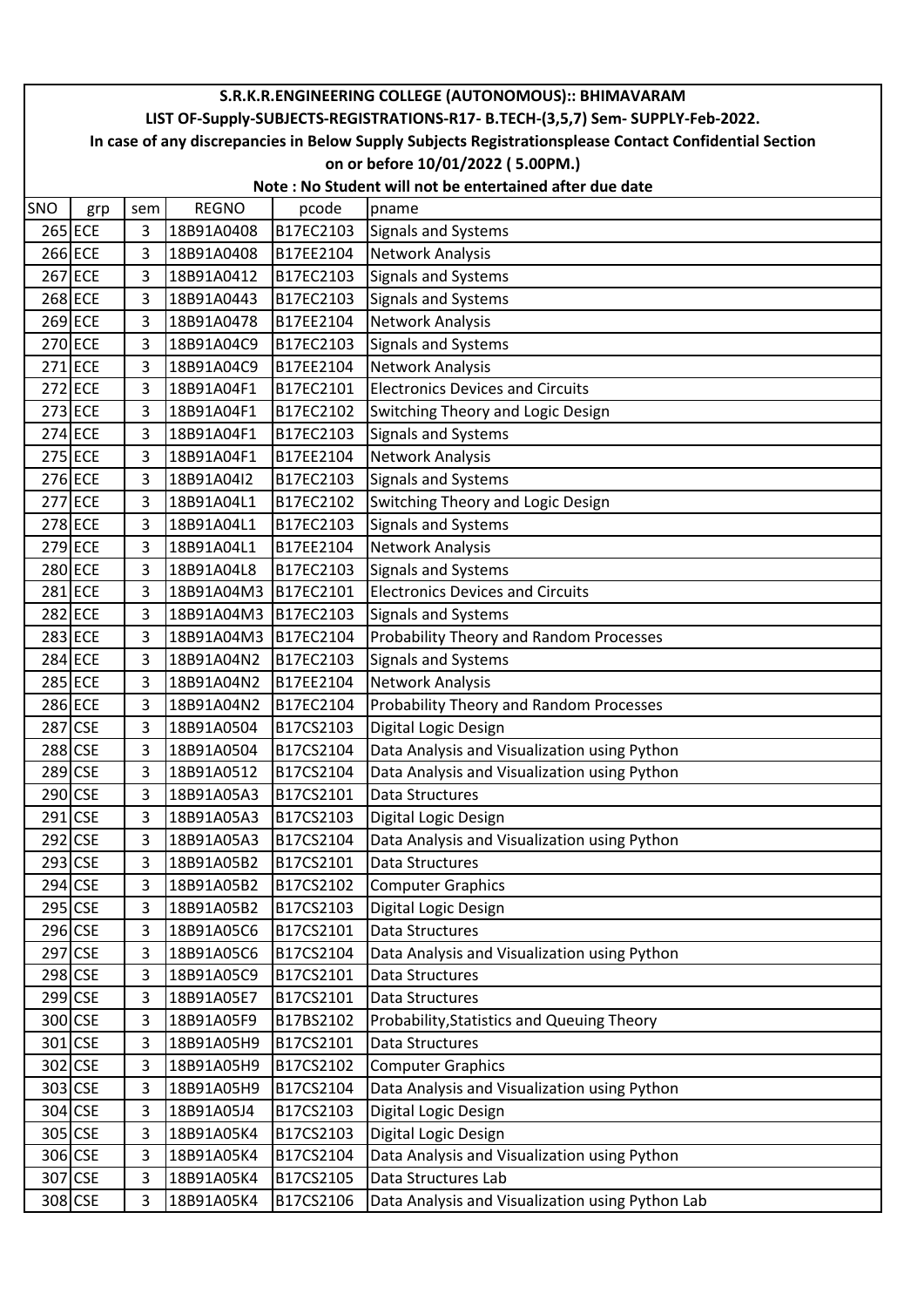|        | S.R.K.R.ENGINEERING COLLEGE (AUTONOMOUS):: BHIMAVARAM                                                  |     |              |           |                                              |  |  |  |  |  |  |
|--------|--------------------------------------------------------------------------------------------------------|-----|--------------|-----------|----------------------------------------------|--|--|--|--|--|--|
|        | LIST OF-Supply-SUBJECTS-REGISTRATIONS-R17- B.TECH-(3,5,7) Sem- SUPPLY-Feb-2022.                        |     |              |           |                                              |  |  |  |  |  |  |
|        | In case of any discrepancies in Below Supply Subjects Registrationsplease Contact Confidential Section |     |              |           |                                              |  |  |  |  |  |  |
|        |                                                                                                        |     |              |           | on or before 10/01/2022 (5.00PM.)            |  |  |  |  |  |  |
|        | Note: No Student will not be entertained after due date                                                |     |              |           |                                              |  |  |  |  |  |  |
| SNO    | grp                                                                                                    | sem | <b>REGNO</b> | pcode     | pname                                        |  |  |  |  |  |  |
|        | 309 CSE                                                                                                | 3   | 18B91A05L7   | B17BS2102 | Probability, Statistics and Queuing Theory   |  |  |  |  |  |  |
|        | 310 CSE                                                                                                | 3   | 18B91A05L7   | B17CS2104 | Data Analysis and Visualization using Python |  |  |  |  |  |  |
|        | 311 CSE                                                                                                | 3   | 18B91A05M9   | B17BS2102 | Probability, Statistics and Queuing Theory   |  |  |  |  |  |  |
|        | 312 CSE                                                                                                | 3   | 18B91A05M9   | B17BS2103 | <b>Discrete Mathematical Structures</b>      |  |  |  |  |  |  |
|        | 313 CSE                                                                                                | 3   | 18B91A05M9   | B17CS2103 | Digital Logic Design                         |  |  |  |  |  |  |
|        | 314 CSE                                                                                                | 3   | 18B91A05M9   | B17CS2104 | Data Analysis and Visualization using Python |  |  |  |  |  |  |
|        | 315 CSE                                                                                                | 3   | 18B91A05N1   | B17BS2103 | <b>Discrete Mathematical Structures</b>      |  |  |  |  |  |  |
| 316 IT |                                                                                                        | 3   | 18B91A1250   | B17IT2102 | Java Programming                             |  |  |  |  |  |  |
| 317 IT |                                                                                                        | 3   | 18B91A1252   | B17IT2103 | <b>Computer Graphics</b>                     |  |  |  |  |  |  |
| 318 IT |                                                                                                        | 3   | 18B91A1262   | B17IT2102 | Java Programming                             |  |  |  |  |  |  |
| 319 IT |                                                                                                        | 3   | 18B91A1262   | B17IT2104 | <b>Data Communications</b>                   |  |  |  |  |  |  |
| 320 IT |                                                                                                        | 3   | 18B91A1262   | B17IT2105 | Digital Logic Design                         |  |  |  |  |  |  |
| 321 IT |                                                                                                        | 3   | 18B91A1267   | B17IT2102 | Java Programming                             |  |  |  |  |  |  |
| 322 IT |                                                                                                        | 3   | 18B91A1276   | B17IT2103 | <b>Computer Graphics</b>                     |  |  |  |  |  |  |
| 323 IT |                                                                                                        | 3   | 18B91A1288   | B17IT2101 | <b>Data Structures</b>                       |  |  |  |  |  |  |
| 324 IT |                                                                                                        | 3   | 18B91A1288   | B17IT2102 | Java Programming                             |  |  |  |  |  |  |
| 325 IT |                                                                                                        | 3   | 18B91A12B4   | B17IT2101 | <b>Data Structures</b>                       |  |  |  |  |  |  |
| 326 IT |                                                                                                        | 3   | 18B91A12B4   | B17BS2105 | Mathematical Foundations of Computer Science |  |  |  |  |  |  |
| 327 IT |                                                                                                        | 3   | 18B91A12B4   | B17IT2105 | Digital Logic Design                         |  |  |  |  |  |  |
| 328 IT |                                                                                                        | 3   | 18B91A12B7   | B17IT2101 | <b>Data Structures</b>                       |  |  |  |  |  |  |
| 329 IT |                                                                                                        | 3   | 18B91A12C5   | B17IT2102 | Java Programming                             |  |  |  |  |  |  |
| 330 IT |                                                                                                        | 3   | 18B91A12C5   | B17IT2104 | <b>Data Communications</b>                   |  |  |  |  |  |  |
| 331 IT |                                                                                                        | 3   | 18B91A12C6   | B17IT2102 | Java Programming                             |  |  |  |  |  |  |
| 332 IT |                                                                                                        | 3   | 18B91A12H8   | B17IT2104 | <b>Data Communications</b>                   |  |  |  |  |  |  |
| 333 CE |                                                                                                        | 3   | 18B91B0115   | B17BS2101 | Mathematics-IV                               |  |  |  |  |  |  |
| 334 CE |                                                                                                        | 3   | 18B91B0127   | B17BS2101 | Mathematics-IV                               |  |  |  |  |  |  |
| 335 CE |                                                                                                        | 3   | 18B91B0127   | B17CE2101 | Mechanics of Solids                          |  |  |  |  |  |  |
| 336 CE |                                                                                                        | 3   | 18B91B0127   | B17CE2102 | <b>Environmental Engineering-I</b>           |  |  |  |  |  |  |
| 337 CE |                                                                                                        | 3   | 18B91B0127   | B17CE2103 | <b>Building Planning &amp; Design</b>        |  |  |  |  |  |  |
| 338 CE |                                                                                                        | 3   | 18B91B0127   | B17CE2104 | Surveying-I                                  |  |  |  |  |  |  |
| 339 CE |                                                                                                        | 3   | 18B91B0127   | B17CE2105 | <b>Engineering Geology</b>                   |  |  |  |  |  |  |
| 340 CE |                                                                                                        | 3   | 18B91B0131   | B17CE2101 | <b>Mechanics of Solids</b>                   |  |  |  |  |  |  |
| 341 CE |                                                                                                        | 3   | 18B91B0133   | B17BS2101 | Mathematics-IV                               |  |  |  |  |  |  |
| 342 CE |                                                                                                        | 3   | 18B91B0133   | B17CE2102 | <b>Environmental Engineering-I</b>           |  |  |  |  |  |  |
| 343 CE |                                                                                                        | 3   | 18B91B0133   | B17CE2103 | <b>Building Planning &amp; Design</b>        |  |  |  |  |  |  |
| 344 CE |                                                                                                        | 3   | 18B91B0135   | B17CE2101 | <b>Mechanics of Solids</b>                   |  |  |  |  |  |  |
| 345 CE |                                                                                                        | 3   | 18B91B0135   | B17CE2102 | <b>Environmental Engineering-I</b>           |  |  |  |  |  |  |
| 346 CE |                                                                                                        | 3   | 18B91B0135   | B17CE2103 | <b>Building Planning &amp; Design</b>        |  |  |  |  |  |  |
| 347 CE |                                                                                                        | 3   | 18B91B0135   | B17CE2104 | Surveying-1                                  |  |  |  |  |  |  |
| 348 CE |                                                                                                        | 3   | 18B91B0142   | B17CE2101 | <b>Mechanics of Solids</b>                   |  |  |  |  |  |  |
| 349 CE |                                                                                                        | 3   | 18B91B0145   | B17BS2101 | Mathematics-IV                               |  |  |  |  |  |  |
| 350 CE |                                                                                                        | 3   | 18B91B0145   | B17CE2101 | <b>Mechanics of Solids</b>                   |  |  |  |  |  |  |
| 351 CE |                                                                                                        | 3   | 18B91B0146   | B17BS2101 | Mathematics-IV                               |  |  |  |  |  |  |
| 352 CE |                                                                                                        | 3   | 18B91B0146   | B17CE2101 | <b>Mechanics of Solids</b>                   |  |  |  |  |  |  |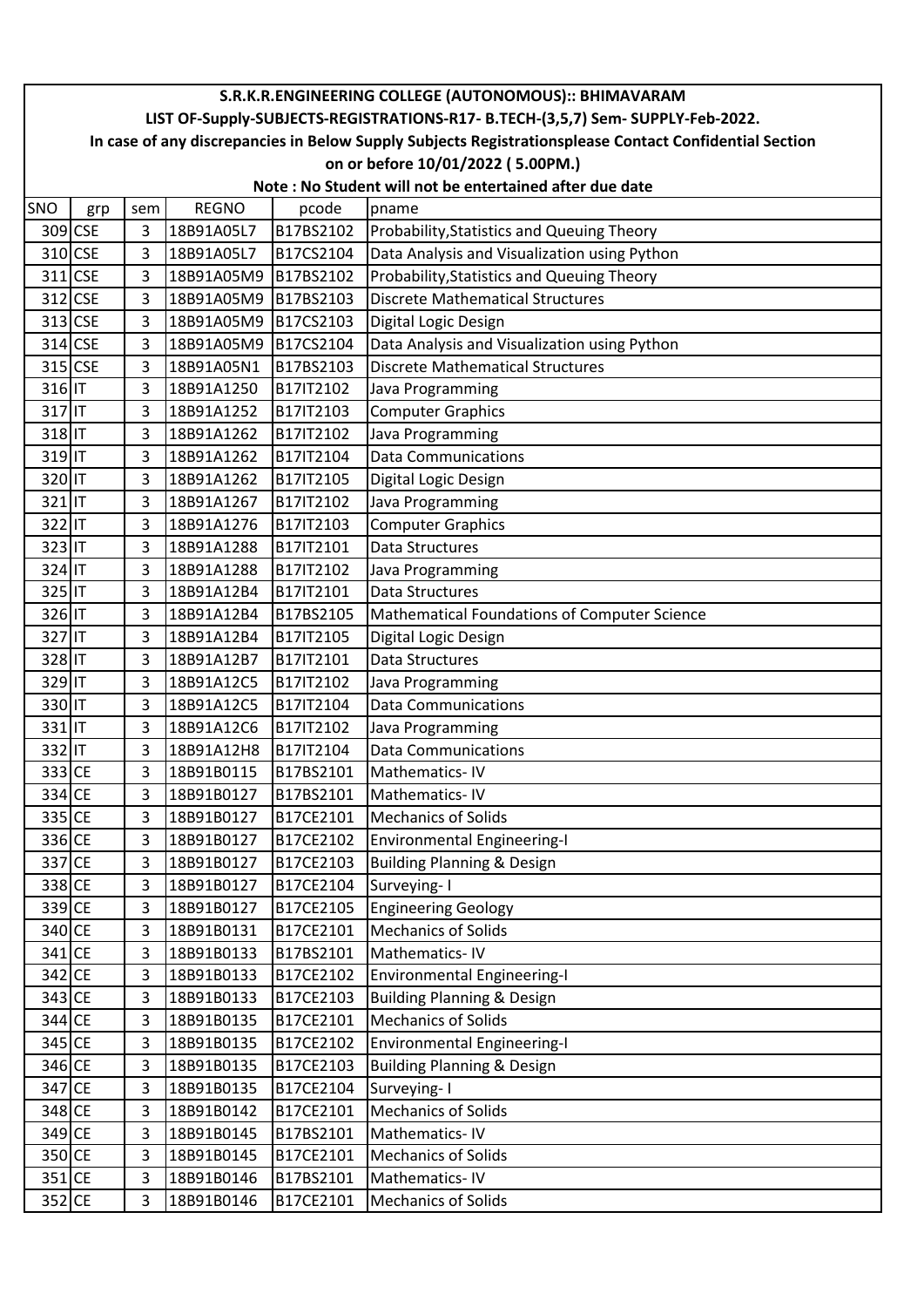|        | S.R.K.R.ENGINEERING COLLEGE (AUTONOMOUS):: BHIMAVARAM                                                  |     |              |           |                                                          |  |  |  |  |  |  |
|--------|--------------------------------------------------------------------------------------------------------|-----|--------------|-----------|----------------------------------------------------------|--|--|--|--|--|--|
|        | LIST OF-Supply-SUBJECTS-REGISTRATIONS-R17- B.TECH-(3,5,7) Sem- SUPPLY-Feb-2022.                        |     |              |           |                                                          |  |  |  |  |  |  |
|        | In case of any discrepancies in Below Supply Subjects Registrationsplease Contact Confidential Section |     |              |           |                                                          |  |  |  |  |  |  |
|        |                                                                                                        |     |              |           | on or before 10/01/2022 (5.00PM.)                        |  |  |  |  |  |  |
|        | Note: No Student will not be entertained after due date                                                |     |              |           |                                                          |  |  |  |  |  |  |
| SNO    | grp                                                                                                    | sem | <b>REGNO</b> | pcode     | pname                                                    |  |  |  |  |  |  |
|        | 353 CSE                                                                                                | 3   | 18B91B0519   | B17BS2103 | <b>Discrete Mathematical Structures</b>                  |  |  |  |  |  |  |
|        | 354 CSE                                                                                                | 3   | 18B91B0551   | B17CS2101 | Data Structures                                          |  |  |  |  |  |  |
|        | 355 EEE                                                                                                | 3   | 19B95A0201   | B17EE2101 | Network Analysis and Synthesis                           |  |  |  |  |  |  |
|        | 356 MECH                                                                                               | 3   | 19B95A0310   | B17ME2102 | Thermodynamics                                           |  |  |  |  |  |  |
|        | 357 ECE                                                                                                | 3   | 19B95A0406   | B17EC2103 | <b>Signals and Systems</b>                               |  |  |  |  |  |  |
|        | 358 ECE                                                                                                | 3   | 19B95A0418   | B17EC2104 | Probability Theory and Random Processes                  |  |  |  |  |  |  |
|        | 359 ECE                                                                                                | 3   | 19B95A0422   | B17EC2103 | Signals and Systems                                      |  |  |  |  |  |  |
|        | 360 CSE                                                                                                | 5   | 17A81A05I8   | B17CS3101 | <b>Computer Networks</b>                                 |  |  |  |  |  |  |
|        | 361 CSE                                                                                                | 5   | 17A81A05I8   | B17CS3103 | Formal Languages & Automata Theory                       |  |  |  |  |  |  |
|        | 362 CSE                                                                                                | 5   | 17A81A05I8   | B17CS3104 | <b>Database Management Systems</b>                       |  |  |  |  |  |  |
| 363 CE |                                                                                                        | 5   | 17B91A0129   | B17CE3103 | <b>Steel Structures-I</b>                                |  |  |  |  |  |  |
| 364 CE |                                                                                                        | 5   | 17B91A0129   | B17CE3104 | <b>Geotechnical Engineering-I</b>                        |  |  |  |  |  |  |
| 365 CE |                                                                                                        | 5   | 17B91A0129   | B17CE3106 | <b>Estimation &amp; Quantity Surveying</b>               |  |  |  |  |  |  |
| 366 CE |                                                                                                        | 5   | 17B91A0147   | B17CE3102 | Reinforced Concrete Structures-I                         |  |  |  |  |  |  |
| 367 CE |                                                                                                        | 5   | 17B91A0147   | B17CE3104 | <b>Geotechnical Engineering-I</b>                        |  |  |  |  |  |  |
| 368 CE |                                                                                                        | 5   | 17B91A0161   | B17CE3101 | <b>Structural Analysis-II</b>                            |  |  |  |  |  |  |
| 369 CE |                                                                                                        | 5   | 17B91A0161   | B17CE3102 | Reinforced Concrete Structures-I                         |  |  |  |  |  |  |
| 370 CE |                                                                                                        | 5   | 17B91A0199   | B17CE3101 | <b>Structural Analysis-II</b>                            |  |  |  |  |  |  |
| 371 CE |                                                                                                        | 5   | 17B91A0199   | B17CE3102 | Reinforced Concrete Structures-I                         |  |  |  |  |  |  |
| 372 CE |                                                                                                        | 5   | 17B91A0199   | B17CE3103 | <b>Steel Structures-I</b>                                |  |  |  |  |  |  |
| 373 CE |                                                                                                        | 5   | 17B91A0199   | B17CE3104 | <b>Geotechnical Engineering-I</b>                        |  |  |  |  |  |  |
| 374 CE |                                                                                                        | 5   | 17B91A0199   | B17CE3106 | <b>Estimation &amp; Quantity Surveying</b>               |  |  |  |  |  |  |
| 375 CE |                                                                                                        | 5   | 17B91A01C7   | B17CE3102 | Reinforced Concrete Structures-I                         |  |  |  |  |  |  |
| 376 CE |                                                                                                        | 5   | 17B91A01C7   | B17CE3104 | Geotechnical Engineering-I                               |  |  |  |  |  |  |
| 377 CE |                                                                                                        | 5   | 17B91A01E6   | B17CE3105 | <b>Fluid Mechanics-II</b>                                |  |  |  |  |  |  |
| 378 CE |                                                                                                        | 5   | 17B91A01F3   | B17CE3101 | <b>Structural Analysis-II</b>                            |  |  |  |  |  |  |
| 379 CE |                                                                                                        | 5   | 17B91A01F3   | B17CE3102 | Reinforced Concrete Structures-I                         |  |  |  |  |  |  |
| 380 CE |                                                                                                        | 5   | 17B91A01F3   | B17CE3104 | <b>Geotechnical Engineering-I</b>                        |  |  |  |  |  |  |
| 381 CE |                                                                                                        | 5   | 17B91A01F3   | B17CE3106 | <b>Estimation &amp; Quantity Surveying</b>               |  |  |  |  |  |  |
| 382 CE |                                                                                                        | 5   | 17B91A01H4   | B17CE3106 | <b>Estimation &amp; Quantity Surveying</b>               |  |  |  |  |  |  |
|        | 383 EEE                                                                                                | 5   | 17B91A0228   | B17EE3102 | Microprocessor & Microcontroller                         |  |  |  |  |  |  |
|        | 384 EEE                                                                                                | 5   | 17B91A0232   | B17EE3102 | Microprocessor & Microcontroller                         |  |  |  |  |  |  |
|        | 385 EEE                                                                                                | 5   | 17B91A0288   | B17EE3101 | <b>Electrical Machines-II</b>                            |  |  |  |  |  |  |
|        | 386 EEE                                                                                                | 5   | 17B91A0288   | B17EE3103 | Electrical Power Generation, Transmission & Distribution |  |  |  |  |  |  |
|        | 387 EEE                                                                                                | 5   | 17B91A0293   | B17EE3101 | <b>Electrical Machines-II</b>                            |  |  |  |  |  |  |
|        | 388 EEE                                                                                                | 5   | 17B91A0293   | B17EE3102 | Microprocessor & Microcontroller                         |  |  |  |  |  |  |
|        | 389 EEE                                                                                                | 5   | 17B91A0293   | B17EE3103 | Electrical Power Generation, Transmission & Distribution |  |  |  |  |  |  |
|        | 390 EEE                                                                                                | 5   | 17B91A0293   | B17EE3104 | <b>Control Systems</b>                                   |  |  |  |  |  |  |
|        | 391 EEE                                                                                                | 5   | 17B91A0293   | B17EE3106 | Non-Conventional Energy Source                           |  |  |  |  |  |  |
|        | 392 EEE                                                                                                | 5   | 17B91A02D6   | B17EE3101 | <b>Electrical Machines-II</b>                            |  |  |  |  |  |  |
|        | 393 EEE                                                                                                | 5   | 17B91A02F2   | B17EE3101 | <b>Electrical Machines-II</b>                            |  |  |  |  |  |  |
|        | 394 EEE                                                                                                | 5   | 17B91A02F2   | B17EE3103 | Electrical Power Generation, Transmission & Distribution |  |  |  |  |  |  |
|        | 395 EEE                                                                                                | 5   | 17B91A02F2   | B17EE3104 | <b>Control Systems</b>                                   |  |  |  |  |  |  |
|        | 396 EEE                                                                                                | 5   | 17B91A02F2   | B17EE3105 | Digital Electronics & Logic Design                       |  |  |  |  |  |  |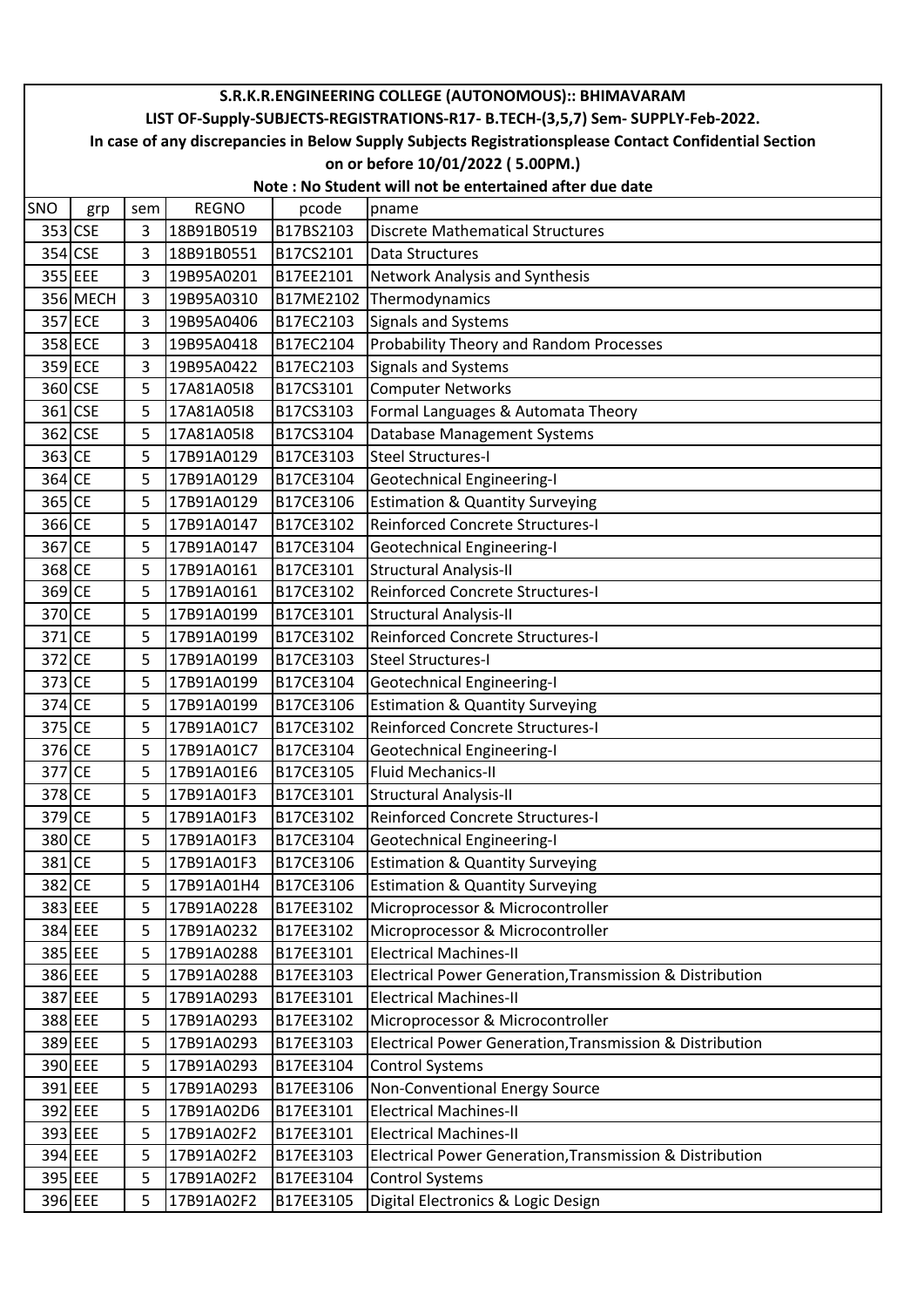|         | S.R.K.R.ENGINEERING COLLEGE (AUTONOMOUS):: BHIMAVARAM                                                  |     |              |           |                                                          |  |  |  |  |  |  |
|---------|--------------------------------------------------------------------------------------------------------|-----|--------------|-----------|----------------------------------------------------------|--|--|--|--|--|--|
|         | LIST OF-Supply-SUBJECTS-REGISTRATIONS-R17- B.TECH-(3,5,7) Sem- SUPPLY-Feb-2022.                        |     |              |           |                                                          |  |  |  |  |  |  |
|         | In case of any discrepancies in Below Supply Subjects Registrationsplease Contact Confidential Section |     |              |           |                                                          |  |  |  |  |  |  |
|         |                                                                                                        |     |              |           | on or before 10/01/2022 (5.00PM.)                        |  |  |  |  |  |  |
|         | Note: No Student will not be entertained after due date                                                |     |              |           |                                                          |  |  |  |  |  |  |
| SNO     | grp                                                                                                    | sem | <b>REGNO</b> | pcode     | pname                                                    |  |  |  |  |  |  |
|         | 397 EEE                                                                                                | 5   | 17B91A02F2   | B17EE3106 | Non-Conventional Energy Source                           |  |  |  |  |  |  |
|         | 398 EEE                                                                                                | 5   | 17B91A02G0   | B17EE3101 | <b>Electrical Machines-II</b>                            |  |  |  |  |  |  |
|         | 399 EEE                                                                                                | 5   | 17B91A02G0   | B17EE3102 | Microprocessor & Microcontroller                         |  |  |  |  |  |  |
| 400 EEE |                                                                                                        | 5   | 17B91A02G0   | B17EE3103 | Electrical Power Generation, Transmission & Distribution |  |  |  |  |  |  |
|         | 401 EEE                                                                                                | 5   | 17B91A02G0   | B17EE3104 | <b>Control Systems</b>                                   |  |  |  |  |  |  |
| 402 EEE |                                                                                                        | 5   | 17B91A02G0   | B17EE3105 | Digital Electronics & Logic Design                       |  |  |  |  |  |  |
|         | 403 EEE                                                                                                | 5   | 17B91A02G0   | B17EE3106 | Non-Conventional Energy Source                           |  |  |  |  |  |  |
|         | 404 EEE                                                                                                | 5   | 17B91A02G0   | B17BS3102 | <b>Basic Coding</b>                                      |  |  |  |  |  |  |
| 405 EEE |                                                                                                        | 5   | 17B91A02G6   | B17EE3102 | Microprocessor & Microcontroller                         |  |  |  |  |  |  |
|         | 406 EEE                                                                                                | 5   | 17B91A02G6   | B17EE3103 | Electrical Power Generation, Transmission & Distribution |  |  |  |  |  |  |
| 407 EEE |                                                                                                        | 5   | 17B91A02G6   | B17EE3104 | <b>Control Systems</b>                                   |  |  |  |  |  |  |
|         | 408 EEE                                                                                                | 5   | 17B91A02G6   | B17EE3105 | Digital Electronics & Logic Design                       |  |  |  |  |  |  |
| 409 EEE |                                                                                                        | 5   | 17B91A02I9   | B17EE3103 | Electrical Power Generation, Transmission & Distribution |  |  |  |  |  |  |
|         | 410 EEE                                                                                                | 5   | 17B91A02N5   | B17EE3101 | <b>Electrical Machines-II</b>                            |  |  |  |  |  |  |
|         | 411 EEE                                                                                                | 5   | 17B91A02N5   | B17EE3102 | Microprocessor & Microcontroller                         |  |  |  |  |  |  |
| 412 EEE |                                                                                                        | 5   | 17B91A02N5   | B17EE3103 | Electrical Power Generation, Transmission & Distribution |  |  |  |  |  |  |
|         | 413 EEE                                                                                                | 5   | 17B91A02N5   | B17EE3104 | <b>Control Systems</b>                                   |  |  |  |  |  |  |
| 414 EEE |                                                                                                        | 5   | 17B91A02N5   | B17EE3105 | Digital Electronics & Logic Design                       |  |  |  |  |  |  |
| 415 EEE |                                                                                                        | 5   | 17B91A02N5   | B17EE3106 | Non-Conventional Energy Source                           |  |  |  |  |  |  |
|         | 416 EEE                                                                                                | 5   | 17B91A02N5   | B17BS3101 | Problem Solving & Linguistic Competence                  |  |  |  |  |  |  |
| 417 EEE |                                                                                                        | 5   | 17B91A02N5   | B17EE3108 | Microprocessor & Microcontroller Lab                     |  |  |  |  |  |  |
|         | 418 MECH                                                                                               | 5   | 17B91A0310   | B17ME3101 | Operations Research                                      |  |  |  |  |  |  |
|         | 419 MECH                                                                                               | 5   | 17B91A0310   |           | B17ME3102 IC Engines & Gas Turbines                      |  |  |  |  |  |  |
|         | 420 MECH                                                                                               | 5   | 17B91A0310   |           | B17ME3104   Design of Machine Elements                   |  |  |  |  |  |  |
|         | 421 MECH                                                                                               | 5   | 17B91A0310   |           | B17ME3105   Fluid Machines & Systems                     |  |  |  |  |  |  |
|         | 422 MECH                                                                                               | 5   | 17B91A0310   |           | B17ME3106  Industrial Measurements & Metrology           |  |  |  |  |  |  |
|         | 423 MECH                                                                                               | 5   | 17B91A0310   |           | B17ME3103 Kinematics of Machines                         |  |  |  |  |  |  |
|         | 424 MECH                                                                                               | 5   | 17B91A0310   | B17BS3101 | Problem Solving & Linguistic Competence                  |  |  |  |  |  |  |
|         | 425 MECH                                                                                               | 5   | 17B91A0384   |           | B17ME3104   Design of Machine Elements                   |  |  |  |  |  |  |
|         | 426 MECH                                                                                               | 5   | 17B91A0384   |           | B17ME3103 Kinematics of Machines                         |  |  |  |  |  |  |
|         | 427 MECH                                                                                               | 5   | 17B91A0395   |           | B17ME3102 IC Engines & Gas Turbines                      |  |  |  |  |  |  |
|         | 428 MECH                                                                                               | 5   | 17B91A03B2   |           | B17ME3102 IC Engines & Gas Turbines                      |  |  |  |  |  |  |
|         | 429 MECH                                                                                               | 5   | 17B91A03B2   |           | B17ME3104   Design of Machine Elements                   |  |  |  |  |  |  |
|         | 430 MECH                                                                                               | 5   | 17B91A03B2   |           | B17ME3105   Fluid Machines & Systems                     |  |  |  |  |  |  |
|         | 431 MECH                                                                                               | 5   | 17B91A03B2   |           | B17ME3106  Industrial Measurements & Metrology           |  |  |  |  |  |  |
|         | 432 MECH                                                                                               | 5   | 17B91A03B4   |           | B17ME3104   Design of Machine Elements                   |  |  |  |  |  |  |
|         | 433 MECH                                                                                               | 5   | 17B91A03B4   |           | B17ME3105   Fluid Machines & Systems                     |  |  |  |  |  |  |
|         | 434 MECH                                                                                               | 5   | 17B91A03B4   |           | B17ME3103 Kinematics of Machines                         |  |  |  |  |  |  |
|         | 435 MECH                                                                                               | 5   | 17B91A03C4   |           | B17ME3104   Design of Machine Elements                   |  |  |  |  |  |  |
|         | 436 MECH                                                                                               | 5   | 17B91A03D8   |           | B17ME3104 Design of Machine Elements                     |  |  |  |  |  |  |
|         | 437 MECH                                                                                               | 5   | 17B91A03D8   |           | B17ME3103   Kinematics of Machines                       |  |  |  |  |  |  |
|         | 438 MECH                                                                                               | 5   | 17B91A03G7   |           | B17ME3101 Operations Research                            |  |  |  |  |  |  |
|         | 439 MECH                                                                                               | 5   | 17B91A03G7   |           | B17ME3104   Design of Machine Elements                   |  |  |  |  |  |  |
|         | 440 MECH                                                                                               | 5   | 17B91A03G7   |           | B17ME3105   Fluid Machines & Systems                     |  |  |  |  |  |  |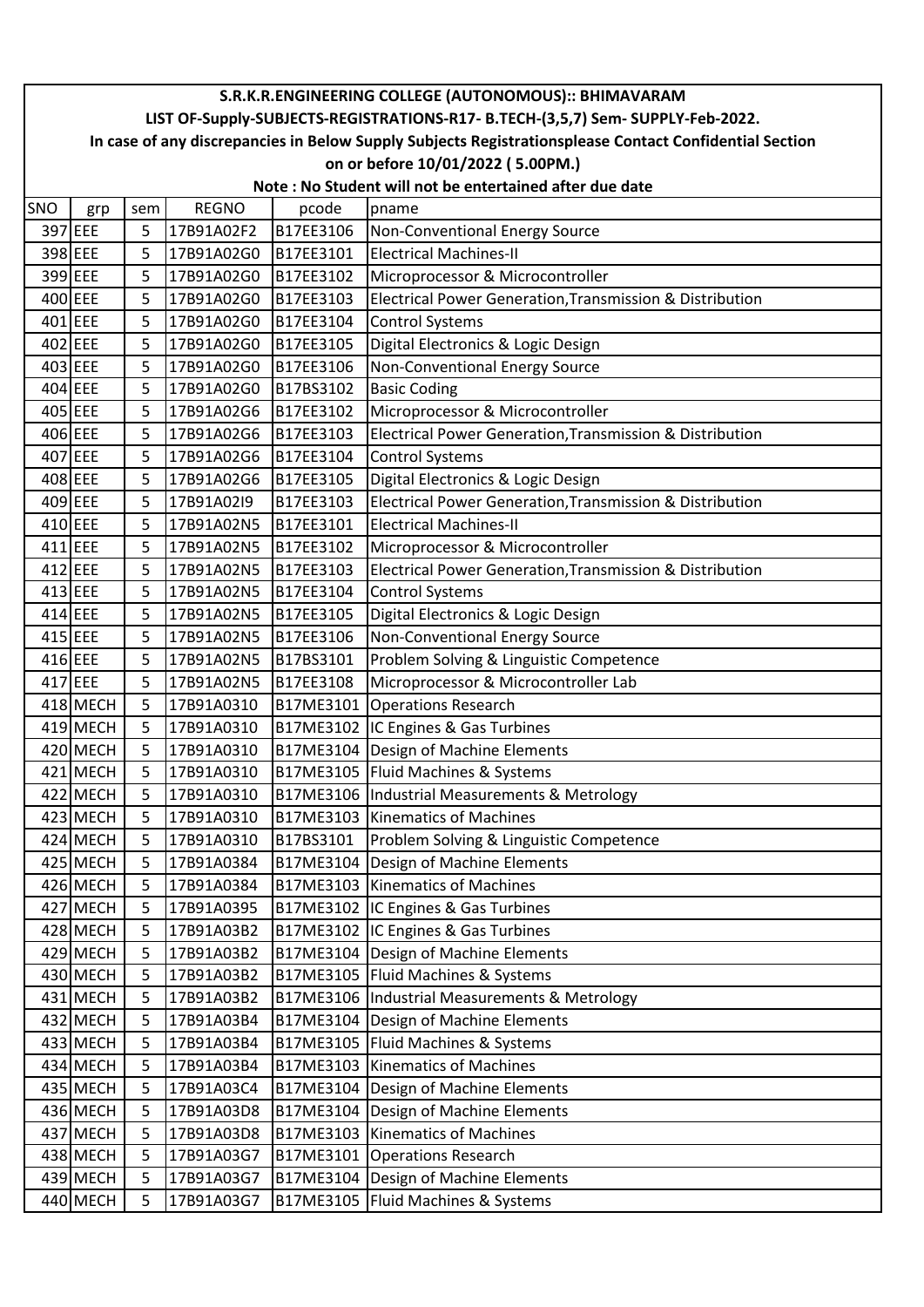|     | S.R.K.R.ENGINEERING COLLEGE (AUTONOMOUS):: BHIMAVARAM                                                  |     |              |           |                                                                   |  |  |  |  |  |  |
|-----|--------------------------------------------------------------------------------------------------------|-----|--------------|-----------|-------------------------------------------------------------------|--|--|--|--|--|--|
|     | LIST OF-Supply-SUBJECTS-REGISTRATIONS-R17- B.TECH-(3,5,7) Sem- SUPPLY-Feb-2022.                        |     |              |           |                                                                   |  |  |  |  |  |  |
|     | In case of any discrepancies in Below Supply Subjects Registrationsplease Contact Confidential Section |     |              |           |                                                                   |  |  |  |  |  |  |
|     |                                                                                                        |     |              |           | on or before 10/01/2022 (5.00PM.)                                 |  |  |  |  |  |  |
|     | Note: No Student will not be entertained after due date                                                |     |              |           |                                                                   |  |  |  |  |  |  |
| SNO | grp                                                                                                    | sem | <b>REGNO</b> | pcode     | pname                                                             |  |  |  |  |  |  |
|     | 441 MECH                                                                                               | 5   | 17B91A03G7   |           | B17ME3103 Kinematics of Machines                                  |  |  |  |  |  |  |
|     | 442 MECH                                                                                               | 5   | 17B91A03G8   |           | B17ME3104 Design of Machine Elements                              |  |  |  |  |  |  |
|     | 443 MECH                                                                                               | 5   | 17B91A03I9   |           | B17ME3105   Fluid Machines & Systems                              |  |  |  |  |  |  |
|     | 444 MECH                                                                                               | 5   | 17B91A03J1   |           | B17ME3104   Design of Machine Elements                            |  |  |  |  |  |  |
|     | 445 MECH                                                                                               | 5   | 17B91A03J1   |           | B17ME3105   Fluid Machines & Systems                              |  |  |  |  |  |  |
|     | 446 MECH                                                                                               | 5   | 17B91A03K9   |           | B17ME3104 Design of Machine Elements                              |  |  |  |  |  |  |
|     | 447 MECH                                                                                               | 5   | 17B91A03K9   |           | B17ME3105   Fluid Machines & Systems                              |  |  |  |  |  |  |
|     | 448 MECH                                                                                               | 5   | 17B91A03K9   |           | B17ME3103 Kinematics of Machines                                  |  |  |  |  |  |  |
|     | 449 MECH                                                                                               | 5   | 17B91A03L9   |           | B17ME3102 IC Engines & Gas Turbines                               |  |  |  |  |  |  |
|     | 450 MECH                                                                                               | 5   | 17B91A03L9   |           | B17ME3103 Kinematics of Machines                                  |  |  |  |  |  |  |
|     | 451 MECH                                                                                               | 5   | 17B91A03Q0   |           | B17ME3102 IC Engines & Gas Turbines                               |  |  |  |  |  |  |
|     | 452 MECH                                                                                               | 5   | 17B91A03Q0   |           | B17ME3104   Design of Machine Elements                            |  |  |  |  |  |  |
|     | 453 MECH                                                                                               | 5   | 17B91A03Q0   |           | B17ME3103 Kinematics of Machines                                  |  |  |  |  |  |  |
|     | 454 MECH                                                                                               | 5   | 17B91A03R7   |           | B17ME3102 IC Engines & Gas Turbines                               |  |  |  |  |  |  |
|     | 455 MECH                                                                                               | 5   | 17B91A03R7   |           | B17ME3104 Design of Machine Elements                              |  |  |  |  |  |  |
|     | 456 MECH                                                                                               | 5   | 17B91A03R7   |           | B17ME3105   Fluid Machines & Systems                              |  |  |  |  |  |  |
|     | 457 MECH                                                                                               | 5   | 17B91A03R7   |           | B17ME3103 Kinematics of Machines                                  |  |  |  |  |  |  |
|     | 458 MECH                                                                                               | 5   | 17B91A03T1   |           | B17ME3103 Kinematics of Machines                                  |  |  |  |  |  |  |
|     | 459 MECH                                                                                               | 5   | 17B91A03U8   | B17ME3104 | Design of Machine Elements                                        |  |  |  |  |  |  |
|     | 460 ECE                                                                                                | 5   | 17B91A0452   | B17EC3102 | <b>Linear ICs and Applications</b>                                |  |  |  |  |  |  |
|     | 461 ECE                                                                                                | 5   | 17B91A0452   | B17EC3104 | <b>Digital Communication</b>                                      |  |  |  |  |  |  |
|     | 462 ECE                                                                                                | 5   | 17B91A0452   | B17EC3105 | Antennas and Propagation                                          |  |  |  |  |  |  |
|     | 463 ECE                                                                                                | 5   | 17B91A0454   | B17EC3105 | Antennas and Propagation                                          |  |  |  |  |  |  |
|     | 464 ECE                                                                                                | 5   | 17B91A0488   | B17EC3104 | <b>Digital Communication</b>                                      |  |  |  |  |  |  |
|     | 465 ECE                                                                                                | 5   | 17B91A0497   | B17EC3104 | <b>Digital Communication</b>                                      |  |  |  |  |  |  |
|     | 466 ECE                                                                                                | 5   | 17B91A0497   | B17EC3105 | Antennas and Propagation                                          |  |  |  |  |  |  |
|     | 467 ECE                                                                                                | 5   | 17B91A04A3   | B17EC3104 | <b>Digital Communication</b>                                      |  |  |  |  |  |  |
|     | 468 ECE                                                                                                | 5   | 17B91A04B3   | B17EC3101 | <b>Pulse and Digital Circuits</b>                                 |  |  |  |  |  |  |
|     | 469 ECE                                                                                                | 5   | 17B91A04C5   | B17EC3104 | <b>Digital Communication</b>                                      |  |  |  |  |  |  |
|     | 470 ECE                                                                                                | 5   | 17B91A04C5   | B17EC3105 | Antennas and Propagation                                          |  |  |  |  |  |  |
|     | 471 ECE                                                                                                | 5   | 17B91A04D1   | B17EC3104 | <b>Digital Communication</b>                                      |  |  |  |  |  |  |
|     | 472 ECE                                                                                                | 5   | 17B91A04E5   | B17EC3104 | <b>Digital Communication</b>                                      |  |  |  |  |  |  |
|     | 473 ECE                                                                                                | 5   | 17B91A04E5   | B17EC3105 | Antennas and Propagation                                          |  |  |  |  |  |  |
|     | 474 ECE                                                                                                | 5   | 17B91A04F0   | B17EC3104 | <b>Digital Communication</b>                                      |  |  |  |  |  |  |
|     | 475 ECE                                                                                                | 5   | 17B91A04F0   | B17EC3105 | Antennas and Propagation                                          |  |  |  |  |  |  |
|     | 476 ECE                                                                                                | 5   | 17B91A04F1   | B17EC3101 | <b>Pulse and Digital Circuits</b>                                 |  |  |  |  |  |  |
|     | 477 ECE                                                                                                | 5   | 17B91A04F1   | B17EC3104 | <b>Digital Communication</b>                                      |  |  |  |  |  |  |
|     | 478 ECE                                                                                                | 5   | 17B91A04F1   | B17EC3105 | Antennas and Propagation                                          |  |  |  |  |  |  |
|     | 479 ECE                                                                                                | 5   | 17B91A04G4   | B17EC3106 | Computer network Engineering                                      |  |  |  |  |  |  |
|     | 480 ECE                                                                                                | 5   | 17B91A04G4   | B17EC3107 | Linear Integrated Circuits and Pulse Circuits Lab with Simulation |  |  |  |  |  |  |
|     | 481 ECE                                                                                                | 5   | 17B91A04H5   | B17EC3104 | <b>Digital Communication</b>                                      |  |  |  |  |  |  |
|     | 482 ECE                                                                                                | 5   | 17B91A04J6   | B17EC3105 | Antennas and Propagation                                          |  |  |  |  |  |  |
|     | 483 ECE                                                                                                | 5   | 17B91A04L3   | B17EC3102 | <b>Linear ICs and Applications</b>                                |  |  |  |  |  |  |
|     | 484 ECE                                                                                                | 5   | 17B91A04L3   | B17EC3104 | <b>Digital Communication</b>                                      |  |  |  |  |  |  |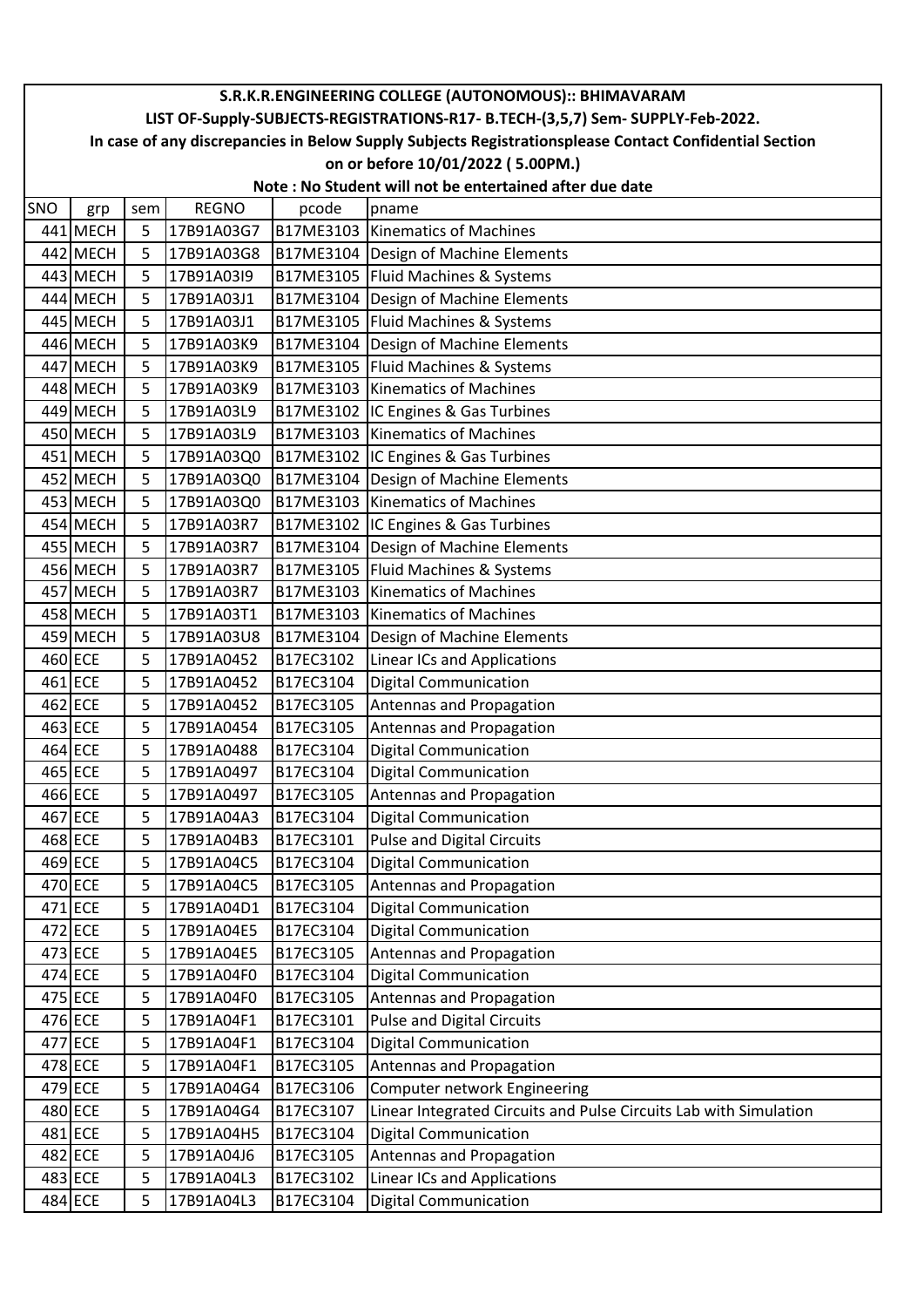|          | S.R.K.R.ENGINEERING COLLEGE (AUTONOMOUS):: BHIMAVARAM                                                  |     |              |           |                                    |  |  |  |  |  |  |
|----------|--------------------------------------------------------------------------------------------------------|-----|--------------|-----------|------------------------------------|--|--|--|--|--|--|
|          | LIST OF-Supply-SUBJECTS-REGISTRATIONS-R17- B.TECH-(3,5,7) Sem- SUPPLY-Feb-2022.                        |     |              |           |                                    |  |  |  |  |  |  |
|          | In case of any discrepancies in Below Supply Subjects Registrationsplease Contact Confidential Section |     |              |           |                                    |  |  |  |  |  |  |
|          |                                                                                                        |     |              |           | on or before 10/01/2022 (5.00PM.)  |  |  |  |  |  |  |
|          | Note: No Student will not be entertained after due date                                                |     |              |           |                                    |  |  |  |  |  |  |
| SNO      | grp                                                                                                    | sem | <b>REGNO</b> | pcode     | pname                              |  |  |  |  |  |  |
|          | 485 ECE                                                                                                | 5   | 17B91A04L3   | B17EC3105 | Antennas and Propagation           |  |  |  |  |  |  |
| 486 CSE  |                                                                                                        | 5   | 17B91A0506   | B17CS3101 | <b>Computer Networks</b>           |  |  |  |  |  |  |
| 487      | <b>CSE</b>                                                                                             | 5   | 17B91A0588   | B17CS3103 | Formal Languages & Automata Theory |  |  |  |  |  |  |
|          | 488 CSE                                                                                                | 5   | 17B91A0594   | B17CS3101 | <b>Computer Networks</b>           |  |  |  |  |  |  |
|          | 489 CSE                                                                                                | 5   | 17B91A05B8   | B17CS3101 | <b>Computer Networks</b>           |  |  |  |  |  |  |
|          | 490 CSE                                                                                                | 5   | 17B91A05B8   | B17CS3103 | Formal Languages & Automata Theory |  |  |  |  |  |  |
| 491 CSE  |                                                                                                        | 5   | 17B91A05B8   | B17CS3107 | <b>Cyber Security</b>              |  |  |  |  |  |  |
|          | 492 CSE                                                                                                | 5   | 17B91A05B8   | B17CS3108 | Database Management Systems Lab.   |  |  |  |  |  |  |
|          | 493 CSE                                                                                                | 5   | 17B91A05I0   | B17CS3102 | Web Technologies                   |  |  |  |  |  |  |
| 494      | <b>CSE</b>                                                                                             | 5   | 17B91A05I0   | B17CS3105 | Application Development Using Java |  |  |  |  |  |  |
|          | 495 CSE                                                                                                | 5   | 17B91A05I0   | B17CS3106 | <b>Embedded Systems</b>            |  |  |  |  |  |  |
| 496 IT   |                                                                                                        | 5   | 17B91A1232   | B17IT3104 | <b>Operating Systems</b>           |  |  |  |  |  |  |
| 497 IT   |                                                                                                        | 5   | 17B91A1279   | B17IT3101 | <b>Computer Networks</b>           |  |  |  |  |  |  |
| 498 IT   |                                                                                                        | 5   | 17B91A1279   | B17IT3105 | <b>Database Management Systems</b> |  |  |  |  |  |  |
| 499 IT   |                                                                                                        | 5   | 17B91A1279   | B17IT3106 | Design and Analysis of Algorithms  |  |  |  |  |  |  |
| 500 IT   |                                                                                                        | 5   | 17B91A1296   | B17IT3106 | Design and Analysis of Algorithms  |  |  |  |  |  |  |
| 501      |                                                                                                        | 5   | 17B91A12A5   | B17IT3106 | Design and Analysis of Algorithms  |  |  |  |  |  |  |
| 502 IT   |                                                                                                        | 5   | 17B91A12F8   | B17IT3104 | <b>Operating Systems</b>           |  |  |  |  |  |  |
| 503 CE   |                                                                                                        | 5   | 17B91B0111   | B17CE3104 | Geotechnical Engineering-I         |  |  |  |  |  |  |
| 504 CE   |                                                                                                        | 5   | 17B91B0111   | B17CE3105 | Fluid Mechanics-II                 |  |  |  |  |  |  |
| 505 CE   |                                                                                                        | 5   | 17B91B0112   | B17CE3104 | <b>Geotechnical Engineering-I</b>  |  |  |  |  |  |  |
| 506 CE   |                                                                                                        | 5   | 17B91B0117   | B17CE3103 | Steel Structures-I                 |  |  |  |  |  |  |
| 507 CE   |                                                                                                        | 5   | 17B91B0117   | B17CE3104 | Geotechnical Engineering-I         |  |  |  |  |  |  |
| 508 CE   |                                                                                                        | 5   | 17B91B0129   | B17CE3101 | <b>Structural Analysis-II</b>      |  |  |  |  |  |  |
| 509 CE   |                                                                                                        | 5   | 17B91B0129   | B17CE3102 | Reinforced Concrete Structures-I   |  |  |  |  |  |  |
| $510$ CE |                                                                                                        | 5   | 17B91B0129   | B17CE3103 | Steel Structures-I                 |  |  |  |  |  |  |
| $511$ CE |                                                                                                        | 5   | 17B91B0129   | B17CE3104 | Geotechnical Engineering-I         |  |  |  |  |  |  |
| $512$ CE |                                                                                                        | 5   | 17B91B0129   | B17CE3105 | Fluid Mechanics-II                 |  |  |  |  |  |  |
| $513$ CE |                                                                                                        | 5   | 17B91B0133   | B17CE3102 | Reinforced Concrete Structures-I   |  |  |  |  |  |  |
| $514$ CE |                                                                                                        | 5   | 17B91B0133   | B17CE3104 | Geotechnical Engineering-I         |  |  |  |  |  |  |
| $515$ CE |                                                                                                        | 5   | 17B91B0146   | B17CE3102 | Reinforced Concrete Structures-I   |  |  |  |  |  |  |
| 516 CE   |                                                                                                        | 5   | 17B91B0146   | B17CE3104 | Geotechnical Engineering-I         |  |  |  |  |  |  |
|          | 517 CSE                                                                                                | 5   | 17B91B0512   | B17CS3102 | Web Technologies                   |  |  |  |  |  |  |
|          | 518 CSE                                                                                                | 5   | 17B91B0512   | B17CS3104 | Database Management Systems        |  |  |  |  |  |  |
|          | 519 CSE                                                                                                | 5   | 17B91B0512   | B17CS3105 | Application Development Using Java |  |  |  |  |  |  |
| 520 CE   |                                                                                                        | 5   | 18B95A0120   | B17CE3101 | <b>Structural Analysis-II</b>      |  |  |  |  |  |  |
| $521$ CE |                                                                                                        | 5   | 18B95A0120   | B17CE3102 | Reinforced Concrete Structures-I   |  |  |  |  |  |  |
| 522 CE   |                                                                                                        | 5   | 18B95A0120   | B17CE3104 | <b>Geotechnical Engineering-I</b>  |  |  |  |  |  |  |
| 523 CE   |                                                                                                        | 5   | 18B95A0132   | B17CE3103 | Steel Structures-I                 |  |  |  |  |  |  |
|          | 524 CSE                                                                                                | 5   | 18B95A0525   | B17CS3103 | Formal Languages & Automata Theory |  |  |  |  |  |  |
| $525$ CE |                                                                                                        | 5   | 17B91A01D2   | B17CE3101 | <b>Structural Analysis-II</b>      |  |  |  |  |  |  |
| 526 CE   |                                                                                                        | 5   | 17B91A01D2   | B17CE3102 | Reinforced Concrete Structures-I   |  |  |  |  |  |  |
| 527 CE   |                                                                                                        | 5   | 17B91A01D2   | B17CE3103 | <b>Steel Structures-I</b>          |  |  |  |  |  |  |
| 528 CE   |                                                                                                        | 5   | 17B91A01D2   | B17CE3104 | Geotechnical Engineering-I         |  |  |  |  |  |  |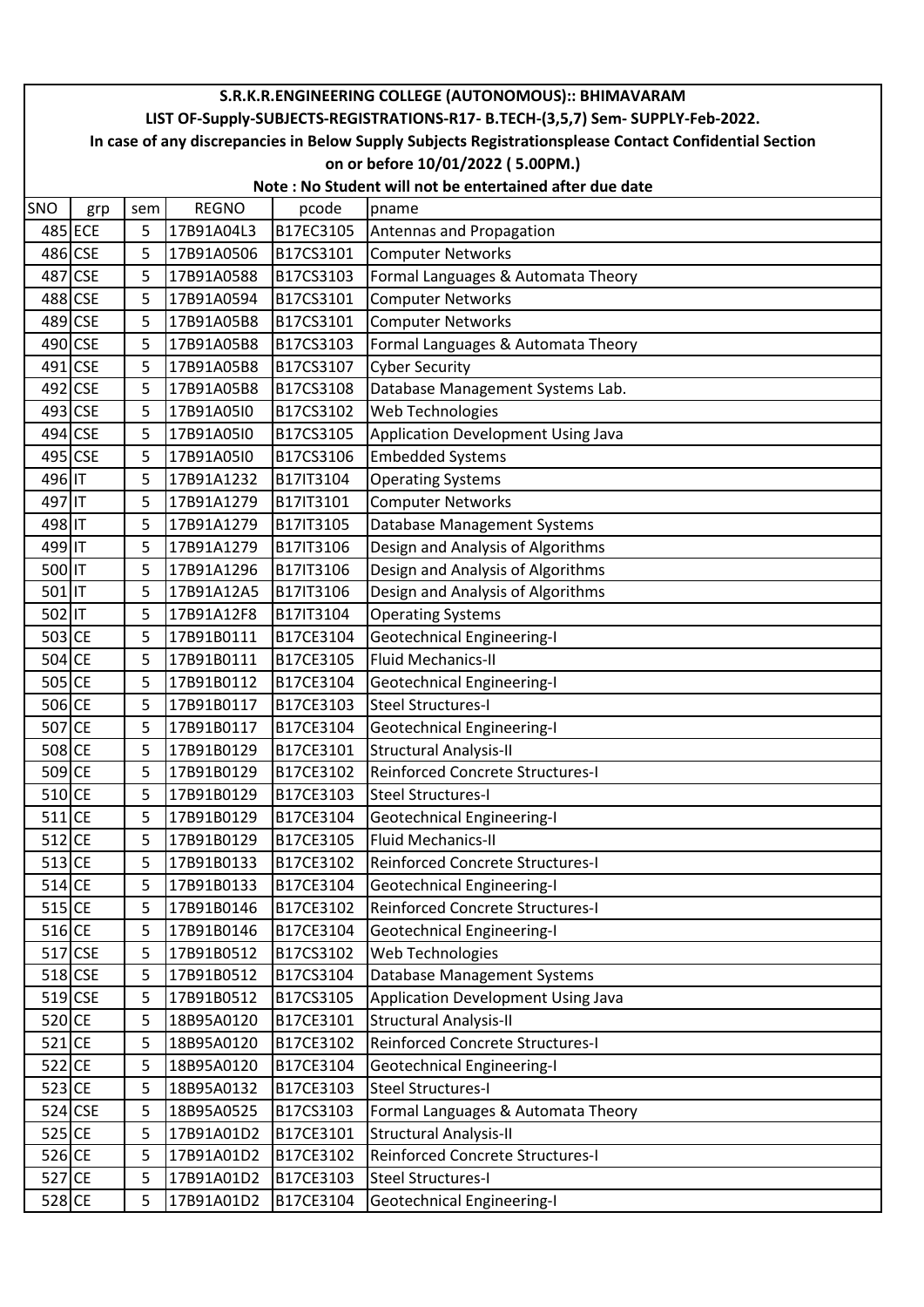| S.R.K.R.ENGINEERING COLLEGE (AUTONOMOUS):: BHIMAVARAM |                                                                                                        |     |              |           |                                            |  |  |  |  |  |
|-------------------------------------------------------|--------------------------------------------------------------------------------------------------------|-----|--------------|-----------|--------------------------------------------|--|--|--|--|--|
|                                                       | LIST OF-Supply-SUBJECTS-REGISTRATIONS-R17- B.TECH-(3,5,7) Sem- SUPPLY-Feb-2022.                        |     |              |           |                                            |  |  |  |  |  |
|                                                       | In case of any discrepancies in Below Supply Subjects Registrationsplease Contact Confidential Section |     |              |           |                                            |  |  |  |  |  |
|                                                       | on or before 10/01/2022 (5.00PM.)                                                                      |     |              |           |                                            |  |  |  |  |  |
|                                                       | Note: No Student will not be entertained after due date                                                |     |              |           |                                            |  |  |  |  |  |
| SNO                                                   | grp                                                                                                    | sem | <b>REGNO</b> | pcode     | pname                                      |  |  |  |  |  |
| 529 CE                                                |                                                                                                        | 5   | 17B91A01D2   | B17CE3105 | Fluid Mechanics-II                         |  |  |  |  |  |
| 530 CE                                                |                                                                                                        | 5   | 17B91A01D2   | B17CE3106 | <b>Estimation &amp; Quantity Surveying</b> |  |  |  |  |  |
| 531 IT                                                |                                                                                                        | 5   | 17B91A12D3   | B17IT3104 | <b>Operating Systems</b>                   |  |  |  |  |  |
| 532 CE                                                |                                                                                                        | 5   | 18B91A0102   | B17CE3101 | <b>Structural Analysis-II</b>              |  |  |  |  |  |
| 533 CE                                                |                                                                                                        | 5   | 18B91A0102   | B17CE3102 | <b>Reinforced Concrete Structures-I</b>    |  |  |  |  |  |
| 534 CE                                                |                                                                                                        | 5   | 18B91A0102   | B17CE3103 | <b>Steel Structures-I</b>                  |  |  |  |  |  |
| 535 CE                                                |                                                                                                        | 5   | 18B91A0102   | B17CE3104 | <b>Geotechnical Engineering-I</b>          |  |  |  |  |  |
| 536 CE                                                |                                                                                                        | 5   | 18B91A0102   | B17CE3105 | <b>Fluid Mechanics-II</b>                  |  |  |  |  |  |
| 537 CE                                                |                                                                                                        | 5   | 18B91A0102   | B17CE3106 | <b>Estimation &amp; Quantity Surveying</b> |  |  |  |  |  |
| 538 CE                                                |                                                                                                        | 5   | 18B91A0107   | B17CE3103 | Steel Structures-I                         |  |  |  |  |  |
| 539 CE                                                |                                                                                                        | 5   | 18B91A0107   | B17CE3104 | Geotechnical Engineering-I                 |  |  |  |  |  |
| 540 CE                                                |                                                                                                        | 5   | 18B91A0107   | B17CE3105 | <b>Fluid Mechanics-II</b>                  |  |  |  |  |  |
| 541 CE                                                |                                                                                                        | 5   | 18B91A0107   | B17CE3106 | <b>Estimation &amp; Quantity Surveying</b> |  |  |  |  |  |
| 542 CE                                                |                                                                                                        | 5   | 18B91A0117   | B17CE3104 | <b>Geotechnical Engineering-I</b>          |  |  |  |  |  |
| 543 CE                                                |                                                                                                        | 5   | 18B91A0133   | B17CE3104 | <b>Geotechnical Engineering-I</b>          |  |  |  |  |  |
| 544 CE                                                |                                                                                                        | 5   | 18B91A0133   | B17CE3106 | <b>Estimation &amp; Quantity Surveying</b> |  |  |  |  |  |
| 545 CE                                                |                                                                                                        | 5   | 18B91A0133   | B17CE3109 | Geographic Information Systems Laboratory  |  |  |  |  |  |
| 546 CE                                                |                                                                                                        | 5   | 18B91A0144   | B17CE3104 | <b>Geotechnical Engineering-I</b>          |  |  |  |  |  |
| 547 CE                                                |                                                                                                        | 5   | 18B91A0147   | B17CE3104 | <b>Geotechnical Engineering-I</b>          |  |  |  |  |  |
| 548 CE                                                |                                                                                                        | 5   | 18B91A0149   | B17CE3104 | <b>Geotechnical Engineering-I</b>          |  |  |  |  |  |
| 549 CE                                                |                                                                                                        | 5   | 18B91A0150   | B17CE3102 | Reinforced Concrete Structures-I           |  |  |  |  |  |
| 550 CE                                                |                                                                                                        | 5   | 18B91A0150   | B17CE3103 | <b>Steel Structures-I</b>                  |  |  |  |  |  |
| $551$ CE                                              |                                                                                                        | 5   | 18B91A0150   | B17CE3104 | <b>Geotechnical Engineering-I</b>          |  |  |  |  |  |
| 552 CE                                                |                                                                                                        | 5   | 18B91A0150   | B17CE3106 | <b>Estimation &amp; Quantity Surveying</b> |  |  |  |  |  |
| 553 CE                                                |                                                                                                        | 5   | 18B91A0153   | B17CE3102 | <b>Reinforced Concrete Structures-I</b>    |  |  |  |  |  |
| 554 CE                                                |                                                                                                        | 5   | 18B91A0153   | B17CE3104 | <b>Geotechnical Engineering-I</b>          |  |  |  |  |  |
| 555 CE                                                |                                                                                                        | 5   | 18B91A0155   | B17CE3101 | <b>Structural Analysis-II</b>              |  |  |  |  |  |
| 556 CE                                                |                                                                                                        | 5   | 18B91A0155   | B17CE3104 | <b>Geotechnical Engineering-I</b>          |  |  |  |  |  |
| 557 CE                                                |                                                                                                        | 5   | 18B91A0162   | B17CE3101 | <b>Structural Analysis-II</b>              |  |  |  |  |  |
| 558 CE                                                |                                                                                                        | 5   | 18B91A0162   | B17CE3104 | <b>Geotechnical Engineering-I</b>          |  |  |  |  |  |
| 559 CE                                                |                                                                                                        | 5   | 18B91A0162   | B17CE3106 | <b>Estimation &amp; Quantity Surveying</b> |  |  |  |  |  |
| 560 CE                                                |                                                                                                        | 5   | 18B91A0172   | B17CE3103 | <b>Steel Structures-I</b>                  |  |  |  |  |  |
| $561$ CE                                              |                                                                                                        | 5   | 18B91A0172   | B17CE3104 | <b>Geotechnical Engineering-I</b>          |  |  |  |  |  |
| 562 CE                                                |                                                                                                        | 5   | 18B91A0173   | B17CE3104 | <b>Geotechnical Engineering-I</b>          |  |  |  |  |  |
| 563 CE                                                |                                                                                                        | 5   | 18B91A0177   | B17CE3105 | <b>Fluid Mechanics-II</b>                  |  |  |  |  |  |
| 564 CE                                                |                                                                                                        | 5   | 18B91A0178   | B17CE3104 | <b>Geotechnical Engineering-I</b>          |  |  |  |  |  |
| 565 CE                                                |                                                                                                        | 5   | 18B91A0181   | B17CE3101 | <b>Structural Analysis-II</b>              |  |  |  |  |  |
| 566 CE                                                |                                                                                                        | 5   | 18B91A0181   | B17CE3102 | Reinforced Concrete Structures-I           |  |  |  |  |  |
| 567 CE                                                |                                                                                                        | 5   | 18B91A0181   | B17CE3103 | <b>Steel Structures-I</b>                  |  |  |  |  |  |
| 568 CE                                                |                                                                                                        | 5   | 18B91A0181   | B17CE3104 | <b>Geotechnical Engineering-I</b>          |  |  |  |  |  |
| 569 CE                                                |                                                                                                        | 5   | 18B91A0182   | B17CE3104 | <b>Geotechnical Engineering-I</b>          |  |  |  |  |  |
| 570 CE                                                |                                                                                                        | 5   | 18B91A0183   | B17CE3105 | Fluid Mechanics-II                         |  |  |  |  |  |
| $571$ CE                                              |                                                                                                        | 5   | 18B91A0187   | B17CE3103 | <b>Steel Structures-I</b>                  |  |  |  |  |  |
| 572 CE                                                |                                                                                                        | 5   | 18B91A0187   | B17CE3105 | Fluid Mechanics-II                         |  |  |  |  |  |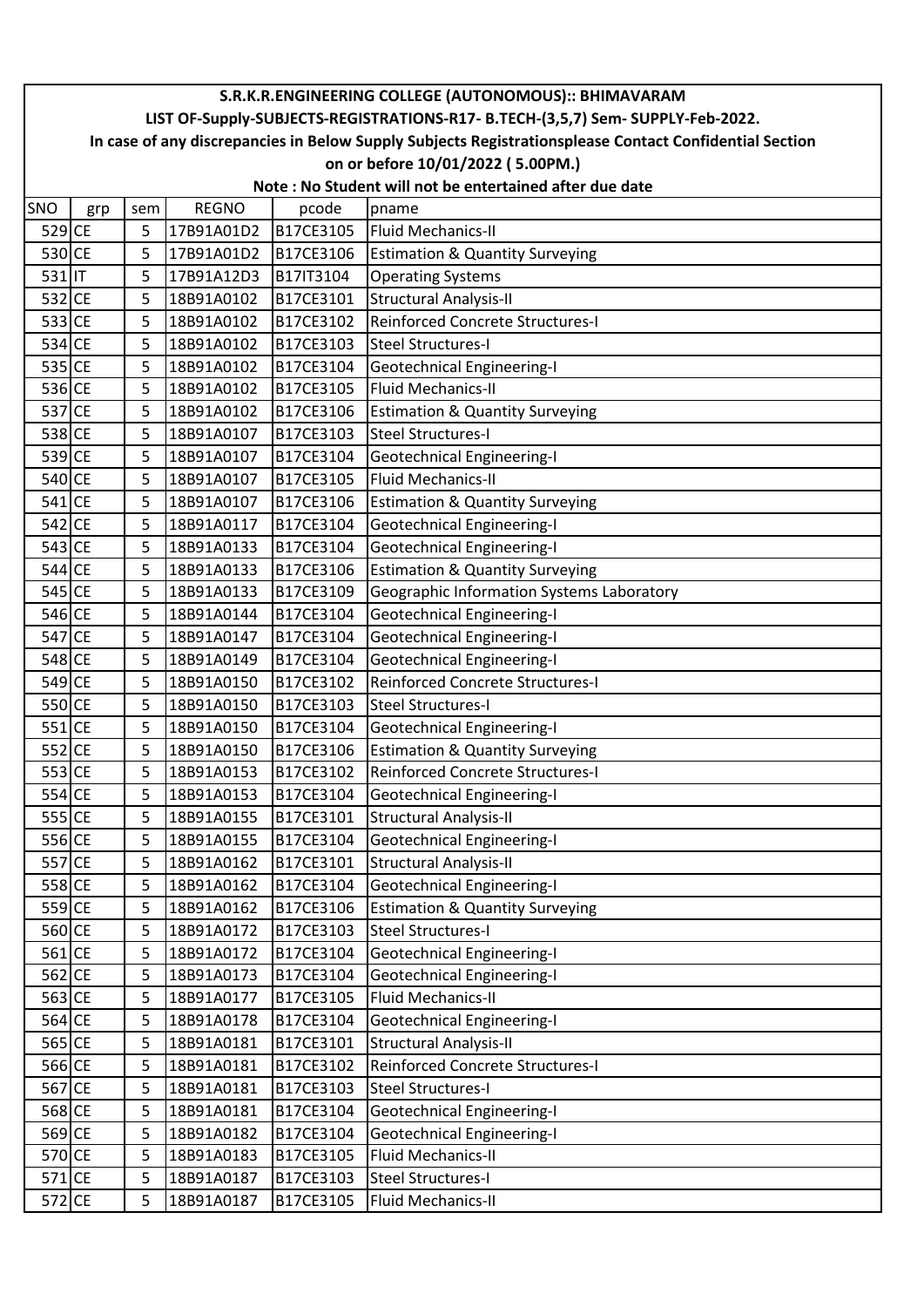| S.R.K.R.ENGINEERING COLLEGE (AUTONOMOUS):: BHIMAVARAM |                                                                                                        |     |              |           |                                            |  |  |  |  |  |
|-------------------------------------------------------|--------------------------------------------------------------------------------------------------------|-----|--------------|-----------|--------------------------------------------|--|--|--|--|--|
|                                                       | LIST OF-Supply-SUBJECTS-REGISTRATIONS-R17- B.TECH-(3,5,7) Sem- SUPPLY-Feb-2022.                        |     |              |           |                                            |  |  |  |  |  |
|                                                       | In case of any discrepancies in Below Supply Subjects Registrationsplease Contact Confidential Section |     |              |           |                                            |  |  |  |  |  |
|                                                       | on or before 10/01/2022 (5.00PM.)                                                                      |     |              |           |                                            |  |  |  |  |  |
|                                                       | Note: No Student will not be entertained after due date                                                |     |              |           |                                            |  |  |  |  |  |
| SNO                                                   | grp                                                                                                    | sem | <b>REGNO</b> | pcode     | pname                                      |  |  |  |  |  |
| 573 CE                                                |                                                                                                        | 5   | 18B91A0196   | B17CE3103 | Steel Structures-I                         |  |  |  |  |  |
| 574 CE                                                |                                                                                                        | 5   | 18B91A0196   | B17CE3104 | Geotechnical Engineering-I                 |  |  |  |  |  |
| 575 CE                                                |                                                                                                        | 5   | 18B91A0199   | B17CE3103 | Steel Structures-I                         |  |  |  |  |  |
| 576 CE                                                |                                                                                                        | 5   | 18B91A0199   | B17CE3104 | <b>Geotechnical Engineering-I</b>          |  |  |  |  |  |
| 577 CE                                                |                                                                                                        | 5   | 18B91A01A0   | B17CE3104 | <b>Geotechnical Engineering-I</b>          |  |  |  |  |  |
| 578 CE                                                |                                                                                                        | 5   | 18B91A01A2   | B17CE3104 | Geotechnical Engineering-I                 |  |  |  |  |  |
| 579 CE                                                |                                                                                                        | 5   | 18B91A01A2   | B17CE3106 | <b>Estimation &amp; Quantity Surveying</b> |  |  |  |  |  |
| 580 CE                                                |                                                                                                        | 5   | 18B91A01B7   | B17CE3104 | Geotechnical Engineering-I                 |  |  |  |  |  |
| 581 CE                                                |                                                                                                        | 5   | 18B91A01C4   | B17CE3105 | <b>Fluid Mechanics-II</b>                  |  |  |  |  |  |
| 582 CE                                                |                                                                                                        | 5   | 18B91A01C7   | B17CE3103 | <b>Steel Structures-I</b>                  |  |  |  |  |  |
| 583 CE                                                |                                                                                                        | 5   | 18B91A01C7   | B17CE3104 | Geotechnical Engineering-I                 |  |  |  |  |  |
| 584 CE                                                |                                                                                                        | 5   | 18B91A01D0   | B17CE3103 | <b>Steel Structures-I</b>                  |  |  |  |  |  |
| 585 CE                                                |                                                                                                        | 5   | 18B91A01D0   | B17CE3105 | Fluid Mechanics-II                         |  |  |  |  |  |
| 586 CE                                                |                                                                                                        | 5   | 18B91A01E9   | B17CE3101 | <b>Structural Analysis-II</b>              |  |  |  |  |  |
| 587 CE                                                |                                                                                                        | 5   | 18B91A01E9   | B17CE3106 | <b>Estimation &amp; Quantity Surveying</b> |  |  |  |  |  |
| 588 CE                                                |                                                                                                        | 5   | 18B91A01F0   | B17CE3103 | <b>Steel Structures-I</b>                  |  |  |  |  |  |
| 589 CE                                                |                                                                                                        | 5   | 18B91A01F4   | B17CE3101 | <b>Structural Analysis-II</b>              |  |  |  |  |  |
| 590 CE                                                |                                                                                                        | 5   | 18B91A01F4   | B17CE3102 | Reinforced Concrete Structures-I           |  |  |  |  |  |
| 591 CE                                                |                                                                                                        | 5   | 18B91A01F4   | B17CE3103 | <b>Steel Structures-I</b>                  |  |  |  |  |  |
| 592 CE                                                |                                                                                                        | 5   | 18B91A01F4   | B17CE3105 | <b>Fluid Mechanics-II</b>                  |  |  |  |  |  |
| 593 CE                                                |                                                                                                        | 5   | 18B91A01F9   | B17CE3104 | <b>Geotechnical Engineering-I</b>          |  |  |  |  |  |
| 594 CE                                                |                                                                                                        | 5   | 18B91A01F9   | B17CE3105 | <b>Fluid Mechanics-II</b>                  |  |  |  |  |  |
| 595 CE                                                |                                                                                                        | 5   | 18B91A01G0   | B17CE3104 | <b>Geotechnical Engineering-I</b>          |  |  |  |  |  |
| 596 CE                                                |                                                                                                        | 5   | 18B91A01G0   | B17CE3105 | <b>Fluid Mechanics-II</b>                  |  |  |  |  |  |
| 597 CE                                                |                                                                                                        | 5   | 18B91A01G4   | B17CE3105 | <b>Fluid Mechanics-II</b>                  |  |  |  |  |  |
| 598 CE                                                |                                                                                                        | 5   | 18B91A01G7   | B17CE3104 | <b>Geotechnical Engineering-I</b>          |  |  |  |  |  |
| 599 CE                                                |                                                                                                        | 5   | 18B91A01G8   | B17CE3103 | <b>Steel Structures-I</b>                  |  |  |  |  |  |
| 600 CE                                                |                                                                                                        | 5   | 18B91A01G8   | B17CE3104 | <b>Geotechnical Engineering-I</b>          |  |  |  |  |  |
| 601 CE                                                |                                                                                                        | 5   | 18B91A01G8   | B17CE3105 | <b>Fluid Mechanics-II</b>                  |  |  |  |  |  |
| 602 CE                                                |                                                                                                        | 5   | 18B91A01G9   | B17CE3104 | <b>Geotechnical Engineering-I</b>          |  |  |  |  |  |
| 603 CE                                                |                                                                                                        | 5   | 18B91A01H0   | B17CE3104 | <b>Geotechnical Engineering-I</b>          |  |  |  |  |  |
| $604$ CE                                              |                                                                                                        | 5   | 18B91A01H1   | B17CE3101 | <b>Structural Analysis-II</b>              |  |  |  |  |  |
| 605 CE                                                |                                                                                                        | 5   | 18B91A01H1   | B17CE3102 | Reinforced Concrete Structures-I           |  |  |  |  |  |
| 606 CE                                                |                                                                                                        | 5   | 18B91A01H1   | B17CE3103 | <b>Steel Structures-I</b>                  |  |  |  |  |  |
| 607 CE                                                |                                                                                                        | 5   | 18B91A01H1   | B17CE3104 | <b>Geotechnical Engineering-I</b>          |  |  |  |  |  |
| 608 CE                                                |                                                                                                        | 5   | 18B91A01H1   | B17CE3105 | <b>Fluid Mechanics-II</b>                  |  |  |  |  |  |
| 609 CE                                                |                                                                                                        | 5   | 18B91A01H2   | B17CE3104 | <b>Geotechnical Engineering-I</b>          |  |  |  |  |  |
| 610 CE                                                |                                                                                                        | 5   | 18B91A01H2   | B17CE3105 | <b>Fluid Mechanics-II</b>                  |  |  |  |  |  |
| $611$ CE                                              |                                                                                                        | 5   | 18B91A01H4   | B17CE3101 | Structural Analysis-II                     |  |  |  |  |  |
| 612 CE                                                |                                                                                                        | 5   | 18B91A01H4   | B17CE3102 | Reinforced Concrete Structures-I           |  |  |  |  |  |
| 613 CE                                                |                                                                                                        | 5   | 18B91A01H4   | B17CE3104 | <b>Geotechnical Engineering-I</b>          |  |  |  |  |  |
| 614 CE                                                |                                                                                                        | 5   | 18B91A01H4   | B17CE3105 | <b>Fluid Mechanics-II</b>                  |  |  |  |  |  |
| 615 CE                                                |                                                                                                        | 5   | 18B91A01H4   | B17CE3106 | <b>Estimation &amp; Quantity Surveying</b> |  |  |  |  |  |
| 616 CE                                                |                                                                                                        | 5   | 18B91A01H4   | B17BS3101 | Problem Solving & Linguistic Competence    |  |  |  |  |  |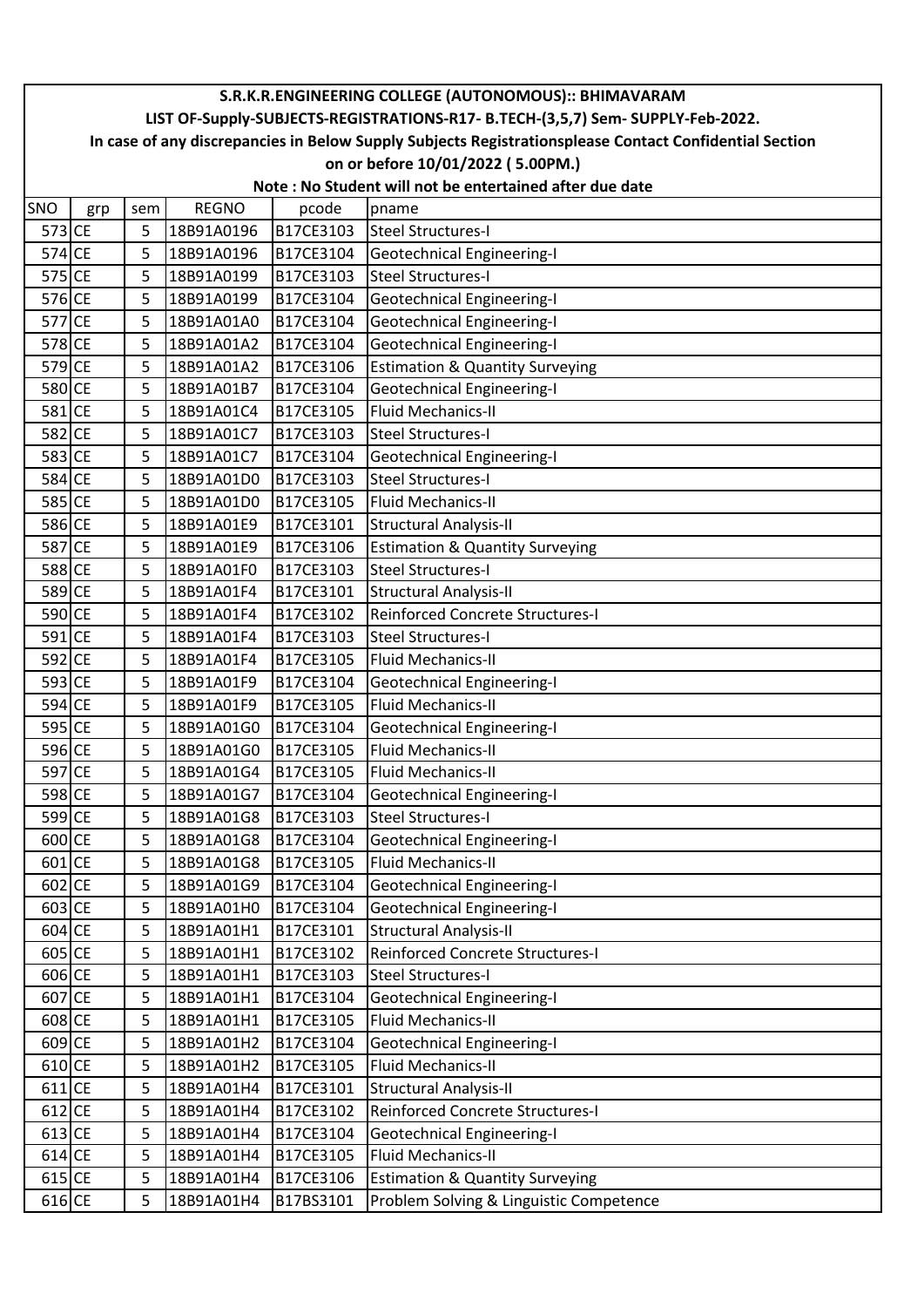|        | S.R.K.R.ENGINEERING COLLEGE (AUTONOMOUS):: BHIMAVARAM                                                  |     |              |           |                                                                                 |  |  |  |  |  |
|--------|--------------------------------------------------------------------------------------------------------|-----|--------------|-----------|---------------------------------------------------------------------------------|--|--|--|--|--|
|        |                                                                                                        |     |              |           | LIST OF-Supply-SUBJECTS-REGISTRATIONS-R17- B.TECH-(3,5,7) Sem- SUPPLY-Feb-2022. |  |  |  |  |  |
|        | In case of any discrepancies in Below Supply Subjects Registrationsplease Contact Confidential Section |     |              |           |                                                                                 |  |  |  |  |  |
|        | on or before 10/01/2022 (5.00PM.)                                                                      |     |              |           |                                                                                 |  |  |  |  |  |
|        | Note: No Student will not be entertained after due date                                                |     |              |           |                                                                                 |  |  |  |  |  |
| SNO    | grp                                                                                                    | sem | <b>REGNO</b> | pcode     | pname                                                                           |  |  |  |  |  |
| 617 CE |                                                                                                        | 5   | 18B91A01H5   | B17CE3102 | Reinforced Concrete Structures-I                                                |  |  |  |  |  |
| 618 CE |                                                                                                        | 5   | 18B91A01H5   | B17CE3104 | Geotechnical Engineering-I                                                      |  |  |  |  |  |
|        | 619 EEE                                                                                                | 5   | 18B91A0222   | B17EE3102 | Microprocessor & Microcontroller                                                |  |  |  |  |  |
|        | 620 EEE                                                                                                | 5   | 18B91A0222   | B17EE3105 | Digital Electronics & Logic Design                                              |  |  |  |  |  |
|        | $621$ EEE                                                                                              | 5   | 18B91A0224   | B17EE3102 | Microprocessor & Microcontroller                                                |  |  |  |  |  |
|        | $622$ EEE                                                                                              | 5   | 18B91A0224   | B17EE3103 | Electrical Power Generation, Transmission & Distribution                        |  |  |  |  |  |
|        | 623 EEE                                                                                                | 5   | 18B91A0224   | B17EE3104 | <b>Control Systems</b>                                                          |  |  |  |  |  |
|        | $624$ EEE                                                                                              | 5   | 18B91A0224   | B17EE3105 | Digital Electronics & Logic Design                                              |  |  |  |  |  |
|        | 625 EEE                                                                                                | 5   | 18B91A0226   | B17EE3104 | <b>Control Systems</b>                                                          |  |  |  |  |  |
|        | 626 EEE                                                                                                | 5   | 18B91A0226   | B17EE3105 | Digital Electronics & Logic Design                                              |  |  |  |  |  |
|        | 627 EEE                                                                                                | 5   | 18B91A0227   | B17EE3102 | Microprocessor & Microcontroller                                                |  |  |  |  |  |
|        | $628$ EEE                                                                                              | 5   | 18B91A0227   | B17EE3103 | Electrical Power Generation, Transmission & Distribution                        |  |  |  |  |  |
|        | 629 EEE                                                                                                | 5   | 18B91A0227   | B17EE3105 | Digital Electronics & Logic Design                                              |  |  |  |  |  |
|        | 630 EEE                                                                                                | 5   | 18B91A0232   | B17EE3102 | Microprocessor & Microcontroller                                                |  |  |  |  |  |
|        | 631 EEE                                                                                                | 5   | 18B91A0232   | B17EE3104 | <b>Control Systems</b>                                                          |  |  |  |  |  |
|        | 632 EEE                                                                                                | 5   | 18B91A0234   | B17EE3101 | <b>Electrical Machines-II</b>                                                   |  |  |  |  |  |
|        | 633 EEE                                                                                                | 5   | 18B91A0234   | B17EE3102 | Microprocessor & Microcontroller                                                |  |  |  |  |  |
|        | 634 EEE                                                                                                | 5   | 18B91A0234   | B17EE3105 | Digital Electronics & Logic Design                                              |  |  |  |  |  |
|        | 635 EEE                                                                                                | 5   | 18B91A0234   | B17EE3106 | Non-Conventional Energy Source                                                  |  |  |  |  |  |
|        | 636 EEE                                                                                                | 5   | 18B91A0234   | B17EE3108 | Microprocessor & Microcontroller Lab                                            |  |  |  |  |  |
|        | 637 EEE                                                                                                | 5   | 18B91A0242   | B17EE3105 | Digital Electronics & Logic Design                                              |  |  |  |  |  |
|        | 638 EEE                                                                                                | 5   | 18B91A0244   | B17EE3104 | <b>Control Systems</b>                                                          |  |  |  |  |  |
|        | 639 EEE                                                                                                | 5   | 18B91A0244   | B17EE3105 | Digital Electronics & Logic Design                                              |  |  |  |  |  |
|        | 640 EEE                                                                                                | 5   | 18B91A0244   | B17EE3106 | Non-Conventional Energy Source                                                  |  |  |  |  |  |
|        | 641 EEE                                                                                                | 5   | 18B91A0244   | B17EE3108 | Microprocessor & Microcontroller Lab                                            |  |  |  |  |  |
|        | 642 EEE                                                                                                | 5   | 18B91A0246   | B17EE3105 | Digital Electronics & Logic Design                                              |  |  |  |  |  |
|        | 643 EEE                                                                                                | 5   | 18B91A0248   | B17EE3105 | Digital Electronics & Logic Design                                              |  |  |  |  |  |
|        | 644 EEE                                                                                                | 5   | 18B91A0252   | B17EE3105 | Digital Electronics & Logic Design                                              |  |  |  |  |  |
|        | 645 EEE                                                                                                | 5   | 18B91A0264   | B17EE3103 | Electrical Power Generation, Transmission & Distribution                        |  |  |  |  |  |
|        | 646 EEE                                                                                                | 5   | 18B91A0273   | B17EE3104 | <b>Control Systems</b>                                                          |  |  |  |  |  |
|        | 647 EEE                                                                                                | 5   | 18B91A0284   | B17EE3103 | Electrical Power Generation, Transmission & Distribution                        |  |  |  |  |  |
|        | 648 EEE                                                                                                | 5   | 18B91A0286   | B17EE3101 | <b>Electrical Machines-II</b>                                                   |  |  |  |  |  |
|        | 649 EEE                                                                                                | 5   | 18B91A0286   | B17EE3102 | Microprocessor & Microcontroller                                                |  |  |  |  |  |
|        | 650 EEE                                                                                                | 5   | 18B91A0286   | B17EE3104 | <b>Control Systems</b>                                                          |  |  |  |  |  |
|        | 651 EEE                                                                                                | 5   | 18B91A0286   | B17EE3105 | Digital Electronics & Logic Design                                              |  |  |  |  |  |
|        | 652 EEE                                                                                                | 5   | 18B91A0291   | B17EE3102 | Microprocessor & Microcontroller                                                |  |  |  |  |  |
|        | 653 EEE                                                                                                | 5   | 18B91A0291   | B17EE3103 | Electrical Power Generation, Transmission & Distribution                        |  |  |  |  |  |
|        | 654 EEE                                                                                                | 5   | 18B91A0291   | B17EE3104 | <b>Control Systems</b>                                                          |  |  |  |  |  |
|        | 655 EEE                                                                                                | 5   | 18B91A0291   | B17EE3105 | Digital Electronics & Logic Design                                              |  |  |  |  |  |
|        | 656 EEE                                                                                                | 5   | 18B91A0293   | B17EE3105 | Digital Electronics & Logic Design                                              |  |  |  |  |  |
|        | 657 EEE                                                                                                | 5   | 18B91A0296   | B17EE3101 | <b>Electrical Machines-II</b>                                                   |  |  |  |  |  |
|        | 658 EEE                                                                                                | 5   | 18B91A0296   | B17EE3102 | Microprocessor & Microcontroller                                                |  |  |  |  |  |
|        | 659 EEE                                                                                                | 5   | 18B91A0296   | B17EE3103 | Electrical Power Generation, Transmission & Distribution                        |  |  |  |  |  |
|        | 660 EEE                                                                                                | 5   | 18B91A0296   | B17EE3104 | <b>Control Systems</b>                                                          |  |  |  |  |  |
|        |                                                                                                        |     |              |           |                                                                                 |  |  |  |  |  |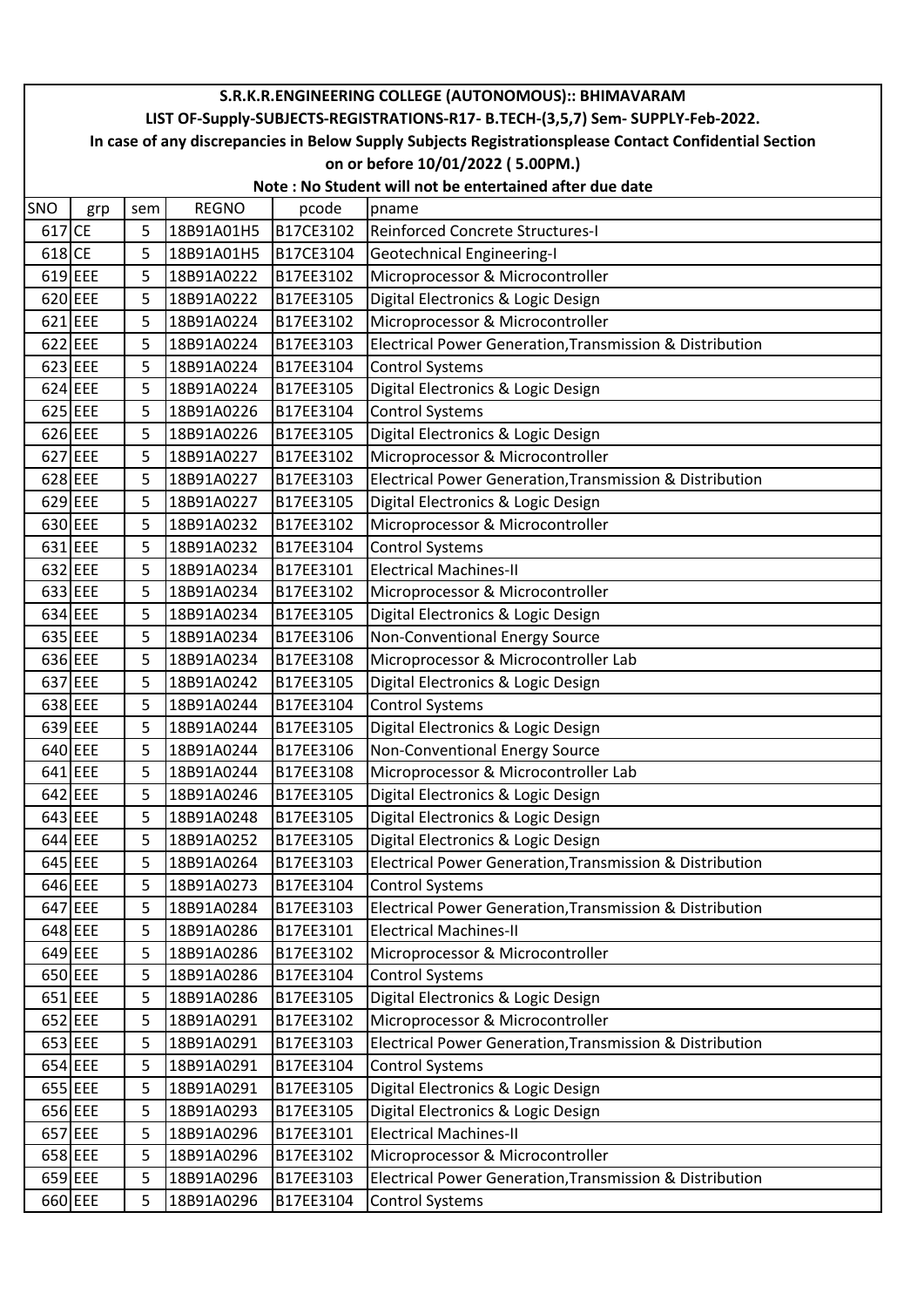|         | S.R.K.R.ENGINEERING COLLEGE (AUTONOMOUS):: BHIMAVARAM                                                  |     |              |           |                                                          |  |  |  |  |  |
|---------|--------------------------------------------------------------------------------------------------------|-----|--------------|-----------|----------------------------------------------------------|--|--|--|--|--|
|         | LIST OF-Supply-SUBJECTS-REGISTRATIONS-R17- B.TECH-(3,5,7) Sem- SUPPLY-Feb-2022.                        |     |              |           |                                                          |  |  |  |  |  |
|         | In case of any discrepancies in Below Supply Subjects Registrationsplease Contact Confidential Section |     |              |           |                                                          |  |  |  |  |  |
|         | on or before 10/01/2022 (5.00PM.)                                                                      |     |              |           |                                                          |  |  |  |  |  |
|         | Note: No Student will not be entertained after due date                                                |     |              |           |                                                          |  |  |  |  |  |
| SNO     | grp                                                                                                    | sem | <b>REGNO</b> | pcode     | pname                                                    |  |  |  |  |  |
| 661 EEE |                                                                                                        | 5   | 18B91A0296   | B17EE3105 | Digital Electronics & Logic Design                       |  |  |  |  |  |
| 662 EEE |                                                                                                        | 5   | 18B91A0296   | B17EE3106 | Non-Conventional Energy Source                           |  |  |  |  |  |
| 663 EEE |                                                                                                        | 5   | 18B91A0296   | B17BS3101 | Problem Solving & Linguistic Competence                  |  |  |  |  |  |
| 664 EEE |                                                                                                        | 5   | 18B91A0296   | B17EE3108 | Microprocessor & Microcontroller Lab                     |  |  |  |  |  |
| 665 EEE |                                                                                                        | 5   | 18B91A0299   | B17EE3102 | Microprocessor & Microcontroller                         |  |  |  |  |  |
| 666 EEE |                                                                                                        | 5   | 18B91A0299   | B17EE3105 | Digital Electronics & Logic Design                       |  |  |  |  |  |
| 667 EEE |                                                                                                        | 5   | 18B91A02A4   | B17EE3102 | Microprocessor & Microcontroller                         |  |  |  |  |  |
| 668 EEE |                                                                                                        | 5   | 18B91A02A4   | B17EE3103 | Electrical Power Generation, Transmission & Distribution |  |  |  |  |  |
| 669 EEE |                                                                                                        | 5   | 18B91A02A4   | B17EE3104 | <b>Control Systems</b>                                   |  |  |  |  |  |
| 670 EEE |                                                                                                        | 5   | 18B91A02B4   | B17EE3102 | Microprocessor & Microcontroller                         |  |  |  |  |  |
| 671 EEE |                                                                                                        | 5   | 18B91A02D0   | B17EE3101 | <b>Electrical Machines-II</b>                            |  |  |  |  |  |
| 672 EEE |                                                                                                        | 5   | 18B91A02D0   | B17EE3105 | Digital Electronics & Logic Design                       |  |  |  |  |  |
| 673 EEE |                                                                                                        | 5   | 18B91A02D5   | B17EE3101 | <b>Electrical Machines-II</b>                            |  |  |  |  |  |
| 674 EEE |                                                                                                        | 3   | 17B91A02N7   | B17EE2102 | <b>Electro Magnetic Field Theory</b>                     |  |  |  |  |  |
|         | 675 CSE                                                                                                | 3   | 17B91B0539   | B17CS2101 | <b>Data Structures</b>                                   |  |  |  |  |  |
| 676 CSE |                                                                                                        | 3   | 17B91B0539   | B17CS2104 | Data Analysis and Visualization using Python             |  |  |  |  |  |
| 677 CSE |                                                                                                        | 5   | 18B95A0519   | B17CS3103 | Formal Languages & Automata Theory                       |  |  |  |  |  |
| 678 CSE |                                                                                                        | 5   | 18B95A0519   | B17CS3107 | <b>Cyber Security</b>                                    |  |  |  |  |  |
|         | 679 MECH                                                                                               | 5   | 17B91A03R8   |           | B17ME3104   Design of Machine Elements                   |  |  |  |  |  |
|         | 680 MECH                                                                                               | 5   | 17B91A03R8   |           | B17ME3105   Fluid Machines & Systems                     |  |  |  |  |  |
|         | 681 MECH                                                                                               | 5   | 17B91A03R8   |           | B17ME3106  Industrial Measurements & Metrology           |  |  |  |  |  |
|         | 682 MECH                                                                                               | 5   | 17B91A03R8   |           | B17ME3103 Kinematics of Machines                         |  |  |  |  |  |
| 683 CSE |                                                                                                        | 5   | 19B95A0501   | B17CS3106 | <b>Embedded Systems</b>                                  |  |  |  |  |  |
| 684 EEE |                                                                                                        | 5   | 18B91A02D5   | B17EE3102 | Microprocessor & Microcontroller                         |  |  |  |  |  |
|         | 685 EEE                                                                                                | 5   | 18B91A02D5   | B17EE3105 | Digital Electronics & Logic Design                       |  |  |  |  |  |
| 686 EEE |                                                                                                        | 5   | 18B91A02E5   | B17EE3102 | Microprocessor & Microcontroller                         |  |  |  |  |  |
|         | 687 EEE                                                                                                | 5   | 18B91A02E6   | B17EE3102 | Microprocessor & Microcontroller                         |  |  |  |  |  |
| 688 EEE |                                                                                                        | 5   | 18B91A02E6   | B17EE3105 | Digital Electronics & Logic Design                       |  |  |  |  |  |
|         | 689 EEE                                                                                                | 5   | 18B91A02F6   | B17EE3102 | Microprocessor & Microcontroller                         |  |  |  |  |  |
| 690 EEE |                                                                                                        | 5   | 18B91A02G6   | B17EE3105 | Digital Electronics & Logic Design                       |  |  |  |  |  |
| 691 EEE |                                                                                                        | 5   | 18B91A02G7   | B17EE3105 | Digital Electronics & Logic Design                       |  |  |  |  |  |
|         | 692 EEE                                                                                                | 5   | 18B91A02I0   | B17EE3105 | Digital Electronics & Logic Design                       |  |  |  |  |  |
| 693 EEE |                                                                                                        | 5   | 18B91A02I2   | B17EE3102 | Microprocessor & Microcontroller                         |  |  |  |  |  |
|         | 694 EEE                                                                                                | 5   | 18B91A02I2   | B17EE3104 | <b>Control Systems</b>                                   |  |  |  |  |  |
| 695 EEE |                                                                                                        | 5   | 18B91A02I2   | B17EE3105 | Digital Electronics & Logic Design                       |  |  |  |  |  |
|         | 696 EEE                                                                                                | 5   | 18B91A02J5   | B17EE3102 | Microprocessor & Microcontroller                         |  |  |  |  |  |
|         | 697 EEE                                                                                                | 5   | 18B91A02J5   | B17EE3105 | Digital Electronics & Logic Design                       |  |  |  |  |  |
| 698 EEE |                                                                                                        | 5   | 18B91A02J5   | B17EE3106 | Non-Conventional Energy Source                           |  |  |  |  |  |
| 699 EEE |                                                                                                        | 5   | 18B91A02K3   | B17EE3101 | <b>Electrical Machines-II</b>                            |  |  |  |  |  |
| 700 EEE |                                                                                                        | 5   | 18B91A02K6   | B17EE3105 | Digital Electronics & Logic Design                       |  |  |  |  |  |
|         | 701 EEE                                                                                                | 5   | 18B91A02K7   | B17EE3102 | Microprocessor & Microcontroller                         |  |  |  |  |  |
|         | 702 EEE                                                                                                | 5   | 18B91A02L6   | B17EE3101 | <b>Electrical Machines-II</b>                            |  |  |  |  |  |
| 703 EEE |                                                                                                        | 5   | 18B91A02L6   | B17EE3102 | Microprocessor & Microcontroller                         |  |  |  |  |  |
|         | 704 EEE                                                                                                | 5   | 18B91A02L6   | B17EE3104 | <b>Control Systems</b>                                   |  |  |  |  |  |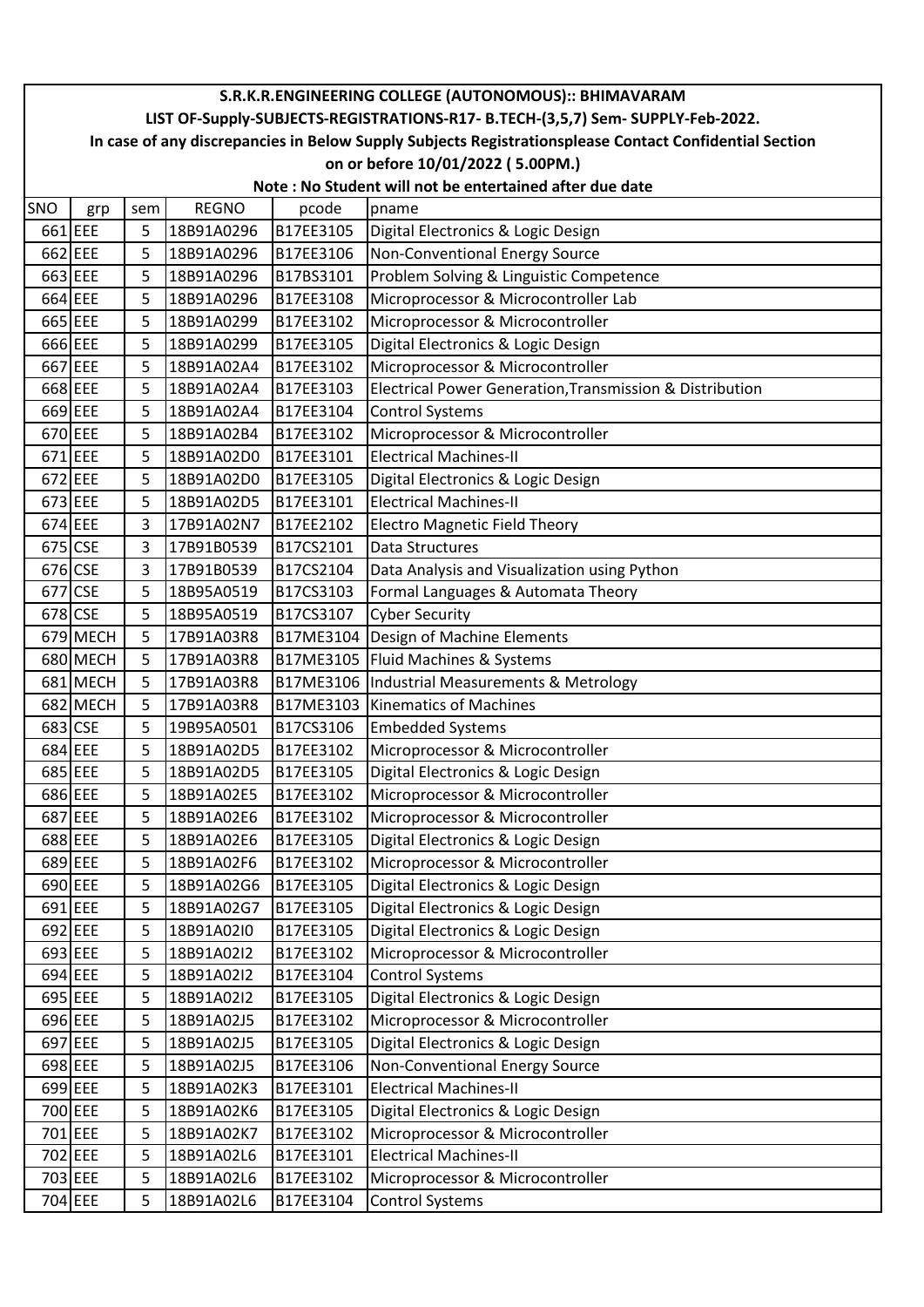|     | S.R.K.R.ENGINEERING COLLEGE (AUTONOMOUS):: BHIMAVARAM                                                  |     |              |           |                                                |  |  |  |  |  |  |
|-----|--------------------------------------------------------------------------------------------------------|-----|--------------|-----------|------------------------------------------------|--|--|--|--|--|--|
|     | LIST OF-Supply-SUBJECTS-REGISTRATIONS-R17- B.TECH-(3,5,7) Sem- SUPPLY-Feb-2022.                        |     |              |           |                                                |  |  |  |  |  |  |
|     | In case of any discrepancies in Below Supply Subjects Registrationsplease Contact Confidential Section |     |              |           |                                                |  |  |  |  |  |  |
|     | on or before 10/01/2022 (5.00PM.)                                                                      |     |              |           |                                                |  |  |  |  |  |  |
|     | Note: No Student will not be entertained after due date                                                |     |              |           |                                                |  |  |  |  |  |  |
| SNO | grp                                                                                                    | sem | <b>REGNO</b> | pcode     | pname                                          |  |  |  |  |  |  |
|     | 705 EEE                                                                                                | 5   | 18B91A02L6   | B17EE3105 | Digital Electronics & Logic Design             |  |  |  |  |  |  |
|     | 706 MECH                                                                                               | 5   | 18B91A0302   |           | B17ME3104 Design of Machine Elements           |  |  |  |  |  |  |
|     | 707 MECH                                                                                               | 5   | 18B91A0313   |           | B17ME3105   Fluid Machines & Systems           |  |  |  |  |  |  |
|     | 708 MECH                                                                                               | 5   | 18B91A0323   |           | B17ME3104 Design of Machine Elements           |  |  |  |  |  |  |
|     | 709 MECH                                                                                               | 5   | 18B91A0324   |           | B17ME3104   Design of Machine Elements         |  |  |  |  |  |  |
|     | 710 MECH                                                                                               | 5   | 18B91A0328   |           | B17ME3102 IC Engines & Gas Turbines            |  |  |  |  |  |  |
|     | 711 MECH                                                                                               | 5   | 18B91A0328   |           | B17ME3106  Industrial Measurements & Metrology |  |  |  |  |  |  |
|     | 712 MECH                                                                                               | 5   | 18B91A0336   |           | B17ME3103 Kinematics of Machines               |  |  |  |  |  |  |
|     | 713 MECH                                                                                               | 5   | 18B91A0345   |           | B17ME3105   Fluid Machines & Systems           |  |  |  |  |  |  |
|     | 714 MECH                                                                                               | 5   | 18B91A0345   |           | B17ME3106  Industrial Measurements & Metrology |  |  |  |  |  |  |
|     | 715 MECH                                                                                               | 5   | 18B91A0345   |           | B17ME3103 Kinematics of Machines               |  |  |  |  |  |  |
|     | 716 MECH                                                                                               | 5   | 18B91A0346   |           | <b>B17ME3103 Kinematics of Machines</b>        |  |  |  |  |  |  |
|     | 717 MECH                                                                                               | 5   | 18B91A0355   |           | B17ME3104   Design of Machine Elements         |  |  |  |  |  |  |
|     | 718 MECH                                                                                               | 5   | 18B91A0355   |           | B17ME3106  Industrial Measurements & Metrology |  |  |  |  |  |  |
|     | 719 MECH                                                                                               | 5   | 18B91A0366   |           | B17ME3104 Design of Machine Elements           |  |  |  |  |  |  |
|     | 720 MECH                                                                                               | 5   | 18B91A0366   |           | B17ME3105   Fluid Machines & Systems           |  |  |  |  |  |  |
|     | 721 MECH                                                                                               | 5   | 18B91A0366   |           | B17ME3106  Industrial Measurements & Metrology |  |  |  |  |  |  |
|     | 722 MECH                                                                                               | 5   | 18B91A0372   |           | B17ME3104   Design of Machine Elements         |  |  |  |  |  |  |
|     | 723 MECH                                                                                               | 5   | 18B91A0372   | B17ME3105 | Fluid Machines & Systems                       |  |  |  |  |  |  |
|     | 724 MECH                                                                                               | 5   | 18B91A0372   | B17BS3101 | Problem Solving & Linguistic Competence        |  |  |  |  |  |  |
|     | 725 MECH                                                                                               | 5   | 18B91A0376   | B17ME3104 | Design of Machine Elements                     |  |  |  |  |  |  |
|     | 726 MECH                                                                                               | 5   | 18B91A0378   |           | B17ME3104   Design of Machine Elements         |  |  |  |  |  |  |
|     | 727 MECH                                                                                               | 5   | 18B91A0378   |           | B17ME3105   Fluid Machines & Systems           |  |  |  |  |  |  |
|     | 728 MECH                                                                                               | 5   | 18B91A0387   |           | B17ME3104   Design of Machine Elements         |  |  |  |  |  |  |
|     | 729 MECH                                                                                               | 5   | 18B91A0392   | B17ME3104 | Design of Machine Elements                     |  |  |  |  |  |  |
|     | 730 MECH                                                                                               | 5   | 18B91A0392   |           | B17ME3103   Kinematics of Machines             |  |  |  |  |  |  |
|     | 731 MECH                                                                                               | 5   | 18B91A03A6   |           | B17ME3102 IC Engines & Gas Turbines            |  |  |  |  |  |  |
|     | 732 MECH                                                                                               | 5   | 18B91A03A6   |           | B17ME3104   Design of Machine Elements         |  |  |  |  |  |  |
|     | 733 MECH                                                                                               | 5   | 18B91A03A6   |           | B17ME3105   Fluid Machines & Systems           |  |  |  |  |  |  |
|     | 734 MECH                                                                                               | 5   | 18B91A03A6   |           | B17ME3106  Industrial Measurements & Metrology |  |  |  |  |  |  |
|     | 735 MECH                                                                                               | 5   | 18B91A03A6   |           | B17ME3103 Kinematics of Machines               |  |  |  |  |  |  |
|     | 736 MECH                                                                                               | 5   | 18B91A03B7   |           | B17ME3102 IC Engines & Gas Turbines            |  |  |  |  |  |  |
|     | 737 MECH                                                                                               | 5   | 18B91A03B7   |           | B17ME3104   Design of Machine Elements         |  |  |  |  |  |  |
|     | 738 MECH                                                                                               | 5   | 18B91A03B7   |           | B17ME3105   Fluid Machines & Systems           |  |  |  |  |  |  |
|     | 739 MECH                                                                                               | 5   | 18B91A03B7   |           | B17ME3106  Industrial Measurements & Metrology |  |  |  |  |  |  |
|     | 740 MECH                                                                                               | 5   | 18B91A03B7   |           | B17ME3103 Kinematics of Machines               |  |  |  |  |  |  |
|     | 741 MECH                                                                                               | 5   | 18B91A03B9   | B17ME3104 | Design of Machine Elements                     |  |  |  |  |  |  |
|     | 742 MECH                                                                                               | 5   | 18B91A03C5   |           | B17ME3103 Kinematics of Machines               |  |  |  |  |  |  |
|     | 743 MECH                                                                                               | 5   | 18B91A03E7   |           | B17ME3106  Industrial Measurements & Metrology |  |  |  |  |  |  |
|     | 744 MECH                                                                                               | 5   | 18B91A03H2   |           | B17ME3104   Design of Machine Elements         |  |  |  |  |  |  |
|     | 745 MECH                                                                                               | 5   | 18B91A03H2   |           | B17ME3106  Industrial Measurements & Metrology |  |  |  |  |  |  |
|     | 746 MECH                                                                                               | 5   | 18B91A03H6   |           | B17ME3102 IC Engines & Gas Turbines            |  |  |  |  |  |  |
|     | 747 MECH                                                                                               | 5   | 18B91A03H8   |           | B17ME3102 IC Engines & Gas Turbines            |  |  |  |  |  |  |
|     | 748 MECH                                                                                               | 5   | 18B91A03H8   |           | B17ME3104   Design of Machine Elements         |  |  |  |  |  |  |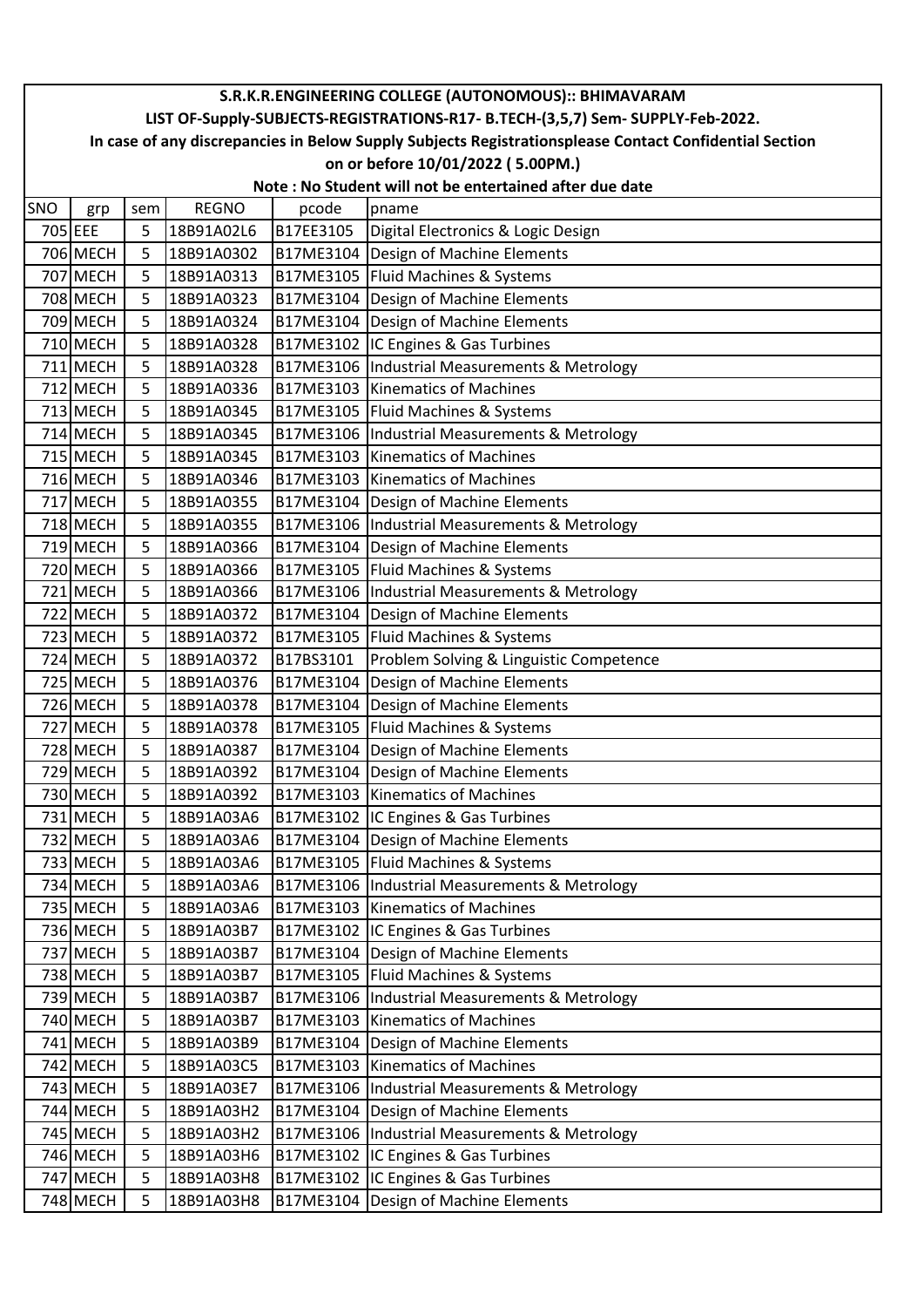| S.R.K.R.ENGINEERING COLLEGE (AUTONOMOUS):: BHIMAVARAM |                                                                                                        |     |              |           |                                                |  |  |  |  |  |
|-------------------------------------------------------|--------------------------------------------------------------------------------------------------------|-----|--------------|-----------|------------------------------------------------|--|--|--|--|--|
|                                                       | LIST OF-Supply-SUBJECTS-REGISTRATIONS-R17- B.TECH-(3,5,7) Sem- SUPPLY-Feb-2022.                        |     |              |           |                                                |  |  |  |  |  |
|                                                       | In case of any discrepancies in Below Supply Subjects Registrationsplease Contact Confidential Section |     |              |           |                                                |  |  |  |  |  |
|                                                       | on or before 10/01/2022 (5.00PM.)                                                                      |     |              |           |                                                |  |  |  |  |  |
|                                                       | Note: No Student will not be entertained after due date                                                |     |              |           |                                                |  |  |  |  |  |
| SNO                                                   | grp                                                                                                    | sem | <b>REGNO</b> | pcode     | pname                                          |  |  |  |  |  |
|                                                       | 749 MECH                                                                                               | 5   | 18B91A03H8   |           | B17ME3106  Industrial Measurements & Metrology |  |  |  |  |  |
|                                                       | 750 MECH                                                                                               | 5   | 18B91A03H8   |           | B17ME3103 Kinematics of Machines               |  |  |  |  |  |
|                                                       | 751 MECH                                                                                               | 5   | 18B91A03I3   |           | B17ME3104 Design of Machine Elements           |  |  |  |  |  |
|                                                       | 752 MECH                                                                                               | 5   | 18B91A03K4   |           | B17ME3104   Design of Machine Elements         |  |  |  |  |  |
|                                                       | 753 MECH                                                                                               | 5   | 18B91A03K4   |           | B17ME3105   Fluid Machines & Systems           |  |  |  |  |  |
|                                                       | 754 MECH                                                                                               | 5   | 18B91A03K4   |           | B17ME3106  Industrial Measurements & Metrology |  |  |  |  |  |
|                                                       | <b>755 MECH</b>                                                                                        | 5   | 18B91A03K4   |           | B17ME3103 Kinematics of Machines               |  |  |  |  |  |
|                                                       | 756 MECH                                                                                               | 5   | 18B91A03K9   |           | B17ME3104 Design of Machine Elements           |  |  |  |  |  |
|                                                       | 757 MECH                                                                                               | 5   | 18B91A03M7   |           | B17ME3106  Industrial Measurements & Metrology |  |  |  |  |  |
|                                                       | 758 MECH                                                                                               | 5   | 18B91A03N0   |           | B17ME3104 Design of Machine Elements           |  |  |  |  |  |
|                                                       | 759 MECH                                                                                               | 5   | 18B91A03N0   |           | B17ME3105   Fluid Machines & Systems           |  |  |  |  |  |
|                                                       | 760 MECH                                                                                               | 5   | 18B91A03N0   |           | B17ME3103   Kinematics of Machines             |  |  |  |  |  |
|                                                       | 761 MECH                                                                                               | 5   | 18B91A03N3   |           | B17ME3104 Design of Machine Elements           |  |  |  |  |  |
|                                                       | 762 MECH                                                                                               | 5   | 18B91A03N7   |           | B17ME3104 Design of Machine Elements           |  |  |  |  |  |
|                                                       | 763 MECH                                                                                               | 5   | 18B91A03N7   |           | B17ME3106  Industrial Measurements & Metrology |  |  |  |  |  |
|                                                       | 764 MECH                                                                                               | 5   | 18B91A03N7   |           | B17ME3103 Kinematics of Machines               |  |  |  |  |  |
|                                                       | 765 MECH                                                                                               | 5   | 18B91A03P0   |           | B17ME3104   Design of Machine Elements         |  |  |  |  |  |
|                                                       | 766 MECH                                                                                               | 5   | 18B91A03P0   |           | B17ME3105   Fluid Machines & Systems           |  |  |  |  |  |
|                                                       | 767 MECH                                                                                               | 5   | 18B91A03P0   |           | B17ME3106  Industrial Measurements & Metrology |  |  |  |  |  |
|                                                       | 768 MECH                                                                                               | 5   | 18B91A03P0   |           | B17ME3103 Kinematics of Machines               |  |  |  |  |  |
|                                                       | 769 MECH                                                                                               | 5   | 18B91A03Q0   |           | B17ME3104   Design of Machine Elements         |  |  |  |  |  |
|                                                       | 770 MECH                                                                                               | 5   | 18B91A03Q2   | B17ME3101 | <b>Operations Research</b>                     |  |  |  |  |  |
|                                                       | 771 MECH                                                                                               | 5   | 18B91A03Q2   |           | B17ME3104   Design of Machine Elements         |  |  |  |  |  |
|                                                       | 772 MECH                                                                                               | 5   | 18B91A03Q2   |           | B17ME3103 Kinematics of Machines               |  |  |  |  |  |
|                                                       | 773 MECH                                                                                               | 5   | 18B91A03Q6   |           | B17ME3104   Design of Machine Elements         |  |  |  |  |  |
|                                                       | 774 MECH                                                                                               | 5   | 18B91A03Q7   |           | B17ME3105   Fluid Machines & Systems           |  |  |  |  |  |
|                                                       | 775 ECE                                                                                                | 5   | 18B91A0408   | B17EC3104 | <b>Digital Communication</b>                   |  |  |  |  |  |
|                                                       | 776 ECE                                                                                                | 5   | 18B91A0408   | B17EC3105 | Antennas and Propagation                       |  |  |  |  |  |
|                                                       | 777 ECE                                                                                                | 5   | 18B91A0412   | B17EC3101 | <b>Pulse and Digital Circuits</b>              |  |  |  |  |  |
|                                                       | 778 ECE                                                                                                | 5   | 18B91A0412   | B17EC3102 | <b>Linear ICs and Applications</b>             |  |  |  |  |  |
|                                                       | 779 ECE                                                                                                | 5   | 18B91A0412   | B17EC3105 | Antennas and Propagation                       |  |  |  |  |  |
|                                                       | 780 ECE                                                                                                | 5   | 18B91A0439   | B17EC3104 | <b>Digital Communication</b>                   |  |  |  |  |  |
|                                                       | 781 ECE                                                                                                | 5   | 18B91A0442   | B17EC3104 | <b>Digital Communication</b>                   |  |  |  |  |  |
|                                                       | 782 ECE                                                                                                | 5   | 18B91A0443   | B17EC3104 | <b>Digital Communication</b>                   |  |  |  |  |  |
|                                                       | 783 ECE                                                                                                | 5   | 18B91A0465   | B17EC3104 | <b>Digital Communication</b>                   |  |  |  |  |  |
|                                                       | 784 ECE                                                                                                | 5   | 18B91A04C3   | B17EC3105 | Antennas and Propagation                       |  |  |  |  |  |
|                                                       | 785 ECE                                                                                                | 5   | 18B91A04F1   | B17EC3104 | <b>Digital Communication</b>                   |  |  |  |  |  |
|                                                       | 786 ECE                                                                                                | 5   | 18B91A04I2   | B17EC3105 | Antennas and Propagation                       |  |  |  |  |  |
|                                                       | 787 ECE                                                                                                | 5   | 18B91A04L1   | B17EC3105 | Antennas and Propagation                       |  |  |  |  |  |
|                                                       | 788 ECE                                                                                                | 5   | 18B91A04L8   | B17EC3104 | <b>Digital Communication</b>                   |  |  |  |  |  |
|                                                       | 789 ECE                                                                                                | 5   | 18B91A04L8   | B17EC3105 | Antennas and Propagation                       |  |  |  |  |  |
|                                                       | 790 ECE                                                                                                | 5   | 18B91A04L8   | B17EC3106 | Computer network Engineering                   |  |  |  |  |  |
|                                                       | 791 ECE                                                                                                | 5   | 18B91A04M2   | B17EC3104 | <b>Digital Communication</b>                   |  |  |  |  |  |
|                                                       | 792 ECE                                                                                                | 5   | 18B91A04M3   | B17EC3104 | <b>Digital Communication</b>                   |  |  |  |  |  |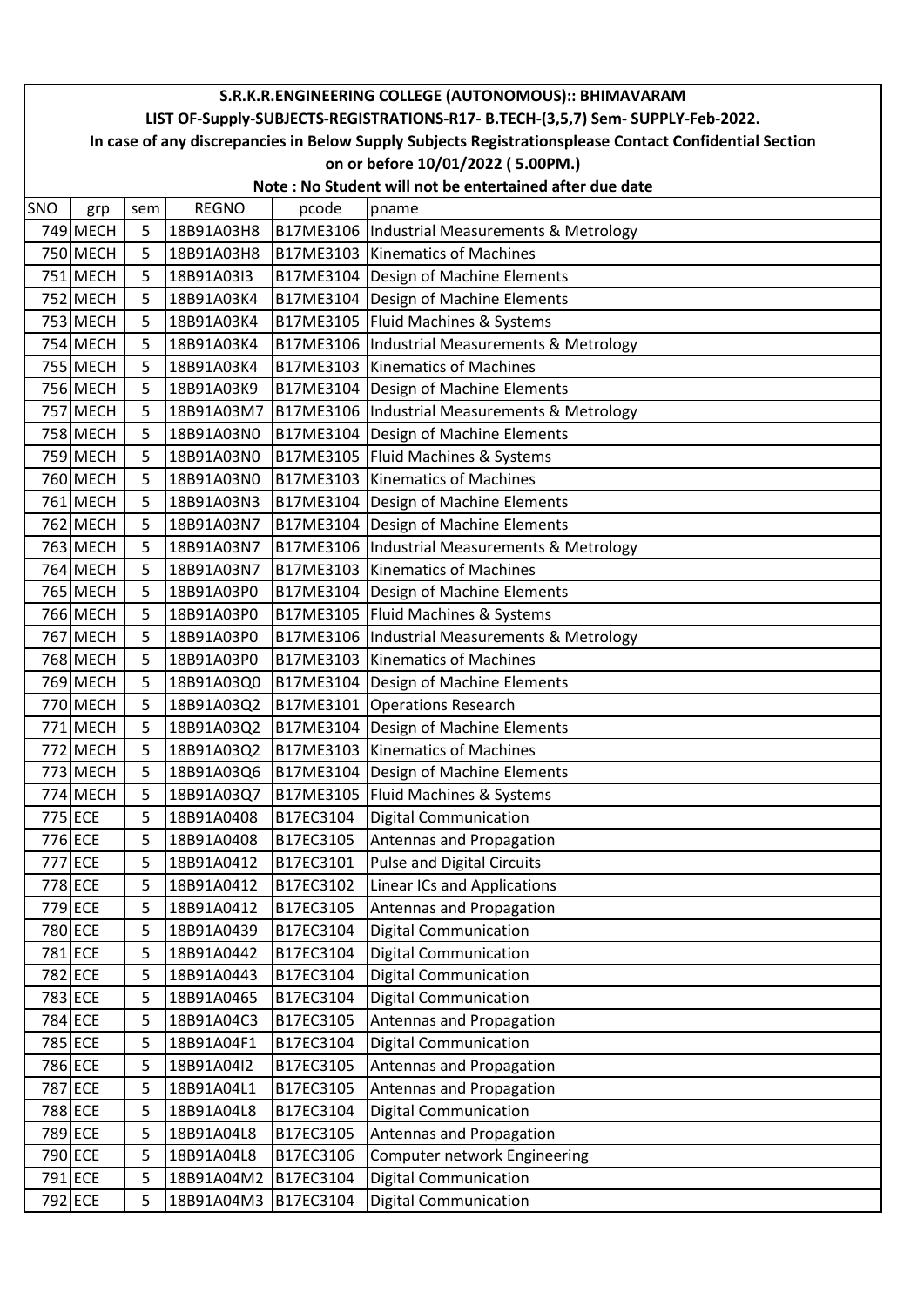| S.R.K.R.ENGINEERING COLLEGE (AUTONOMOUS):: BHIMAVARAM |                                                                                                        |     |              |           |                                                                                 |  |  |  |  |  |  |
|-------------------------------------------------------|--------------------------------------------------------------------------------------------------------|-----|--------------|-----------|---------------------------------------------------------------------------------|--|--|--|--|--|--|
|                                                       |                                                                                                        |     |              |           | LIST OF-Supply-SUBJECTS-REGISTRATIONS-R17- B.TECH-(3,5,7) Sem- SUPPLY-Feb-2022. |  |  |  |  |  |  |
|                                                       | In case of any discrepancies in Below Supply Subjects Registrationsplease Contact Confidential Section |     |              |           |                                                                                 |  |  |  |  |  |  |
|                                                       | on or before 10/01/2022 (5.00PM.)                                                                      |     |              |           |                                                                                 |  |  |  |  |  |  |
|                                                       | Note : No Student will not be entertained after due date                                               |     |              |           |                                                                                 |  |  |  |  |  |  |
| SNO                                                   | grp                                                                                                    | sem | <b>REGNO</b> | pcode     | pname                                                                           |  |  |  |  |  |  |
|                                                       | 793 ECE                                                                                                | 5   | 18B91A04N2   | B17EC3105 | Antennas and Propagation                                                        |  |  |  |  |  |  |
|                                                       | 794 ECE                                                                                                | 5   | 18B91A04N2   | B17EC3106 | Computer network Engineering                                                    |  |  |  |  |  |  |
|                                                       | 795 CSE                                                                                                | 5   | 18B91A0504   | B17CS3102 | Web Technologies                                                                |  |  |  |  |  |  |
|                                                       | 796 CSE                                                                                                | 5   | 18B91A0504   | B17CS3105 | Application Development Using Java                                              |  |  |  |  |  |  |
|                                                       | 797 CSE                                                                                                | 5   | 18B91A0512   | B17CS3102 | Web Technologies                                                                |  |  |  |  |  |  |
|                                                       | 798 CSE                                                                                                | 5   | 18B91A0512   | B17CS3105 | Application Development Using Java                                              |  |  |  |  |  |  |
|                                                       | 799 CSE                                                                                                | 5   | 18B91A0512   | B17CS3106 | <b>Embedded Systems</b>                                                         |  |  |  |  |  |  |
|                                                       | 800 CSE                                                                                                | 5   | 18B91A0576   | B17CS3106 | <b>Embedded Systems</b>                                                         |  |  |  |  |  |  |
|                                                       | 801 CSE                                                                                                | 5   | 18B91A05A0   | B17CS3102 | Web Technologies                                                                |  |  |  |  |  |  |
|                                                       | 802 CSE                                                                                                | 5   | 18B91A05A0   | B17CS3104 | Database Management Systems                                                     |  |  |  |  |  |  |
|                                                       | 803 CSE                                                                                                | 5   | 18B91A05A0   | B17CS3106 | <b>Embedded Systems</b>                                                         |  |  |  |  |  |  |
| 804 CSE                                               |                                                                                                        | 5   | 18B91A05A3   | B17CS3103 | Formal Languages & Automata Theory                                              |  |  |  |  |  |  |
|                                                       | 805 CSE                                                                                                | 5   | 18B91A05A3   | B17CS3104 | Database Management Systems                                                     |  |  |  |  |  |  |
|                                                       | 806 CSE                                                                                                | 5   | 18B91A05A3   | B17CS3106 | <b>Embedded Systems</b>                                                         |  |  |  |  |  |  |
| 807                                                   | <b>CSE</b>                                                                                             | 5   | 18B91A05B2   | B17CS3101 | <b>Computer Networks</b>                                                        |  |  |  |  |  |  |
|                                                       | 808 CSE                                                                                                | 5   | 18B91A05B2   | B17CS3102 | Web Technologies                                                                |  |  |  |  |  |  |
|                                                       | 809 CSE                                                                                                | 5   | 18B91A05B2   | B17CS3103 | Formal Languages & Automata Theory                                              |  |  |  |  |  |  |
|                                                       | 810 CSE                                                                                                | 5   | 18B91A05B2   | B17CS3104 | Database Management Systems                                                     |  |  |  |  |  |  |
| 811 CSE                                               |                                                                                                        | 5   | 18B91A05B2   | B17CS3105 | Application Development Using Java                                              |  |  |  |  |  |  |
|                                                       | 812 CSE                                                                                                | 5   | 18B91A05B2   | B17CS3106 | <b>Embedded Systems</b>                                                         |  |  |  |  |  |  |
|                                                       | 813 CSE                                                                                                | 5   | 18B91A05C6   | B17CS3103 | Formal Languages & Automata Theory                                              |  |  |  |  |  |  |
| 814                                                   | <b>CSE</b>                                                                                             | 5   | 18B91A05C6   | B17CS3105 | Application Development Using Java                                              |  |  |  |  |  |  |
|                                                       | 815 CSE                                                                                                | 5   | 18B91A05C6   | B17CS3106 | <b>Embedded Systems</b>                                                         |  |  |  |  |  |  |
|                                                       | 816 CSE                                                                                                | 5   | 18B91A05C9   | B17CS3106 | <b>Embedded Systems</b>                                                         |  |  |  |  |  |  |
|                                                       | 817 CSE                                                                                                | 5   | 18B91A05D7   | B17CS3104 | Database Management Systems                                                     |  |  |  |  |  |  |
| 818 CSE                                               |                                                                                                        | 5   | 18B91A05E1   | B17CS3102 | <b>Web Technologies</b>                                                         |  |  |  |  |  |  |
|                                                       | 819 CSE                                                                                                | 5   | 18B91A05E1   | B17CS3106 | <b>Embedded Systems</b>                                                         |  |  |  |  |  |  |
|                                                       | 820 CSE                                                                                                | 5   | 18B91A05F9   | B17CS3101 | <b>Computer Networks</b>                                                        |  |  |  |  |  |  |
| 821                                                   | <b>CSE</b>                                                                                             | 5   | 18B91A05F9   | B17CS3102 | Web Technologies                                                                |  |  |  |  |  |  |
|                                                       | 822 CSE                                                                                                | 5   | 18B91A05F9   | B17CS3103 | Formal Languages & Automata Theory                                              |  |  |  |  |  |  |
|                                                       | 823 CSE                                                                                                | 5   | 18B91A05F9   | B17CS3104 | <b>Database Management Systems</b>                                              |  |  |  |  |  |  |
|                                                       | 824 CSE                                                                                                | 5   | 18B91A05G8   | B17CS3105 | Application Development Using Java                                              |  |  |  |  |  |  |
|                                                       | 825 CSE                                                                                                | 5   | 18B91A05H9   | B17CS3102 | Web Technologies                                                                |  |  |  |  |  |  |
|                                                       | 826 CSE                                                                                                | 5   | 18B91A05H9   | B17CS3104 | Database Management Systems                                                     |  |  |  |  |  |  |
| 827                                                   | <b>CSE</b>                                                                                             | 5   | 18B91A05H9   | B17CS3105 | Application Development Using Java                                              |  |  |  |  |  |  |
|                                                       | 828 CSE                                                                                                | 5   | 18B91A05K4   | B17CS3106 | <b>Embedded Systems</b>                                                         |  |  |  |  |  |  |
|                                                       | 829 CSE                                                                                                | 5   | 18B91A05L4   | B17CS3103 | Formal Languages & Automata Theory                                              |  |  |  |  |  |  |
|                                                       | 830 CSE                                                                                                | 5   | 18B91A05L4   | B17CS3106 | <b>Embedded Systems</b>                                                         |  |  |  |  |  |  |
| 831                                                   | <b>CSE</b>                                                                                             | 5   | 18B91A05L7   | B17CS3101 | <b>Computer Networks</b>                                                        |  |  |  |  |  |  |
|                                                       | 832 CSE                                                                                                | 5   | 18B91A05L7   | B17CS3103 | Formal Languages & Automata Theory                                              |  |  |  |  |  |  |
|                                                       | 833 CSE                                                                                                | 5   | 18B91A05L7   | B17CS3106 | <b>Embedded Systems</b>                                                         |  |  |  |  |  |  |
|                                                       | 834 CSE                                                                                                | 5   | 18B91A05N1   | B17CS3101 | <b>Computer Networks</b>                                                        |  |  |  |  |  |  |
|                                                       | 835 CSE                                                                                                | 5   | 18B91A05N6   | B17CS3101 | <b>Computer Networks</b>                                                        |  |  |  |  |  |  |
|                                                       | 836 CSE                                                                                                | 5   | 18B91A05N6   | B17CS3102 | Web Technologies                                                                |  |  |  |  |  |  |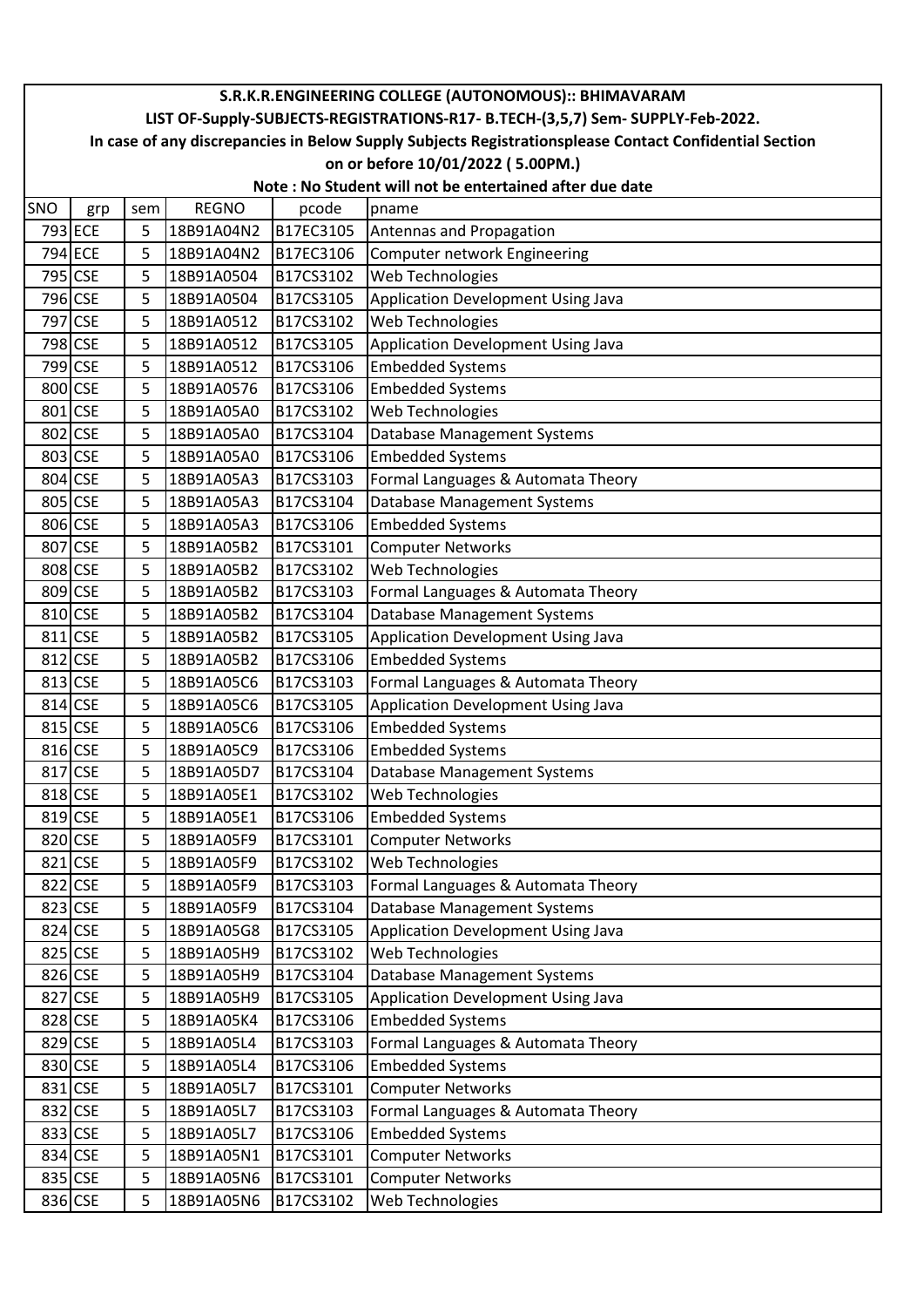|        | S.R.K.R.ENGINEERING COLLEGE (AUTONOMOUS):: BHIMAVARAM                                                  |     |              |           |                                   |  |  |  |  |  |
|--------|--------------------------------------------------------------------------------------------------------|-----|--------------|-----------|-----------------------------------|--|--|--|--|--|
|        | LIST OF-Supply-SUBJECTS-REGISTRATIONS-R17- B.TECH-(3,5,7) Sem- SUPPLY-Feb-2022.                        |     |              |           |                                   |  |  |  |  |  |
|        | In case of any discrepancies in Below Supply Subjects Registrationsplease Contact Confidential Section |     |              |           |                                   |  |  |  |  |  |
|        | on or before 10/01/2022 (5.00PM.)                                                                      |     |              |           |                                   |  |  |  |  |  |
|        | Note: No Student will not be entertained after due date                                                |     |              |           |                                   |  |  |  |  |  |
| SNO    | grp                                                                                                    | sem | <b>REGNO</b> | pcode     | pname                             |  |  |  |  |  |
| 837 IT |                                                                                                        | 5   | 18B91A1204   | B17IT3102 | E-Commerce                        |  |  |  |  |  |
| 838 IT |                                                                                                        | 5   | 18B91A1204   | B17IT3104 | <b>Operating Systems</b>          |  |  |  |  |  |
| 839 IT |                                                                                                        | 5   | 18B91A1204   | B17IT3106 | Design and Analysis of Algorithms |  |  |  |  |  |
| 840 IT |                                                                                                        | 5   | 18B91A1243   | B17IT3106 | Design and Analysis of Algorithms |  |  |  |  |  |
| 841 IT |                                                                                                        | 5   | 18B91A1249   | B17IT3101 | <b>Computer Networks</b>          |  |  |  |  |  |
| 842 IT |                                                                                                        | 5   | 18B91A1249   | B17IT3102 | E-Commerce                        |  |  |  |  |  |
| 843 IT |                                                                                                        | 5   | 18B91A1252   | B17IT3105 | Database Management Systems       |  |  |  |  |  |
| 844 IT |                                                                                                        | 5   | 18B91A1262   | B17IT3104 | <b>Operating Systems</b>          |  |  |  |  |  |
| 845 IT |                                                                                                        | 5   | 18B91A1262   | B17IT3106 | Design and Analysis of Algorithms |  |  |  |  |  |
| 846 IT |                                                                                                        | 5   | 18B91A1267   | B17IT3104 | <b>Operating Systems</b>          |  |  |  |  |  |
| 847 IT |                                                                                                        | 5   | 18B91A1267   | B17IT3105 | Database Management Systems       |  |  |  |  |  |
| 848 IT |                                                                                                        | 5   | 18B91A1267   | B17IT3106 | Design and Analysis of Algorithms |  |  |  |  |  |
| 849 IT |                                                                                                        | 5   | 18B91A1269   | B17IT3104 | <b>Operating Systems</b>          |  |  |  |  |  |
| 850 IT |                                                                                                        | 5   | 18B91A1281   | B17IT3104 | <b>Operating Systems</b>          |  |  |  |  |  |
| 851 IT |                                                                                                        | 5   | 18B91A1288   | B17IT3103 | <b>Compiler Design</b>            |  |  |  |  |  |
| 852 IT |                                                                                                        | 5   | 18B91A1288   | B17IT3104 | <b>Operating Systems</b>          |  |  |  |  |  |
| 853 IT |                                                                                                        | 5   | 18B91A1288   | B17IT3105 | Database Management Systems       |  |  |  |  |  |
| 854 IT |                                                                                                        | 5   | 18B91A1288   | B17IT3106 | Design and Analysis of Algorithms |  |  |  |  |  |
| 855 IT |                                                                                                        | 5   | 18B91A1296   | B17IT3106 | Design and Analysis of Algorithms |  |  |  |  |  |
| 856 IT |                                                                                                        | 5   | 18B91A12A2   | B17IT3106 | Design and Analysis of Algorithms |  |  |  |  |  |
| 857 IT |                                                                                                        | 5   | 18B91A12B4   | B17IT3104 | <b>Operating Systems</b>          |  |  |  |  |  |
| 858 IT |                                                                                                        | 5   | 18B91A12B7   | B17IT3104 | <b>Operating Systems</b>          |  |  |  |  |  |
| 859 IT |                                                                                                        | 5   | 18B91A12C5   | B17IT3101 | <b>Computer Networks</b>          |  |  |  |  |  |
| 860 IT |                                                                                                        | 5   | 18B91A12F8   | B17IT3106 | Design and Analysis of Algorithms |  |  |  |  |  |
| 861 IT |                                                                                                        | 5   | 18B91A12H8   | B17IT3101 | <b>Computer Networks</b>          |  |  |  |  |  |
| 862 IT |                                                                                                        | 5   | 18B91A12H8   | B17IT3104 | <b>Operating Systems</b>          |  |  |  |  |  |
| 863 IT |                                                                                                        | 5   | 18B91A12H8   | B17IT3106 | Design and Analysis of Algorithms |  |  |  |  |  |
| 864 CE |                                                                                                        | 5   | 18B91B0106   | B17CE3104 | <b>Geotechnical Engineering-I</b> |  |  |  |  |  |
| 865 CE |                                                                                                        | 5   | 18B91B0107   | B17CE3104 | <b>Geotechnical Engineering-I</b> |  |  |  |  |  |
| 866 CE |                                                                                                        | 5   | 18B91B0109   | B17CE3104 | Geotechnical Engineering-I        |  |  |  |  |  |
| 867 CE |                                                                                                        | 5   | 18B91B0109   | B17CE3105 | Fluid Mechanics-II                |  |  |  |  |  |
| 868 CE |                                                                                                        | 5   | 18B91B0114   | B17CE3104 | Geotechnical Engineering-I        |  |  |  |  |  |
| 869 CE |                                                                                                        | 5   | 18B91B0114   | B17CE3105 | Fluid Mechanics-II                |  |  |  |  |  |
| 870 CE |                                                                                                        | 5   | 18B91B0121   | B17CE3103 | Steel Structures-I                |  |  |  |  |  |
| 871 CE |                                                                                                        | 5   | 18B91B0121   | B17CE3105 | Fluid Mechanics-II                |  |  |  |  |  |
| 872 CE |                                                                                                        | 5   | 18B91B0131   | B17CE3104 | <b>Geotechnical Engineering-I</b> |  |  |  |  |  |
| 873 CE |                                                                                                        | 5   | 18B91B0132   | B17CE3101 | <b>Structural Analysis-II</b>     |  |  |  |  |  |
| 874 CE |                                                                                                        | 5   | 18B91B0132   | B17CE3102 | Reinforced Concrete Structures-I  |  |  |  |  |  |
| 875 CE |                                                                                                        | 5   | 18B91B0132   | B17CE3103 | Steel Structures-I                |  |  |  |  |  |
| 876 CE |                                                                                                        | 5   | 18B91B0132   | B17CE3104 | <b>Geotechnical Engineering-I</b> |  |  |  |  |  |
| 877 CE |                                                                                                        | 5   | 18B91B0132   | B17CE3105 | <b>Fluid Mechanics-II</b>         |  |  |  |  |  |
| 878 CE |                                                                                                        | 5   | 18B91B0132   | B17CE3106 | Estimation & Quantity Surveying   |  |  |  |  |  |
| 879 CE |                                                                                                        | 5   | 18B91B0132   | B17CE3108 | <b>Fluid Mechanics Lab-II</b>     |  |  |  |  |  |
| 880 CE |                                                                                                        | 5   | 18B91B0133   | B17CE3104 | Geotechnical Engineering-I        |  |  |  |  |  |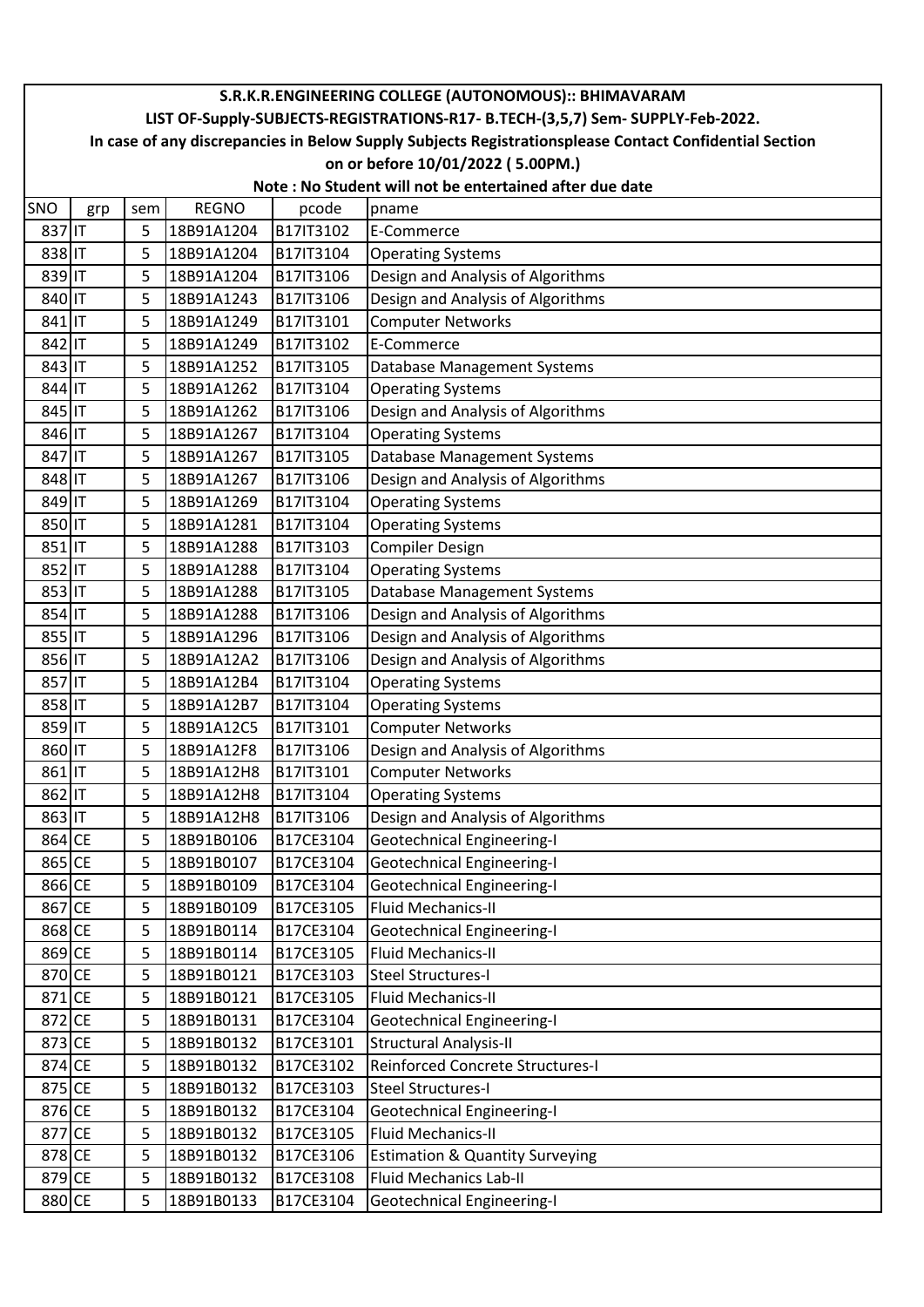|         | S.R.K.R.ENGINEERING COLLEGE (AUTONOMOUS):: BHIMAVARAM                                                  |     |              |           |                                                  |  |  |  |  |  |
|---------|--------------------------------------------------------------------------------------------------------|-----|--------------|-----------|--------------------------------------------------|--|--|--|--|--|
|         | LIST OF-Supply-SUBJECTS-REGISTRATIONS-R17- B.TECH-(3,5,7) Sem- SUPPLY-Feb-2022.                        |     |              |           |                                                  |  |  |  |  |  |
|         | In case of any discrepancies in Below Supply Subjects Registrationsplease Contact Confidential Section |     |              |           |                                                  |  |  |  |  |  |
|         | on or before 10/01/2022 (5.00PM.)                                                                      |     |              |           |                                                  |  |  |  |  |  |
|         | Note: No Student will not be entertained after due date                                                |     |              |           |                                                  |  |  |  |  |  |
| SNO     | grp                                                                                                    | sem | <b>REGNO</b> | pcode     | pname                                            |  |  |  |  |  |
| 881 CE  |                                                                                                        | 5   | 18B91B0135   | B17CE3104 | Geotechnical Engineering-I                       |  |  |  |  |  |
| 882 CE  |                                                                                                        | 5   | 18B91B0135   | B17CE3106 | <b>Estimation &amp; Quantity Surveying</b>       |  |  |  |  |  |
| 883 CE  |                                                                                                        | 5   | 18B91B0135   | B17BS3101 | Problem Solving & Linguistic Competence          |  |  |  |  |  |
| 884 CE  |                                                                                                        | 5   | 18B91B0142   | B17CE3101 | <b>Structural Analysis-II</b>                    |  |  |  |  |  |
| 885 CE  |                                                                                                        | 5   | 18B91B0142   | B17CE3103 | Steel Structures-I                               |  |  |  |  |  |
| 886 CE  |                                                                                                        | 5   | 18B91B0142   | B17CE3105 | <b>Fluid Mechanics-II</b>                        |  |  |  |  |  |
| 887 CSE |                                                                                                        | 5   | 18B91B0510   | B17CS3104 | Database Management Systems                      |  |  |  |  |  |
| 888 CSE |                                                                                                        | 5   | 18B91B0510   | B17CS3105 | Application Development Using Java               |  |  |  |  |  |
| 889 CSE |                                                                                                        | 5   | 18B91B0518   | B17CS3105 | Application Development Using Java               |  |  |  |  |  |
|         | 890 CSE                                                                                                | 5   | 18B91B0549   | B17CS3104 | Database Management Systems                      |  |  |  |  |  |
| 891 CSE |                                                                                                        | 5   | 18B91B0549   | B17CS3105 | Application Development Using Java               |  |  |  |  |  |
| 892 CSE |                                                                                                        | 5   | 18B91B0549   | B17CS3106 | <b>Embedded Systems</b>                          |  |  |  |  |  |
|         | 893 CSE                                                                                                | 5   | 18B91B0551   | B17CS3102 | Web Technologies                                 |  |  |  |  |  |
| 894 CSE |                                                                                                        | 5   | 18B91B0551   | B17CS3105 | Application Development Using Java               |  |  |  |  |  |
| 895 CSE |                                                                                                        | 5   | 18B91B0551   | B17CS3106 | <b>Embedded Systems</b>                          |  |  |  |  |  |
| 896 CSE |                                                                                                        | 5   | 18B91B0554   | B17CS3106 | <b>Embedded Systems</b>                          |  |  |  |  |  |
| 897 CE  |                                                                                                        | 5   | 19B95A0114   | B17CE3104 | <b>Geotechnical Engineering-I</b>                |  |  |  |  |  |
|         | 898 MECH                                                                                               | 5   | 19B95A0303   |           | B17ME3104 Design of Machine Elements             |  |  |  |  |  |
|         | 899 ECE                                                                                                | 5   | 19B95A0418   | B17EC3104 | <b>Digital Communication</b>                     |  |  |  |  |  |
| 900 ECE |                                                                                                        | 5   | 19B95A0418   | B17EC3105 | Antennas and Propagation                         |  |  |  |  |  |
| 901 ECE |                                                                                                        | 5   | 19B95A0418   | B17EC3106 | Computer network Engineering                     |  |  |  |  |  |
|         | 902 ECE                                                                                                | 5   | 19B95A0422   | B17EC3104 | <b>Digital Communication</b>                     |  |  |  |  |  |
|         | 903 ECE                                                                                                | 5   | 19B95A0422   | B17EC3105 | Antennas and Propagation                         |  |  |  |  |  |
|         | 904 ECE                                                                                                | 5   | 19B95A0422   | B17EC3106 | Computer network Engineering                     |  |  |  |  |  |
| 905 IT  |                                                                                                        | 5   | 19B95A1205   | B17IT3101 | <b>Computer Networks</b>                         |  |  |  |  |  |
| 906 IT  |                                                                                                        | 5   | 19B95A1205   | B17IT3104 | <b>Operating Systems</b>                         |  |  |  |  |  |
| 907 IT  |                                                                                                        | 5   | 19B95A1205   | B17BS3101 | Problem Solving & Linguistic Competence          |  |  |  |  |  |
| 908 IT  |                                                                                                        | 5   | 19B95A1205   | B17IT3107 | Database management Systems Lab                  |  |  |  |  |  |
| 909 IT  |                                                                                                        | 5   | 19B95A1205   | B17BS3104 | <b>Competitive Coding-I</b>                      |  |  |  |  |  |
| 910 CE  |                                                                                                        | 5   | 19B95B0103   | B17CE3101 | <b>Structural Analysis-II</b>                    |  |  |  |  |  |
| 911 CE  |                                                                                                        | 5   | 19B95B0109   | B17CE3101 | <b>Structural Analysis-II</b>                    |  |  |  |  |  |
| 912 CE  |                                                                                                        | 5   | 19B95B0109   | B17CE3103 | <b>Steel Structures-I</b>                        |  |  |  |  |  |
| 913 CE  |                                                                                                        | 5   | 19B95B0109   | B17CE3104 | <b>Geotechnical Engineering-I</b>                |  |  |  |  |  |
| 914 CSE |                                                                                                        | 5   | 18B91A0529   | B17CS3102 | Web Technologies                                 |  |  |  |  |  |
|         | 915 CSE                                                                                                | 5   | 18B91A0529   | B17CS3106 | <b>Embedded Systems</b>                          |  |  |  |  |  |
| 916 EEE |                                                                                                        | 5   | 18B91A0214   | B17EE3102 | Microprocessor & Microcontroller                 |  |  |  |  |  |
|         | 917 CSE                                                                                                | 3   | 18B91A0519   | B17BS2102 | Probability, Statistics and Queuing Theory       |  |  |  |  |  |
|         | 918 CSE                                                                                                | 3   | 18B91A0519   | B17CS2103 | Digital Logic Design                             |  |  |  |  |  |
|         | 919 CSE                                                                                                | 3   | 18B91A0519   | B17CS2104 | Data Analysis and Visualization using Python     |  |  |  |  |  |
|         | 920 CSE                                                                                                | 3   | 18B91A05P7   | B17CS2101 | Data Structures                                  |  |  |  |  |  |
|         | 921 EEE                                                                                                | 3   | 17B91A0242   | B17EE2103 | <b>Electrical Measurements &amp; Instruments</b> |  |  |  |  |  |
| 922 EEE |                                                                                                        | 5   | 17B91A0242   | B17EE3102 | Microprocessor & Microcontroller                 |  |  |  |  |  |
| 923 EEE |                                                                                                        | 5   | 17B91A0242   | B17EE3105 | Digital Electronics & Logic Design               |  |  |  |  |  |
|         | 924 MECH                                                                                               | 5   | 18B91A0393   |           | B17ME3105   Fluid Machines & Systems             |  |  |  |  |  |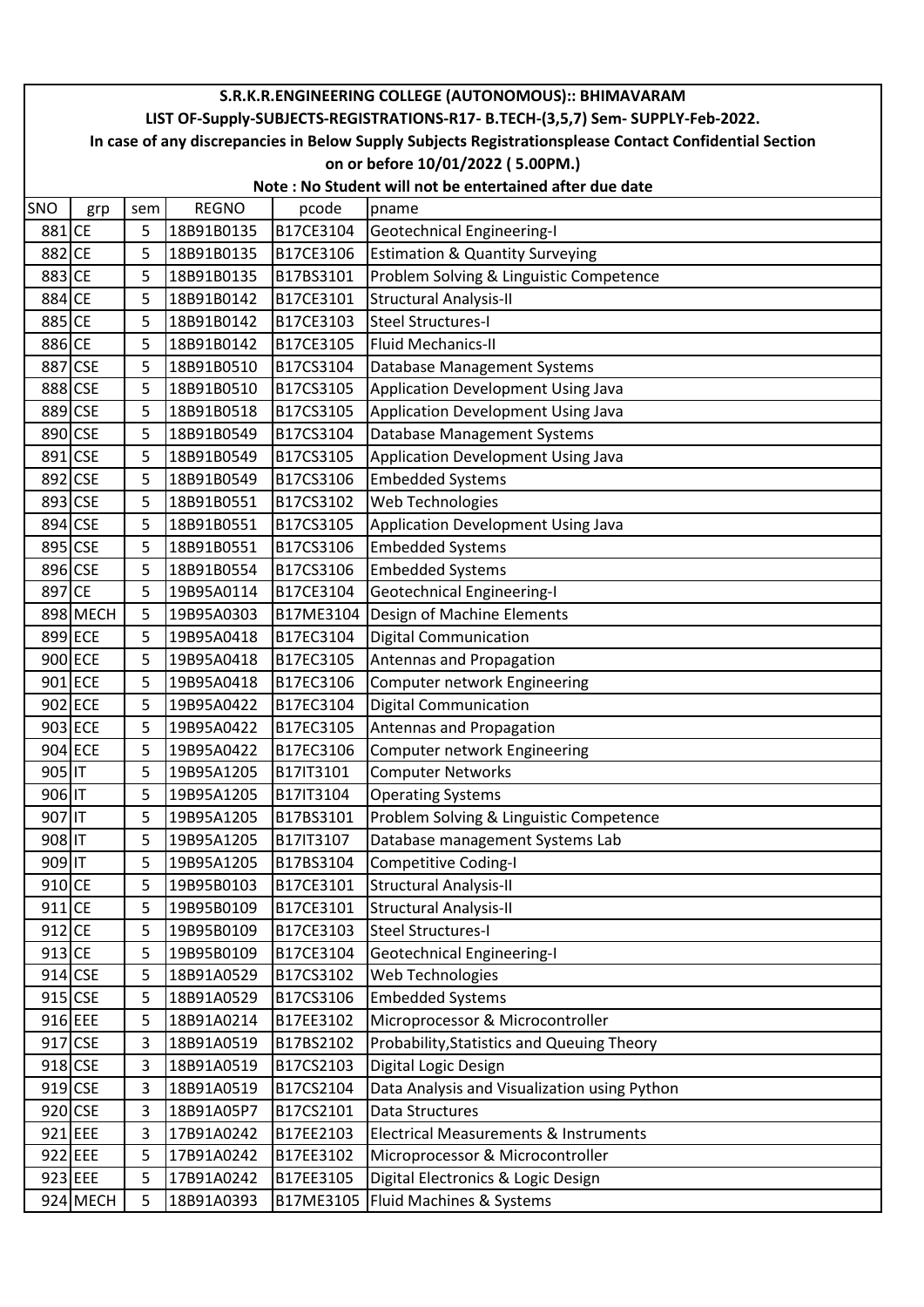|         | S.R.K.R.ENGINEERING COLLEGE (AUTONOMOUS):: BHIMAVARAM                                                  |                |              |           |                                                                                 |  |  |  |  |  |
|---------|--------------------------------------------------------------------------------------------------------|----------------|--------------|-----------|---------------------------------------------------------------------------------|--|--|--|--|--|
|         |                                                                                                        |                |              |           | LIST OF-Supply-SUBJECTS-REGISTRATIONS-R17- B.TECH-(3,5,7) Sem- SUPPLY-Feb-2022. |  |  |  |  |  |
|         | In case of any discrepancies in Below Supply Subjects Registrationsplease Contact Confidential Section |                |              |           |                                                                                 |  |  |  |  |  |
|         | on or before 10/01/2022 (5.00PM.)                                                                      |                |              |           |                                                                                 |  |  |  |  |  |
|         | Note: No Student will not be entertained after due date                                                |                |              |           |                                                                                 |  |  |  |  |  |
| SNO     | grp                                                                                                    | sem            | <b>REGNO</b> | pcode     | pname                                                                           |  |  |  |  |  |
|         | 925 MECH                                                                                               | 5              | 18B91A0393   |           | B17ME3103 Kinematics of Machines                                                |  |  |  |  |  |
| 926 EEE |                                                                                                        | 3              | 18B91A02I3   | B17EE2101 | Network Analysis and Synthesis                                                  |  |  |  |  |  |
| 927 ECE |                                                                                                        | 5              | 17B91A04D3   | B17EC3104 | <b>Digital Communication</b>                                                    |  |  |  |  |  |
| 928 ECE |                                                                                                        | 5              | 17B91A04D3   | B17EC3105 | Antennas and Propagation                                                        |  |  |  |  |  |
| 929 IT  |                                                                                                        | 3              | 18B91A1251   | B17IT2101 | Data Structures                                                                 |  |  |  |  |  |
| 930 IT  |                                                                                                        | 3              | 18B91A1251   | B17IT2102 | Java Programming                                                                |  |  |  |  |  |
| 931 CSE |                                                                                                        | 3              | 18B91A05D8   | B17CS2103 | Digital Logic Design                                                            |  |  |  |  |  |
| 932 CSE |                                                                                                        | 3              | 18B91A05D8   | B17CS2104 | Data Analysis and Visualization using Python                                    |  |  |  |  |  |
| 933 CE  |                                                                                                        | 5              | 18B91B0105   | B17CE3104 | <b>Geotechnical Engineering-I</b>                                               |  |  |  |  |  |
|         | 934 MECH                                                                                               | 3              | 18B91A03N5   | B17BS2101 | Mathematics-IV                                                                  |  |  |  |  |  |
| 935 CSE |                                                                                                        | 3              | 17A81A05I8   | B17CS2101 | Data Structures                                                                 |  |  |  |  |  |
| 936 CSE |                                                                                                        | 3              | 17A81A05I8   | B17BS2102 | Probability, Statistics and Queuing Theory                                      |  |  |  |  |  |
| 937 EEE |                                                                                                        | 3              | 17B91A0293   | B17BS2101 | Mathematics-IV                                                                  |  |  |  |  |  |
| 938 EEE |                                                                                                        | 3              | 17B91A02G6   | B17EE2101 | Network Analysis and Synthesis                                                  |  |  |  |  |  |
| 939 EEE |                                                                                                        | 3              | 17B91A02H1   | B17EC2101 | <b>Electronics Devices and Circuits</b>                                         |  |  |  |  |  |
|         | 940 MECH                                                                                               | 3              | 18B91A03N5   | B17ME2101 | Strength of Materials                                                           |  |  |  |  |  |
|         | 941 MECH                                                                                               | 3              | 18B91A03N5   |           | B17ME2103 Manufacturing Process                                                 |  |  |  |  |  |
|         | 942 MECH                                                                                               | $\overline{3}$ | 18B91A03N5   |           | B17ME2104   Metallurgy & Materials Science                                      |  |  |  |  |  |
|         | 943 MECH                                                                                               | 3              | 18B91A03N5   |           | B17ME2105 Advanced Engineering Drawing                                          |  |  |  |  |  |
| 944 CSE |                                                                                                        | 5              | 18B91A05F2   | B17CS3106 | <b>Embedded Systems</b>                                                         |  |  |  |  |  |
| 945 EEE |                                                                                                        | 5              | 17B91A02J1   | B17EE3101 | <b>Electrical Machines-II</b>                                                   |  |  |  |  |  |
| 946 EEE |                                                                                                        | 5              | 17B91A02J1   | B17EE3104 | <b>Control Systems</b>                                                          |  |  |  |  |  |
| 947 EEE |                                                                                                        | 5              | 17B91A02K9   | B17EE3103 | Electrical Power Generation, Transmission & Distribution                        |  |  |  |  |  |
| 948 CSE |                                                                                                        | 3              | 17A81A05I8   | B17CS2102 | <b>Computer Graphics</b>                                                        |  |  |  |  |  |
| 949 EEE |                                                                                                        | 3              | 17B91A0293   | B17EE2101 | <b>Network Analysis and Synthesis</b>                                           |  |  |  |  |  |
| 950 EEE |                                                                                                        | 3              | 17B91A0293   | B17EE2102 | <b>Electro Magnetic Field Theory</b>                                            |  |  |  |  |  |
| 951 EEE |                                                                                                        | 3              | 17B91A0293   | B17EE2103 | <b>Electrical Measurements &amp; Instruments</b>                                |  |  |  |  |  |
| 952 EEE |                                                                                                        | 3              | 17B91A02H1   | B17EE2101 | Network Analysis and Synthesis                                                  |  |  |  |  |  |
| 953 EEE |                                                                                                        | 3              | 17B91A02H1   | B17EE2103 | <b>Electrical Measurements &amp; Instruments</b>                                |  |  |  |  |  |
| 954 EEE |                                                                                                        | 3              | 17B91A02I9   | B17EE2103 | <b>Electrical Measurements &amp; Instruments</b>                                |  |  |  |  |  |
| 955 EEE |                                                                                                        | 3              | 17B91A02M9   | B17EE2103 | Electrical Measurements & Instruments                                           |  |  |  |  |  |
|         | 956 EEE                                                                                                | 3              | 17B91A02N5   | B17BS2101 | Mathematics-IV                                                                  |  |  |  |  |  |
| 957 EEE |                                                                                                        | 3              | 17B91A02N5   | B17EC2101 | <b>Electronics Devices and Circuits</b>                                         |  |  |  |  |  |
| 958 EEE |                                                                                                        | 3              | 17B91A02N5   | B17EE2101 | Network Analysis and Synthesis                                                  |  |  |  |  |  |
|         | 959 MECH                                                                                               | 3              | 17B91A03B2   | B17ME2104 | Metallurgy & Materials Science                                                  |  |  |  |  |  |
|         | 960 MECH                                                                                               | 3              | 17B91A03B2   | B17ME2105 | <b>Advanced Engineering Drawing</b>                                             |  |  |  |  |  |
|         | 961 MECH                                                                                               | 3              | 17B91A03B4   | B17BS2101 | Mathematics-IV                                                                  |  |  |  |  |  |
|         | 962 MECH                                                                                               | 3              | 17B91A03B4   | B17ME2101 | <b>Strength of Materials</b>                                                    |  |  |  |  |  |
|         | 963 MECH                                                                                               | 3              | 17B91A03B4   |           | B17ME2102 Thermodynamics                                                        |  |  |  |  |  |
|         | 964 MECH                                                                                               | 3              | 17B91A03B4   |           | B17ME2104 Metallurgy & Materials Science                                        |  |  |  |  |  |
|         | 965 MECH                                                                                               | 3              | 17B91A03C4   |           | B17ME2101 Strength of Materials                                                 |  |  |  |  |  |
|         | 966 MECH                                                                                               | 3              | 17B91A03D8   |           | B17ME2101 Strength of Materials                                                 |  |  |  |  |  |
|         | 967 MECH                                                                                               | 3              | 17B91A03D8   | B17ME2102 | Thermodynamics                                                                  |  |  |  |  |  |
|         | 968 MECH                                                                                               | 3              | 17B91A03D8   |           | B17ME2103 Manufacturing Process                                                 |  |  |  |  |  |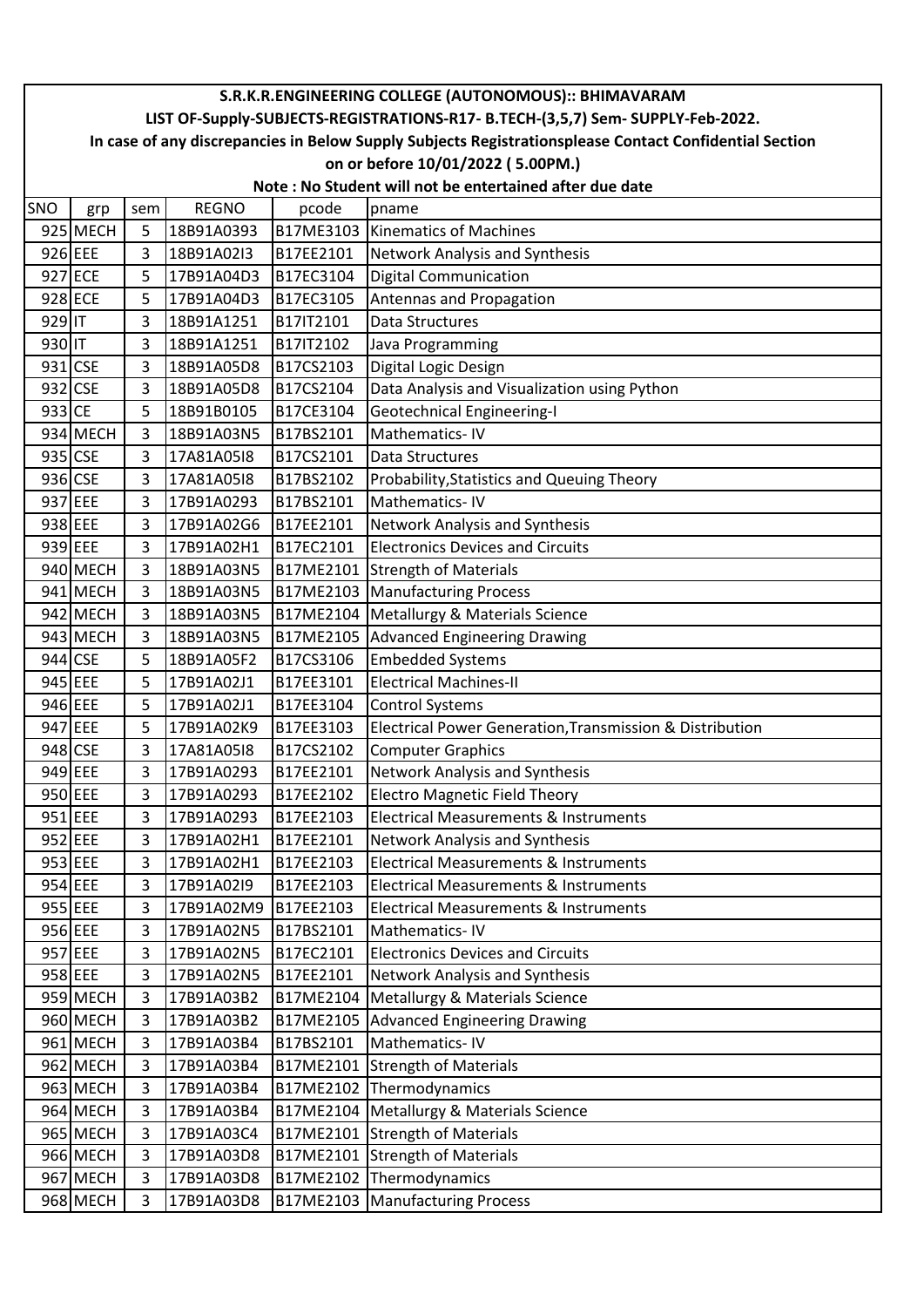|          | S.R.K.R.ENGINEERING COLLEGE (AUTONOMOUS):: BHIMAVARAM                                                                                                                                     |                |              |           |                                                |  |  |  |  |  |
|----------|-------------------------------------------------------------------------------------------------------------------------------------------------------------------------------------------|----------------|--------------|-----------|------------------------------------------------|--|--|--|--|--|
|          | LIST OF-Supply-SUBJECTS-REGISTRATIONS-R17- B.TECH-(3,5,7) Sem- SUPPLY-Feb-2022.<br>In case of any discrepancies in Below Supply Subjects Registrationsplease Contact Confidential Section |                |              |           |                                                |  |  |  |  |  |
|          | on or before 10/01/2022 (5.00PM.)                                                                                                                                                         |                |              |           |                                                |  |  |  |  |  |
|          | Note: No Student will not be entertained after due date                                                                                                                                   |                |              |           |                                                |  |  |  |  |  |
| SNO      | grp                                                                                                                                                                                       | sem            | <b>REGNO</b> | pcode     | pname                                          |  |  |  |  |  |
|          | 969 MECH                                                                                                                                                                                  | 3              | 17B91A03G7   | B17ME2102 | Thermodynamics                                 |  |  |  |  |  |
|          | 970 MECH                                                                                                                                                                                  | 3              | 17B91A03I3   | B17BS2101 | Mathematics-IV                                 |  |  |  |  |  |
|          | 971 MECH                                                                                                                                                                                  | $\overline{3}$ | 17B91A03I9   | B17BS2101 | Mathematics-IV                                 |  |  |  |  |  |
|          | 972 MECH                                                                                                                                                                                  | 3              | 17B91A03I9   | B17ME2102 | Thermodynamics                                 |  |  |  |  |  |
|          | 973 MECH                                                                                                                                                                                  | 3              | 17B91A03I9   | B17ME2104 | Metallurgy & Materials Science                 |  |  |  |  |  |
|          | 974 MECH                                                                                                                                                                                  | 3              | 17B91A03J1   | B17BS2101 | Mathematics-IV                                 |  |  |  |  |  |
|          | 975 MECH                                                                                                                                                                                  | 3              | 17B91A03J1   |           | B17ME2101 Strength of Materials                |  |  |  |  |  |
|          | 976 MECH                                                                                                                                                                                  | 3              | 17B91A03J1   |           | B17ME2102 Thermodynamics                       |  |  |  |  |  |
|          | 977 MECH                                                                                                                                                                                  | 3              | 17B91A03K8   |           | B17ME2101 Strength of Materials                |  |  |  |  |  |
|          | 978 MECH                                                                                                                                                                                  | 3              | 17B91A03K8   | B17ME2102 | Thermodynamics                                 |  |  |  |  |  |
|          | 979 MECH                                                                                                                                                                                  | 3              | 17B91A03K9   | B17BS2101 | Mathematics-IV                                 |  |  |  |  |  |
|          | 980 MECH                                                                                                                                                                                  | 3              | 17B91A03K9   |           | B17ME2101 Strength of Materials                |  |  |  |  |  |
|          | 981 MECH                                                                                                                                                                                  | 3              | 17B91A03K9   | B17ME2102 | Thermodynamics                                 |  |  |  |  |  |
|          | 982 MECH                                                                                                                                                                                  | 3              | 17B91A03L9   |           | B17ME2102 Thermodynamics                       |  |  |  |  |  |
|          | 983 MECH                                                                                                                                                                                  | 3              | 17B91A03R7   | B17ME2102 | Thermodynamics                                 |  |  |  |  |  |
|          | 984 CSE                                                                                                                                                                                   | 5              | 17B91B0525   | B17CS3104 | Database Management Systems                    |  |  |  |  |  |
|          | 985 CSE                                                                                                                                                                                   | 5              | 18B91A0544   | B17CS3103 | Formal Languages & Automata Theory             |  |  |  |  |  |
|          | 986 CSE                                                                                                                                                                                   | 5              | 18B91A05D8   | B17CS3109 | <b>Application Development Lab</b>             |  |  |  |  |  |
|          | 987 CSE                                                                                                                                                                                   | 5              | 18B91A05D8   | B17CS3105 | Application Development Using Java             |  |  |  |  |  |
| 988 CSE  |                                                                                                                                                                                           | 5              | 18B91A05D8   | B17CS3102 | Web Technologies                               |  |  |  |  |  |
| 989 CSE  |                                                                                                                                                                                           | 5              | 18B91A05D8   | B17CS3103 | Formal Languages & Automata Theory             |  |  |  |  |  |
|          | 990 CSE                                                                                                                                                                                   | 5              | 18B91A05D8   | B17CS3104 | Database Management Systems                    |  |  |  |  |  |
|          | 991 CSE                                                                                                                                                                                   | 5              | 18B91A05D8   | B17CS3106 | <b>Embedded Systems</b>                        |  |  |  |  |  |
|          | 992 CSE                                                                                                                                                                                   | 5              | 18B95A0506   | B17CS3103 | Formal Languages & Automata Theory             |  |  |  |  |  |
| 993 IT   |                                                                                                                                                                                           | 5              | 18B91A12E1   | B17IT3104 | <b>Operating Systems</b>                       |  |  |  |  |  |
| 994 IT   |                                                                                                                                                                                           | 5              | 18B91A12E1   | B17IT3105 | Database Management Systems                    |  |  |  |  |  |
| 995 IT   |                                                                                                                                                                                           | 5              | 18B91A12E1   | B17IT3106 | Design and Analysis of Algorithms              |  |  |  |  |  |
|          | 996 CSE                                                                                                                                                                                   | 3              | 18B91A05D8   | B17CS2101 | Data Structures                                |  |  |  |  |  |
| 997 CSE  |                                                                                                                                                                                           | 3              | 18B91A05D8   | B17BS2102 | Probability, Statistics and Queuing Theory     |  |  |  |  |  |
| 998 IT   |                                                                                                                                                                                           | 5              | 18B91A1218   | B17IT3104 | <b>Operating Systems</b>                       |  |  |  |  |  |
| 999 IT   |                                                                                                                                                                                           | 5              | 18B91A1218   | B17IT3106 | Design and Analysis of Algorithms              |  |  |  |  |  |
| 1000 IT  |                                                                                                                                                                                           | 5              | 18B91A1218   | B17IT3107 | Database management Systems Lab                |  |  |  |  |  |
| 1001 IT  |                                                                                                                                                                                           | 5              | 18B91A1218   | B17BS3104 | <b>Competitive Coding-I</b>                    |  |  |  |  |  |
|          | 1002 MECH                                                                                                                                                                                 | 5              | 18B91A03N5   | B17ME3102 | IC Engines & Gas Turbines                      |  |  |  |  |  |
|          | 1003 MECH                                                                                                                                                                                 | 5              | 18B91A03N5   | B17ME3104 | Design of Machine Elements                     |  |  |  |  |  |
|          | 1004 MECH                                                                                                                                                                                 | 5              | 18B91A03N5   | B17ME3105 | Fluid Machines & Systems                       |  |  |  |  |  |
|          | 1005 MECH                                                                                                                                                                                 | 5              | 18B91A03N5   | B17ME3106 | <b>Industrial Measurements &amp; Metrology</b> |  |  |  |  |  |
| 1006 EEE |                                                                                                                                                                                           | 3              | 17B91A02N5   | B17EE2102 | <b>Electro Magnetic Field Theory</b>           |  |  |  |  |  |
| 1007 EEE |                                                                                                                                                                                           | 3              | 17B91A02N5   | B17EE2103 | Electrical Measurements & Instruments          |  |  |  |  |  |
|          | 1008 MECH                                                                                                                                                                                 | 3              | 17B91A0310   | B17BS2101 | Mathematics-IV                                 |  |  |  |  |  |
|          | 1009 MECH                                                                                                                                                                                 | 3              | 17B91A0310   | B17ME2101 | <b>Strength of Materials</b>                   |  |  |  |  |  |
|          | 1010 MECH                                                                                                                                                                                 | 3              | 17B91A0310   | B17ME2102 | Thermodynamics                                 |  |  |  |  |  |
|          | 1011 MECH                                                                                                                                                                                 | 3              | 17B91A0310   | B17ME2103 | <b>Manufacturing Process</b>                   |  |  |  |  |  |
|          | 1012 MECH                                                                                                                                                                                 | 3              | 17B91A0310   | B17ME2104 | Metallurgy & Materials Science                 |  |  |  |  |  |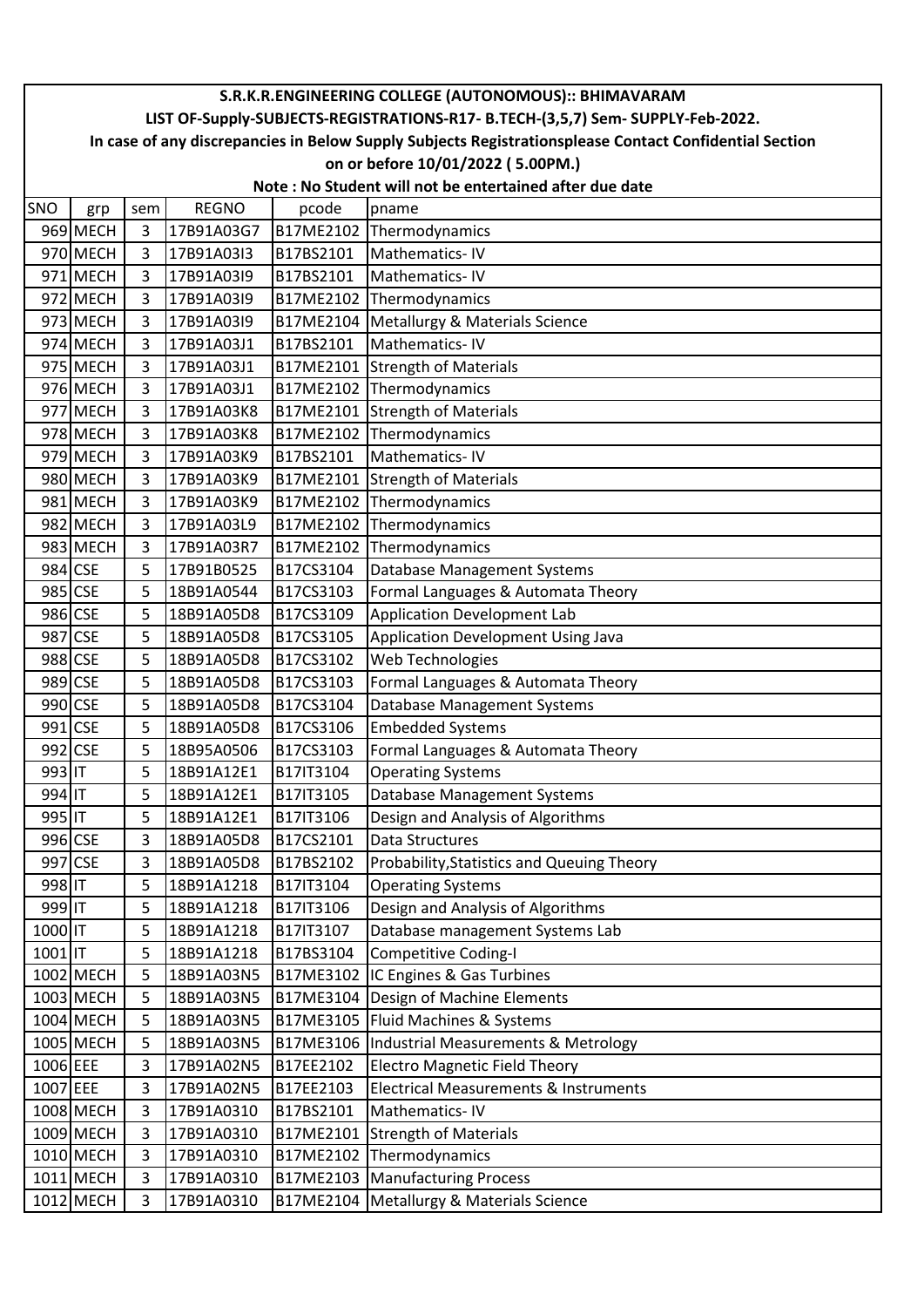|          | S.R.K.R.ENGINEERING COLLEGE (AUTONOMOUS):: BHIMAVARAM                                                  |                |              |           |                                                  |  |  |  |  |  |
|----------|--------------------------------------------------------------------------------------------------------|----------------|--------------|-----------|--------------------------------------------------|--|--|--|--|--|
|          | LIST OF-Supply-SUBJECTS-REGISTRATIONS-R17- B.TECH-(3,5,7) Sem- SUPPLY-Feb-2022.                        |                |              |           |                                                  |  |  |  |  |  |
|          | In case of any discrepancies in Below Supply Subjects Registrationsplease Contact Confidential Section |                |              |           |                                                  |  |  |  |  |  |
|          | on or before 10/01/2022 (5.00PM.)                                                                      |                |              |           |                                                  |  |  |  |  |  |
|          | Note: No Student will not be entertained after due date                                                |                |              |           |                                                  |  |  |  |  |  |
| SNO      | grp                                                                                                    | sem            | <b>REGNO</b> | pcode     | pname                                            |  |  |  |  |  |
|          | 1013 MECH                                                                                              | 3              | 17B91A0310   |           | B17ME2105 Advanced Engineering Drawing           |  |  |  |  |  |
|          | 1014 MECH                                                                                              | 3              | 17B91A0383   |           | B17ME2102 Thermodynamics                         |  |  |  |  |  |
|          | 1015 MECH                                                                                              | 3              | 17B91A0384   | B17BS2101 | Mathematics-IV                                   |  |  |  |  |  |
|          | 1016 MECH                                                                                              | $\overline{3}$ | 17B91A0384   |           | B17ME2102 Thermodynamics                         |  |  |  |  |  |
|          | 1017 MECH                                                                                              | 3              | 17B91A03B2   | B17BS2101 | Mathematics-IV                                   |  |  |  |  |  |
|          | 1018 MECH                                                                                              | 3              | 17B91A03B2   |           | B17ME2101 Strength of Materials                  |  |  |  |  |  |
|          | 1019 MECH                                                                                              | 3              | 17B91A03B2   |           | B17ME2102 Thermodynamics                         |  |  |  |  |  |
| 1020 EEE |                                                                                                        | 3              | 17B91A02F2   | B17EE2102 | Electro Magnetic Field Theory                    |  |  |  |  |  |
| 1021 EEE |                                                                                                        | 3              | 17B91A02F2   | B17EE2103 | <b>Electrical Measurements &amp; Instruments</b> |  |  |  |  |  |
| 1022 EEE |                                                                                                        | 3              | 17B91A02F7   | B17EC2105 | Electronics Devices & Circuits Lab               |  |  |  |  |  |
|          | 1023 MECH                                                                                              | 3              | 17B91A03T1   | B17BS2101 | Mathematics-IV                                   |  |  |  |  |  |
|          | 1024 MECH                                                                                              | 3              | 17B91A03T1   |           | B17ME2105 Advanced Engineering Drawing           |  |  |  |  |  |
| 1025 ECE |                                                                                                        | 3              | 17B91A0452   | B17EC2102 | <b>Switching Theory and Logic Design</b>         |  |  |  |  |  |
| 1026 ECE |                                                                                                        | 3              | 17B91A0488   | B17EC2101 | <b>Electronics Devices and Circuits</b>          |  |  |  |  |  |
| 1027 ECE |                                                                                                        | 3              | 17B91A0488   | B17EC2103 | Signals and Systems                              |  |  |  |  |  |
| 1028 ECE |                                                                                                        | 3              | 17B91A04A3   | B17EC2103 | <b>Signals and Systems</b>                       |  |  |  |  |  |
| 1029 ECE |                                                                                                        | 3              | 17B91A04B3   | B17EC2102 | Switching Theory and Logic Design                |  |  |  |  |  |
| 1030 ECE |                                                                                                        | 3              | 17B91A04E5   | B17EC2103 | <b>Signals and Systems</b>                       |  |  |  |  |  |
| 1031 ECE |                                                                                                        | 3              | 17B91A04E5   | B17EE2104 | Network Analysis                                 |  |  |  |  |  |
| 1032 ECE |                                                                                                        | 3              | 17B91A04E5   | B17EC2104 | Probability Theory and Random Processes          |  |  |  |  |  |
| 1033 ECE |                                                                                                        | 3              | 17B91A04F0   | B17EC2103 | <b>Signals and Systems</b>                       |  |  |  |  |  |
| 1034 ECE |                                                                                                        | 3              | 17B91A04F0   | B17EE2104 | Network Analysis                                 |  |  |  |  |  |
| 1035 ECE |                                                                                                        | 3              | 17B91A04F0   | B17EC2104 | Probability Theory and Random Processes          |  |  |  |  |  |
| 1036 ECE |                                                                                                        | 3              | 17B91A04I7   | B17BS2101 | Mathematics-IV                                   |  |  |  |  |  |
| 1037 ECE |                                                                                                        | 3              | 17B91A04I7   | B17EC2102 | <b>Switching Theory and Logic Design</b>         |  |  |  |  |  |
| 1038 ECE |                                                                                                        | 3              | 17B91A04I7   | B17EC2103 | <b>Signals and Systems</b>                       |  |  |  |  |  |
| 1039 ECE |                                                                                                        | 3              | 17B91A04I7   | B17EE2104 | <b>Network Analysis</b>                          |  |  |  |  |  |
| 1040 ECE |                                                                                                        | 3              | 17B91A04I7   | B17EC2104 | Probability Theory and Random Processes          |  |  |  |  |  |
| 1041 ECE |                                                                                                        | 3              | 17B91A04L3   | B17EC2103 | <b>Signals and Systems</b>                       |  |  |  |  |  |
| 1042 EEE |                                                                                                        | 3              | 17B91A02G0   | B17BS2101 | Mathematics-IV                                   |  |  |  |  |  |
|          | 1043 MECH                                                                                              | 3              | 18B91A0377   | B17BS2101 | Mathematics-IV                                   |  |  |  |  |  |
|          | 1044 MECH                                                                                              | 3              | 18B91A0377   | B17ME2101 | <b>Strength of Materials</b>                     |  |  |  |  |  |
|          | 1045 MECH                                                                                              | 3              | 18B91A0377   |           | B17ME2102 Thermodynamics                         |  |  |  |  |  |
|          | 1046 MECH                                                                                              | 5              | 18B91A0377   |           | B17ME3105 Fluid Machines & Systems               |  |  |  |  |  |
|          | 1047 MECH                                                                                              | 5              | 18B91A0377   | B17ME3104 | Design of Machine Elements                       |  |  |  |  |  |
| 1048 EEE |                                                                                                        | 3              | 17B91A02G0   | B17EC2101 | <b>Electronics Devices and Circuits</b>          |  |  |  |  |  |
| 1049 EEE |                                                                                                        | 3              | 17B91A02G0   | B17EE2101 | <b>Network Analysis and Synthesis</b>            |  |  |  |  |  |
| 1050 EEE |                                                                                                        | 3              | 17B91A02G0   | B17EE2102 | <b>Electro Magnetic Field Theory</b>             |  |  |  |  |  |
|          | 1051 MECH                                                                                              | 3              | 19B95A0313   | B17BS2101 | Mathematics-IV                                   |  |  |  |  |  |
|          | 1052 MECH                                                                                              | 3              | 19B95A0313   | B17ME2101 | Strength of Materials                            |  |  |  |  |  |
|          | 1053 MECH                                                                                              | 3              | 19B95A0313   |           | B17ME2102 Thermodynamics                         |  |  |  |  |  |
|          | 1054 MECH                                                                                              | 3              | 19B95A0313   |           | B17ME2103 Manufacturing Process                  |  |  |  |  |  |
|          | 1055 MECH                                                                                              | 3              | 19B95A0313   | B17ME2104 | Metallurgy & Materials Science                   |  |  |  |  |  |
|          | 1056 MECH                                                                                              | 3              | 19B95A0313   |           | B17ME2105 Advanced Engineering Drawing           |  |  |  |  |  |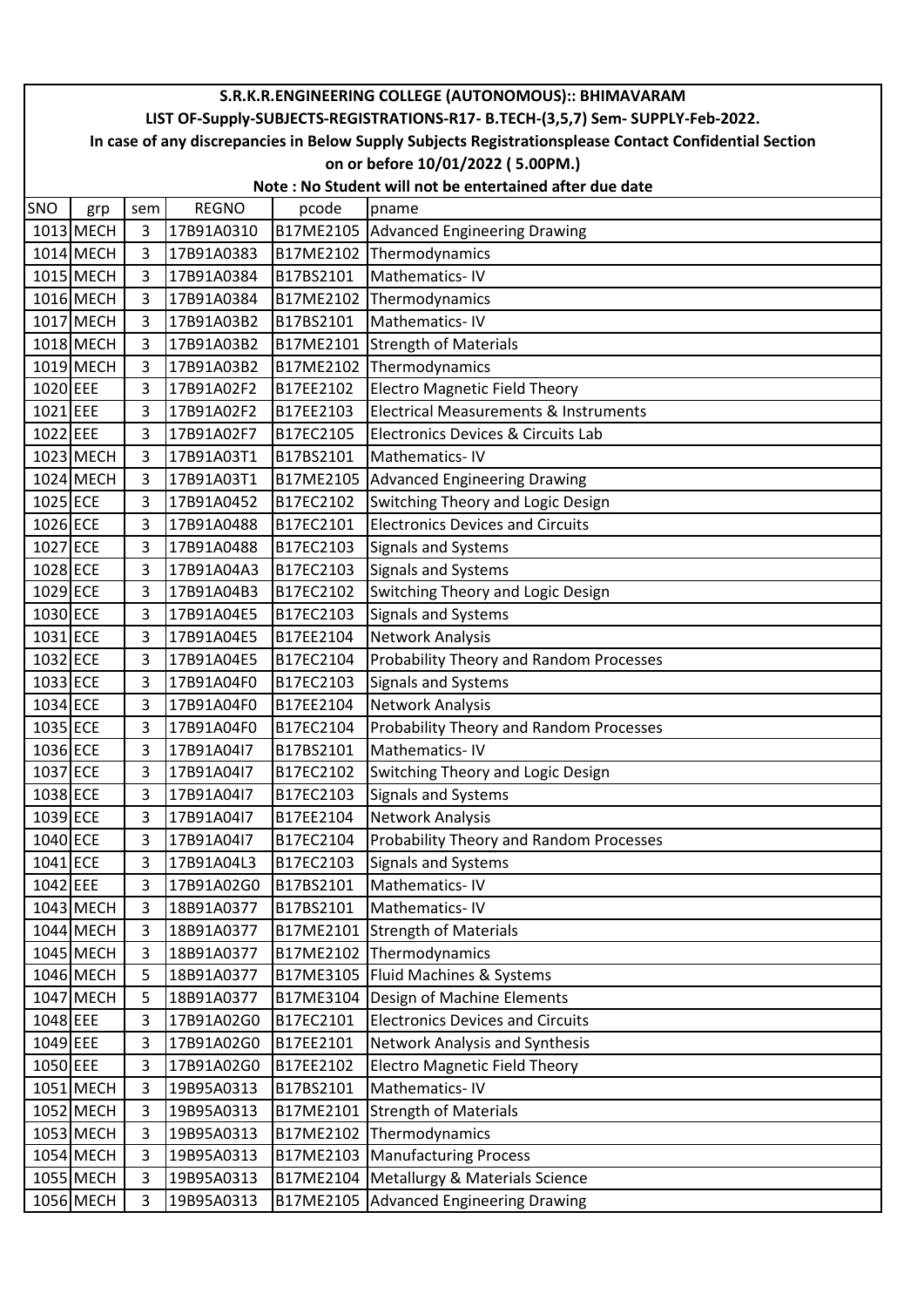| S.R.K.R.ENGINEERING COLLEGE (AUTONOMOUS):: BHIMAVARAM                                                  |           |     |              |           |                                                   |  |  |  |  |  |  |
|--------------------------------------------------------------------------------------------------------|-----------|-----|--------------|-----------|---------------------------------------------------|--|--|--|--|--|--|
| LIST OF-Supply-SUBJECTS-REGISTRATIONS-R17- B.TECH-(3,5,7) Sem- SUPPLY-Feb-2022.                        |           |     |              |           |                                                   |  |  |  |  |  |  |
| In case of any discrepancies in Below Supply Subjects Registrationsplease Contact Confidential Section |           |     |              |           |                                                   |  |  |  |  |  |  |
| on or before 10/01/2022 (5.00PM.)                                                                      |           |     |              |           |                                                   |  |  |  |  |  |  |
| Note: No Student will not be entertained after due date                                                |           |     |              |           |                                                   |  |  |  |  |  |  |
| SNO                                                                                                    | grp       | sem | <b>REGNO</b> | pcode     | pname                                             |  |  |  |  |  |  |
|                                                                                                        | 1057 MECH | 3   | 19B95A0313   |           | B17ME2106   Mechanical Engineering Lab            |  |  |  |  |  |  |
|                                                                                                        | 1058 MECH | 3   | 19B95A0313   | B17EE2107 | Basic Electrical & Electronics Engineering Lab    |  |  |  |  |  |  |
|                                                                                                        | 1059 MECH | 5   | 19B95A0313   |           | B17ME3103 Kinematics of Machines                  |  |  |  |  |  |  |
|                                                                                                        | 1060 MECH | 5   | 19B95A0313   |           | B17ME3101 Operations Research                     |  |  |  |  |  |  |
|                                                                                                        | 1061 MECH | 5   | 19B95A0313   |           | B17ME3102  IC Engines & Gas Turbines              |  |  |  |  |  |  |
| 1062 EEE                                                                                               |           | 3   | 17B91A02G0   | B17EE2103 | Electrical Measurements & Instruments             |  |  |  |  |  |  |
| 1063 EEE                                                                                               |           | 3   | 17B91A02G6   | B17BS2101 | Mathematics-IV                                    |  |  |  |  |  |  |
| 1064 EEE                                                                                               |           | 3   | 17B91A02G6   | B17EC2101 | <b>Electronics Devices and Circuits</b>           |  |  |  |  |  |  |
| 1065 EEE                                                                                               |           | 3   | 17B91A02F2   | B17EC2101 | <b>Electronics Devices and Circuits</b>           |  |  |  |  |  |  |
|                                                                                                        | 1066 MECH | 5   | 19B95A0313   |           | B17ME3104   Design of Machine Elements            |  |  |  |  |  |  |
|                                                                                                        | 1067 MECH | 5   | 19B95A0313   |           | B17ME3105   Fluid Machines & Systems              |  |  |  |  |  |  |
|                                                                                                        | 1068 MECH | 5   | 19B95A0313   |           | B17ME3106  Industrial Measurements & Metrology    |  |  |  |  |  |  |
|                                                                                                        | 1069 MECH | 5   | 19B95A0313   | B17BS3101 | Problem Solving & Linguistic Competence           |  |  |  |  |  |  |
|                                                                                                        | 1070 MECH | 5   | 19B95A0313   |           | B17ME3107 IC Engines & Kinematics of Machines Lab |  |  |  |  |  |  |
|                                                                                                        | 1071 MECH | 5   | 19B95A0313   |           | B17ME3108 Metrology Lab                           |  |  |  |  |  |  |
|                                                                                                        | 1072 MECH | 5   | 19B95A0313   |           | B17ME3109 Modeling Lab                            |  |  |  |  |  |  |
| 1073 CSE                                                                                               |           | 5   | 18B91A0544   | B17CS3102 | Web Technologies                                  |  |  |  |  |  |  |
| 1074 EEE                                                                                               |           | 3   | 17B91A02D6   | B17EE2102 | <b>Electro Magnetic Field Theory</b>              |  |  |  |  |  |  |
| 1075 IT                                                                                                |           | 3   | 18B91A1254   | B17IT2101 | <b>Data Structures</b>                            |  |  |  |  |  |  |
| 1076 ECE                                                                                               |           | 5   | 18B91A04G6   | B17EC3104 | <b>Digital Communication</b>                      |  |  |  |  |  |  |
| 1077 IT                                                                                                |           | 3   | 18B91A1254   | B17BS2105 | Mathematical Foundations of Computer Science      |  |  |  |  |  |  |
| 1078 IT                                                                                                |           | 5   | 18B91A1254   | B17IT3105 | Database Management Systems                       |  |  |  |  |  |  |
| 1079 IT                                                                                                |           | 5   | 18B91A1254   | B17IT3106 | Design and Analysis of Algorithms                 |  |  |  |  |  |  |
| 1080 IT                                                                                                |           | 3   | 18B91A1254   | B17IT2102 | Java Programming                                  |  |  |  |  |  |  |
| 1081 IT                                                                                                |           | 3   | 18B91A1254   | B17IT2104 | <b>Data Communications</b>                        |  |  |  |  |  |  |
| 1082 IT                                                                                                |           | 3   | 18B91A1254   | B17IT2105 | Digital Logic Design                              |  |  |  |  |  |  |
| 1083 CE                                                                                                |           | 5   | 18B91A01A1   | B17CE3104 | <b>Geotechnical Engineering-I</b>                 |  |  |  |  |  |  |
|                                                                                                        | 1084 MECH | 5   | 18B91A0393   |           | B17ME3102 IC Engines & Gas Turbines               |  |  |  |  |  |  |
|                                                                                                        | 1085 MECH | 5   | 18B91A0393   |           | B17ME3104   Design of Machine Elements            |  |  |  |  |  |  |
| 1086 CE                                                                                                |           | 3   | 17B91A01F3   | B17CE2101 | <b>Mechanics of Solids</b>                        |  |  |  |  |  |  |
| 1087 CE                                                                                                |           | 3   | 17B91A01F3   | B17CE2102 | <b>Environmental Engineering-I</b>                |  |  |  |  |  |  |
| 1088 CE                                                                                                |           | 3   | 17B91A01F3   | B17CE2103 | <b>Building Planning &amp; Design</b>             |  |  |  |  |  |  |
| 1089 CE                                                                                                |           | 3   | 17B91A01F3   | B17CE2104 | Surveying-I                                       |  |  |  |  |  |  |
| 1090 CE                                                                                                |           | 3   | 17B91A01F3   | B17CE2105 | <b>Engineering Geology</b>                        |  |  |  |  |  |  |
| 1091 CE                                                                                                |           | 3   | 17B91A01H4   | B17CE2101 | <b>Mechanics of Solids</b>                        |  |  |  |  |  |  |
| 1092 EEE                                                                                               |           | 3   | 17B91A0288   | B17EE2101 | Network Analysis and Synthesis                    |  |  |  |  |  |  |
| 1093 EEE                                                                                               |           | 3   | 17B91A0288   | B17EE2103 | <b>Electrical Measurements &amp; Instruments</b>  |  |  |  |  |  |  |
| 1094 CSE                                                                                               |           | 3   | 17A81A05I8   | B17CS2104 | Data Analysis and Visualization using Python      |  |  |  |  |  |  |
| 1095 CE                                                                                                |           | 3   | 17B91A0140   | B17CE2101 | <b>Mechanics of Solids</b>                        |  |  |  |  |  |  |
| 1096 CE                                                                                                |           | 3   | 17B91A0161   | B17CE2101 | <b>Mechanics of Solids</b>                        |  |  |  |  |  |  |
| 1097 CE                                                                                                |           | 3   | 17B91A0199   | B17CE2101 | <b>Mechanics of Solids</b>                        |  |  |  |  |  |  |
| 1098 CE                                                                                                |           | 3   | 17B91A0199   | B17CE2104 | Surveying-I                                       |  |  |  |  |  |  |
| 1099 CSE                                                                                               |           | 3   | 17A81A05I8   | B17CS2103 | Digital Logic Design                              |  |  |  |  |  |  |
| 1100 CE                                                                                                |           | 3   | 17B91A01F3   | B17BS2101 | Mathematics-IV                                    |  |  |  |  |  |  |
|                                                                                                        |           |     |              |           |                                                   |  |  |  |  |  |  |